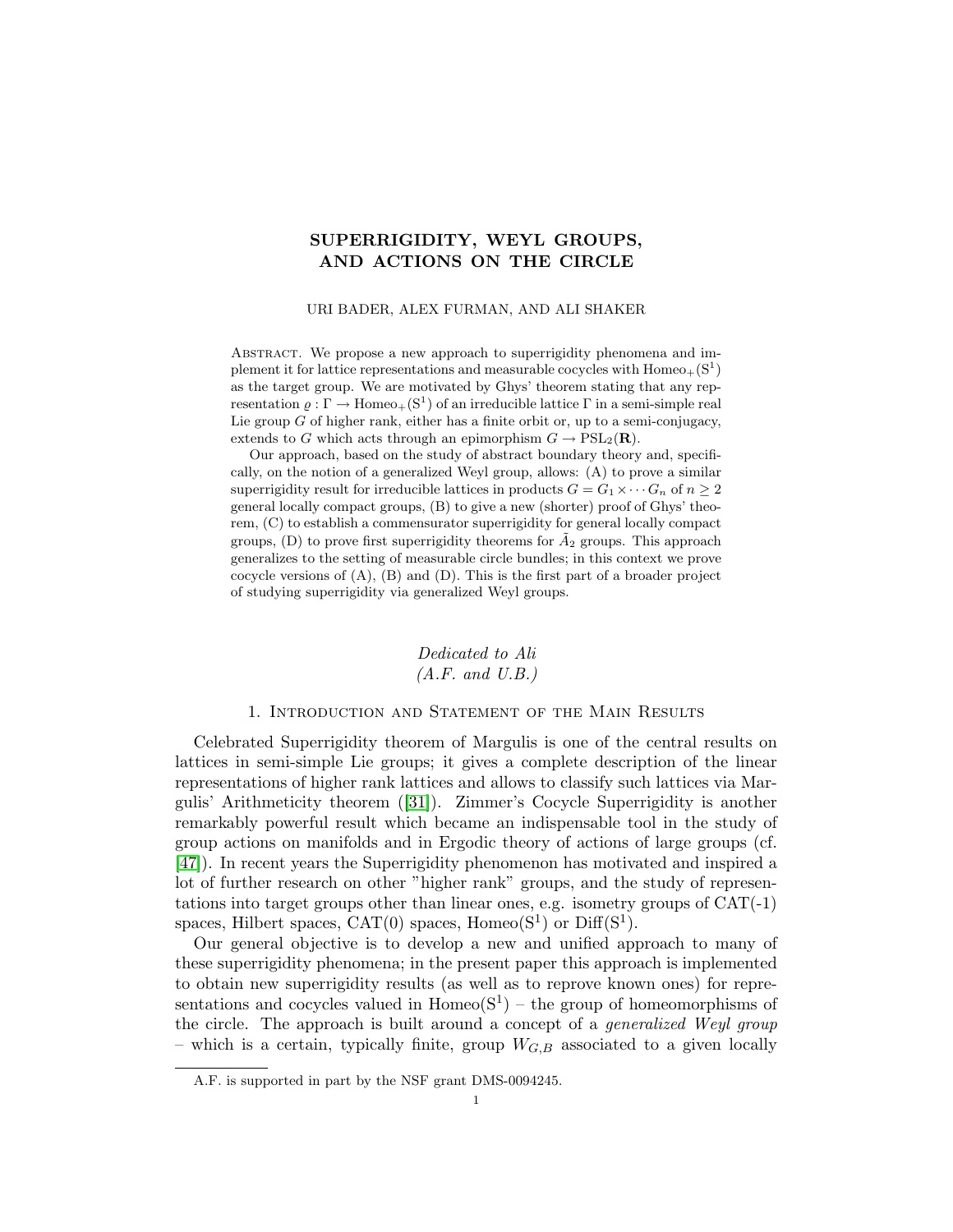compact group G and (a choice of) a  $G$ -boundary in the sense of Burger-Monod, i.a. a measure space with a G-action which is amenable and doubly ergodic with (unitary) coefficients. For semi-simple G and the natural boundary  $B = G/P$  the generalized Weyl group agrees with the classical one (e.g. it is  $S_n$  for  $G = SL_n(k)$ ) where  $k$  is a local field). Amenable groups  $G$  admit a trivial boundary with the corresponding Weyl group being trivial; if G is an algebraic group of rank-one, or is a general Gromov hyperbolic group (or a non-elementary subgroup of such) then typically  $W_{G,B} \cong \mathbf{Z}/2\mathbf{Z}$ . However  $W_{G,B}$  is more complicated in many situations that we associate with "higher rank", namely:

- (i) semi-simple algebraic k-groups G with rank $_k(G) \geq 2$ ;
- (ii) products  $G = G_1 \times \cdots \times G_n$  of  $n \geq 2$  of non-amenable factors in this case the Weyl group  $W_{G,B}$  contains  $\prod_{i=1}^n W_{G_i,B_i}$  which contains  $(\mathbf{Z}/2\mathbf{Z})^n$ ;
- (iii) groups acting simply transitively on vertices of  $A_2$  buildings, in this case there exists a boundary with Weyl group containing  $S_3$ .

The philosophy is that any complexity of  $W_{G,B}$  imposes certain amount of rigidity on actions of G, on representations/actions of lattices  $\Gamma < G$ , and on measurable cocycles of G or  $\Gamma < G$ . In the context of actions on the circle, i.e. representations/cocycles into  $Homeo(S^1)$ , we shall see that rigidity phenomena appear whenever  $W_{G,B}$  is not cyclic.

Actions on the circle, or rather lack of such, for lattices in higher rank Lie groups have recently attracted the attention of a number of authors. Most notable are the works of Witte [\[44\]](#page-37-2), Ghys [\[24\]](#page-36-0), Burger - Monod [\[8\]](#page-36-1), [\[9\]](#page-36-2), Farb - Shalen [\[19\]](#page-36-3), Witte - Zimmer [\[45\]](#page-37-3), Navas [\[39\]](#page-37-4), [\[40\]](#page-37-5), [\[41\]](#page-37-6), Lifschitz - Morris (Witte) [\[29\]](#page-37-7). Some of these results require smoothness assumptions, and some restrict the class of lattices considered. In the framework of superrigidity results, which apply to all lattices in a given group  $G$ , and assume only continuous action on the circle the best result is due to Etienne Ghys:

<span id="page-1-0"></span>**Theorem 1.1** ( [\[24,](#page-36-0) Théorème 3.1]). Let G be a semi-simple connected real Lie group with finite center and  $\operatorname{rank}_{\mathbf{R}}(G) \geq 2$ , let  $\Gamma < G$  be an irreducible lattice, and  $\varrho : \Gamma \to \text{Homeo}_+(\mathbf{S}^1)$  a homomorphism.

Then either  $\rho(\Gamma)$  has a finite orbit, or G has an epimorphism  $p: G \to \text{PSL}_2(\mathbf{R})$ and the original  $\Gamma$ -action  $\rho$  is semi-conjugate to the action

 $\varrho_0: \Gamma < G \xrightarrow{p} \text{PSL}_2(\mathbf{R}) < \text{Homeo}_+(\mathbf{S}^1)$ 

by fractional linear transformations.

Let us clarify some of the terms used above. Hereafter all the results about actions on the circle are stated for  $Homeo_+(S^1)$  – the group of *orientation preserving* homeomorphisms of the circle, which has index two in  $Homeo(S^1)$ . This is done only to simplify the formulations. We now recall the notion of (semi)-conjugacy and of elementary actions.

<span id="page-1-1"></span>**Definitions 1.2.** For two actions  $\rho, \rho_0 : \Gamma \to \text{Homeo}_+(\mathbb{S}^1)$  we say that  $\rho$  is semi*conjugate* to  $\varrho_0$  if there exists a continuous monotonic surjection  $f : S^1 \to S^1$  so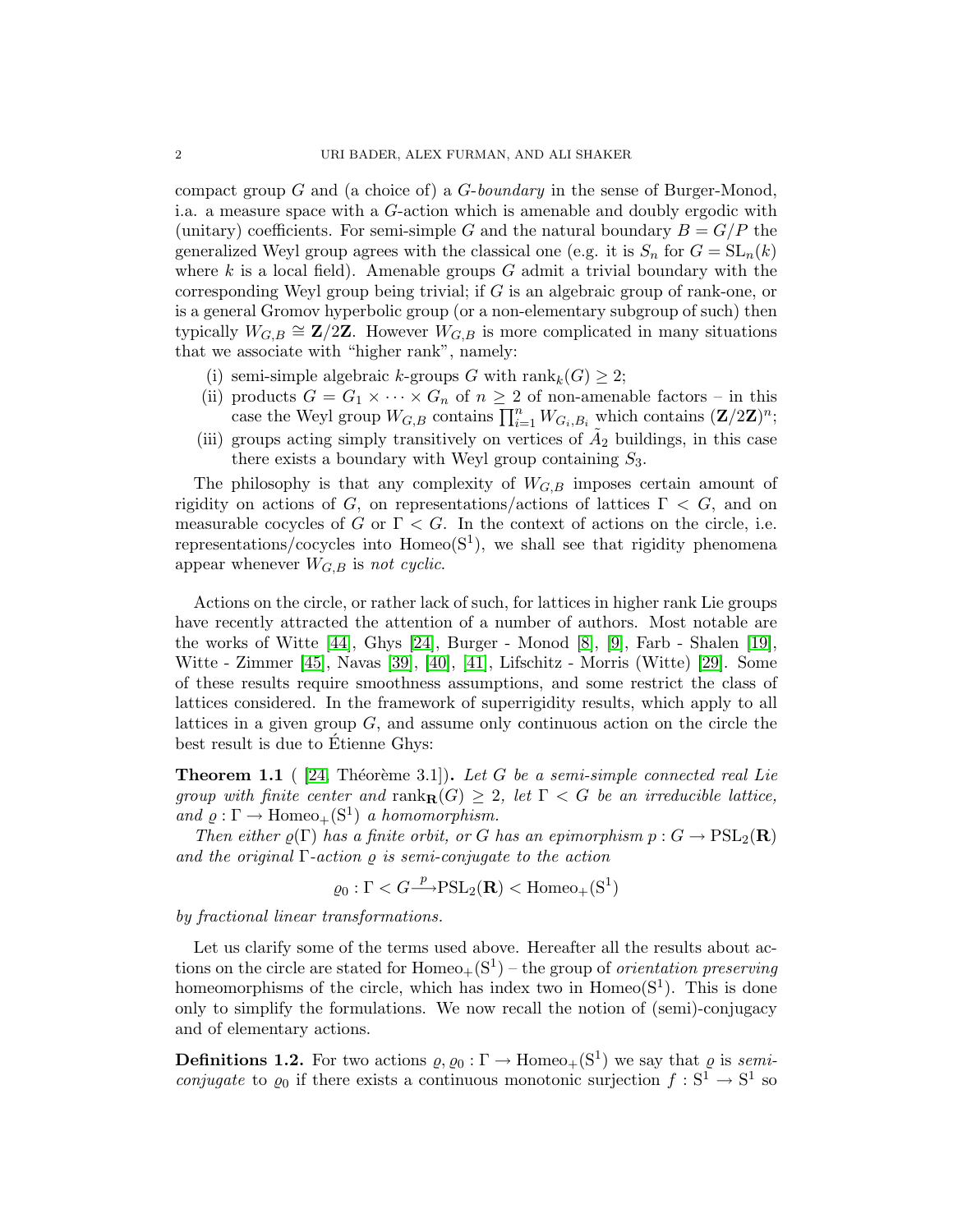that  $\varrho_0(\gamma) \circ f = f \circ \varrho(\gamma)$  for all  $\gamma \in \Gamma$ . If f can be chosen to be a homeomorphism, the actions  $\rho$  and  $\rho_0$  are called *conjugate*.

An action  $\varrho : \Gamma \to \text{Homeo}_+(\mathbb{S}^1)$  is elementary if it has a finite orbit, or is semiconjugate into a group of rotations. Equivalently,  $\rho(\Gamma)$  has an invariant probability measure on the circle.

Note that if  $H^1(\Gamma, \mathbf{R})$  is trivial, as is the case for higher rank lattices, then elementary Γ-actions are precisely those which have a finite orbit. (See subsection [1.a](#page-5-0) below for further discussion).

In the above result of Ghys, one can distinguish between a lattice  $\Gamma$  in a *simple* Lie group G of higher rank, and the case of an *irreducible* lattice  $\Gamma$  in a *semi*simple group  $G = \prod_{i=1}^{n} G_i$  which has  $n \geq 2$  non-compact factors. Non-elementary actions appear only in the latter case, and only if one of the simple factors is locally isomorphic to  $PSL_2(\mathbf{R})$ . In the following result we generalize this case to a setting of an *irreducible* lattice  $\Gamma$  in a product  $G = \prod_{i=1}^{n} G_i$  of  $n \geq 2$  general l.c.s.c. groups. In this context *irreducibility* means that  $\pi_i(\Gamma)$  is dense in  $G_i$  for each *i*, where  $\pi_i : G \to G_i$  denotes the coordinate projection.

<span id="page-2-0"></span>**Theorem A** (Superrigidity for Lattices in General Products). Let  $\Gamma$  be an irreducible lattice in a product  $G = G_1 \times \cdots \times G_n$  of  $n \geq 2$  l.c.s.c. groups  $G_i$ , which do not have infinite index open normal subgroups. Let  $\varrho : \Gamma \to \text{Homeo}_+(\mathbb{S}^1)$  be a homomorphism with  $\rho(\Gamma)$  being non-elementary.

Then one of the factors  $G_i$  of G admits an epimorphism  $p: G_i \to \text{PSL}_2(\mathbf{R})$  so that the action  $\varrho : \Gamma \to \text{Homeo}_+(\mathbb{S}^1)$  is semi-conjugate to the action

$$
\varrho_0: \Gamma < G \xrightarrow{\pi_i} G_i \xrightarrow{p} \text{PSL}_2(\mathbf{R}) < \text{Homeo}_+(\mathbf{S}^1)
$$

by fractional linear transformations.

This result has an "Arithmeticity" Corollary, when combined with Shalom's [\[42,](#page-37-8) Theorem 0.5]:

<span id="page-2-1"></span>**Corollary 1.3** (Arithmeticity). Let  $\Gamma < G = G_1 \times \cdots \times G_n$  be an irreducible lattice and  $\rho : \Gamma \to \text{Homeo}_+(\mathbf{S}^1)$  be a non-elementary action as in Theorem [A.](#page-2-0) Assume that each  $G_i$  is a simple as a topological group, and that  $G/\Gamma$  is compact.

Then each  $G_i$  is isomorphic to some  $PSL_2(k_i)$  where  $k_i$  is some local fields of zero characteristic, and  $k_j = \mathbf{R}$  for some  $1 \leq j \leq n$ ,  $\Gamma$  is an S-arithmetic lattice in  $G = \prod_{i=1}^n \text{PSL}_2(k_i)$  and  $\varrho$  is semi-conjugate to the natural  $\Gamma$ -action by fractional linear transformations via the projection to the jth factor:

$$
\Gamma < G \xrightarrow{\pi_j} \mathrm{PSL}_2(\mathbf{R}) < \mathrm{Homeo}_+(\mathrm{S}^1).
$$

*Remark* 1.4. The idea that irreducible lattices in products of  $n \geq 2$  groups should share many rigidity properties with (irreducible) lattices in higher rank (semi) simple Lie groups, can be traced back at least to Benrstein - Kazhdan [\[4\]](#page-36-4) and is present in the works of Margulis in the seventies. This idea is central in the study of lattices in products of automorphism groups of trees by Burger - Mozes [\[12\]](#page-36-5), [\[11\]](#page-36-6), [\[10\]](#page-36-7), see also [\[13\]](#page-36-8) and references therein. Starting from Shalom's work [\[42\]](#page-37-8) many rigidity properties of irreducible lattices in products of completely general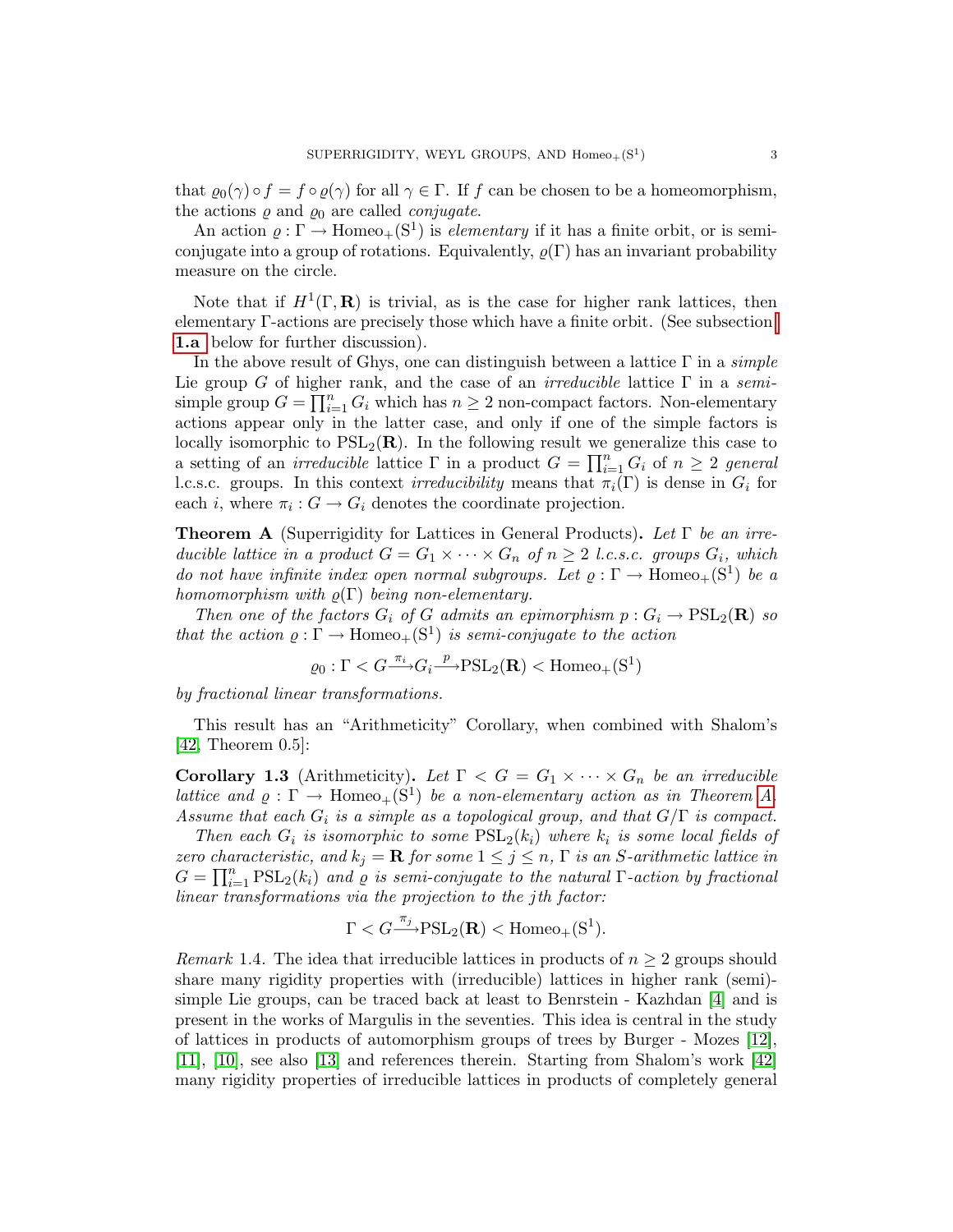l.c.s.c. groups were obtained; in this direction see also: Monod - Shalom [\[38\]](#page-37-9), [\[37\]](#page-37-10), Bader - Shalom [\[3\]](#page-36-9), Monod [\[35\]](#page-37-11), [\[34\]](#page-37-12), [\[36\]](#page-37-13), Bader - Furman - Gelander - Monod [\[2\]](#page-35-0), Gelander - Karlsson - Margulis [\[23\]](#page-36-10). The latter preprint also contains a previous result of Margulis on abstract commensurator superrigidity [\[32\]](#page-37-14). So Theorem [A](#page-2-0) is a natural analogue of Ghys' theorem.

In fact, results similar to Theorem [A](#page-2-0) were recently proved by A. Navas in [\[40,](#page-37-5) Theorems B, C, D] using Shalom's splitting theorem for affine isometric actions on Hilbert spaces [\[42\]](#page-37-8). However, in order to apply these techniques it was necessary to impose additional assumptions on  $\rho$  and on  $\Gamma$  in G, namely that  $\rho(\Gamma)$  is in  $Diff^{1+\tau}(S^1)$  with  $\tau > 1/2^*$  and  $\Gamma < G$  is cocompact, or satisfies slightly weaker conditions as in [\[42\]](#page-37-8).

Let us point out, however, that our approach is different from the variety of ideas and the techniques which appear in the above mentioned works on lattices in general products; it also differs from Ghys' original proof of Theorem [1.1,](#page-1-0) and from a later extension to arbitrary local fields obtained by Witte-Zimmer [\[45\]](#page-37-3). In fact, we can give an alternative (and, to our taste, a rather easy) proof of theorem [1.1.](#page-1-0) Observe that Theorem [A](#page-2-0) covers irreducible lattices in all semi-simple groups with more than one non-compact factor. Indeed, given such a group  $G$ , the theorem applies to the universal covering group  $\tilde{G}$ , and the resulting map  $p \circ \pi_i$  factors through G, as  $\tilde{G}$  is a central extension of G, and  $PSL_2(\mathbf{R})$  is center free. It remains to deal with the case of lattices in simple groups.

<span id="page-3-1"></span>Theorem B (after Ghys, Witte-Zimmer). Let k be a local field, G be a k-conected simple algebraic group defined over k,  $rank_k(G) \geq 2$ . Let  $\Gamma$  be a lattice in the *l.c.s.c.* group  $G = G(k)$ , and  $\varrho : \Gamma \longrightarrow \text{Homeo}_+(S^1)$  a homomorphism. Then  $\varrho(\Gamma)$ has a finite orbit.

Theorems [A,](#page-2-0) [1.1,](#page-1-0) [B](#page-3-1) should be considered as higher rank superrigidity with Homeo<sub>+</sub> $(S<sup>1</sup>)$  as a target. The following result is an abstract *commensurator su*perrigidity.

<span id="page-3-2"></span>**Theorem C** (Commensurator Superrigidity). Let  $\Gamma < \Lambda < G$  be groups, where G is a l.c.s.c. group which has no infinite discrete quotients,  $\Gamma$  is a lattice in  $G$ ,  $\Lambda$ commensurates  $\Gamma$  and is dense in G. Let  $\varrho : \Lambda \to \text{Homeo}_+(\mathbb{S}^1)$  be a homomorphism such that  $\rho(\Gamma)$  is non-elementary.

Then G admits an epimorphism  $p: G \to \text{PSL}_2(\mathbf{R})$  so that the original action  $\rho : \Lambda \to \text{Homeo}_+(\mathbf{S}^1)$  is semi-conjugate to the action

 $\varrho_0: \Lambda < G \xrightarrow{p} \text{PSL}_2(\mathbf{R}) < \text{Homeo}_+(\mathbf{S}^1)$ 

by fractional linear transformations. If G is topologically simple, then  $G \cong \mathrm{PSL}_2(\mathbf{R})$ and  $\Gamma$  is arithmetic.

There is an interesting class of discrete countable groups – the so called  $\tilde{A}_2$ groups – which share many common properties with higher rank lattices, but do

<span id="page-3-0"></span><sup>\*</sup>Substituting Shalom's splitting theorem by its  $L^p$  analogue from [\[2\]](#page-35-0) with large p, Navas' arguments can be applied to any  $\tau > 0$  (cf. [\[41\]](#page-37-6)).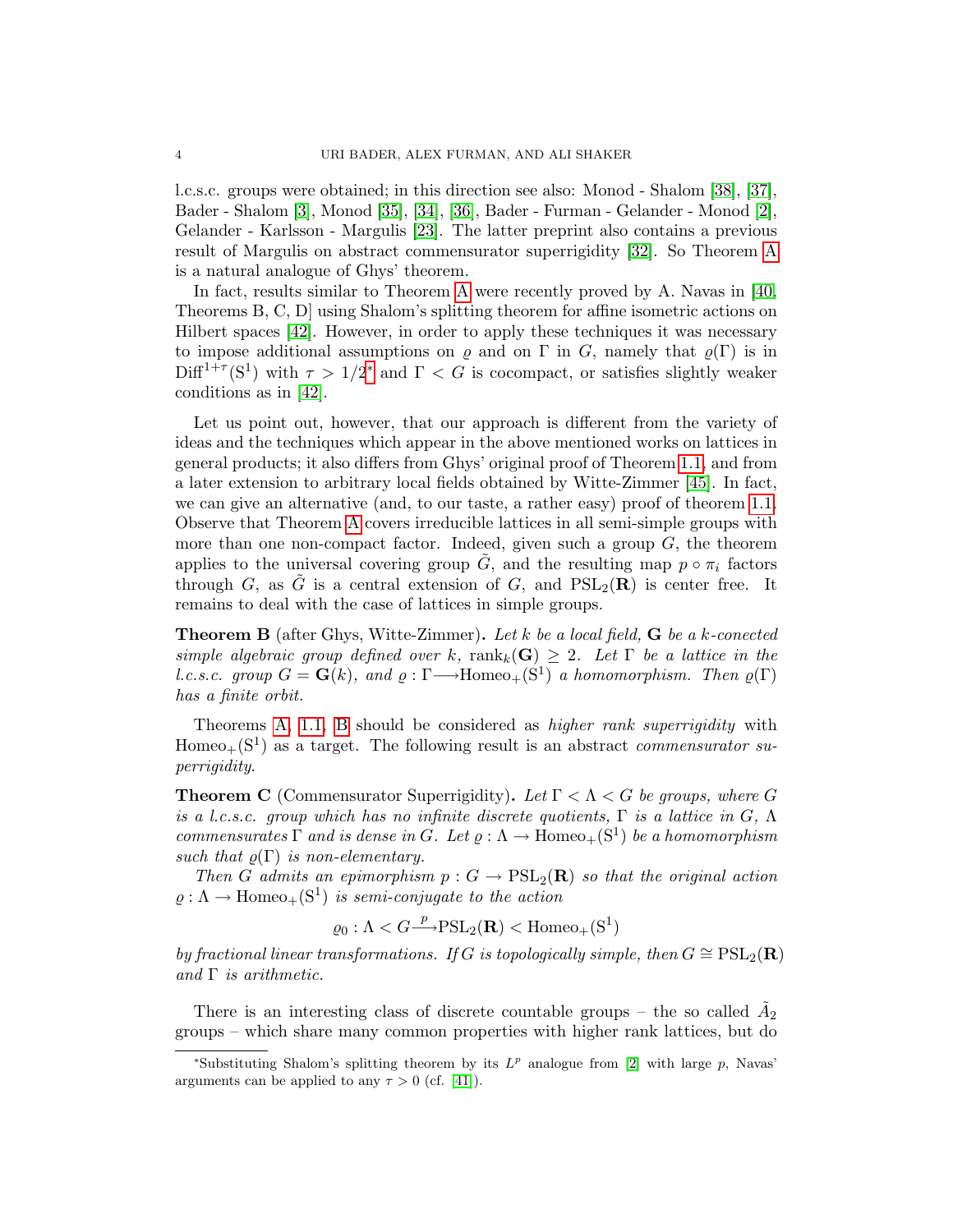not appear as lattices in higher rank semi-simple groups. These groups act simply transitively on thick  $\tilde{A}_2$  buildings  $\mathscr{X}$ . If k is a non-Archemidean field with  $\mathcal O$ denoting the ring of integers in k,  $\Gamma = \text{PGL}_3(\mathcal{O})$  is such an example – it acts on the Bruhat-Tits building  $\mathscr X$  of  $G = \mathrm{PGL}_3(k)$ . However, it turns out that there are many other *exotic* thick  $\tilde{A}_2$  buildings which admit a simply transitive group of isometries Γ. These groups, commonly known as  $\tilde{A}_2$  groups, were constructed and described by Cartwright, Mantero and Steger [\[16\]](#page-36-11), [\[17\]](#page-36-12). We announce the following result, which seems to be the first superrigidity result for such groups.

<span id="page-4-1"></span>**Theorem D.** Let  $\Gamma$  be an  $\tilde{A}_2$  group as above. Then any action  $\varrho : \Gamma \to \text{Homeo}_+(\mathbb{S}^1)$ has a finite orbit.

Here we shall outline the proof of this result and its cocycle version (Theorem [F](#page-5-1) below), but will provide the full details in further papers.

Cocycle versions of the results. We have already mentioned circle bundle version of Ghys' theorem, proved by Witte and Zimmer [\[45\]](#page-37-3). In [\[41\]](#page-37-6) Navas proves some superrigidity results for cocycles  $\varrho: G \times X \to \text{Diff}^{1+\tau}(S^1)$ . Let us briefly describe the general setting for such results.

Let G be some l.c.s.c. group,  $(X, \mu)$  a standard probability space with a measurable, measure preserving, ergodic action of  $G$ . We consider  $G$ -actions on measurable circle bundles over  $X$ . These are trivial bundles and, identifying them with  $X \times S^1$ , a G-action corresponds to a measurable cocycle

$$
\varrho: G \times X \to \text{Homeo}_+(\mathbb{S}^1), \qquad g: (x, p) \mapsto (g.\omega, \varrho(g, x).p).
$$

For  $\varrho$  to be a cocycle means that for all  $g, h \in G$  and  $\mu$ -a.e.  $x \in X$ 

$$
\varrho(gh, x) = \varrho(g, h.x) \circ \varrho(h, x).
$$

**Definitions 1.5.** We shall say that two cocycles  $\varrho, \varrho' : G \times X \to \text{Homeo}_+(\mathbb{S}^1)$  are cohomologous, and that the corresponding G-actions are conjugate if there exists a measurable map  $X \to \text{Homeo}_+(\mathbb{S}^1)$ ,  $x \mapsto f_x$ , so that

$$
\varrho'(g,x) = f_{g.x} \circ \varrho(g,x) \circ f_x^{-1}.
$$

Cocycle  $\varrho$  will be said to be *semi-conjugate* to  $\varrho'$ , and the corresponding *G*-actions *semi-conjugate*, if there exists a measurable family of maps  $\{f_x : S^1 \to S^1 \mid x \in X\}$ where each  $f_x$  is a continuous, monotonic, surjection  $S^1 \to S^1$ , so that

$$
\varrho'(g,x)\circ f_x = f_{g.x} \circ \varrho(g,x).
$$

Finally, a G-action on such a bundle is *elementary* if it preserves a probability measure  $\tilde{\mu}$  on  $X \times S^1$  the projection of which to X is  $\mu$ . Equivalently, a cocycle  $\rho$  is elementary if it is cohomologous to a cocycle taking values in an elementary subgroup  $H_0 <$  Homeo<sub>+</sub>(S<sup>1</sup>).

<span id="page-4-0"></span>The following is a cocycle analogue of Theorem [A](#page-2-0) (compare with Navas' [\[41,](#page-37-6) Theorem B]):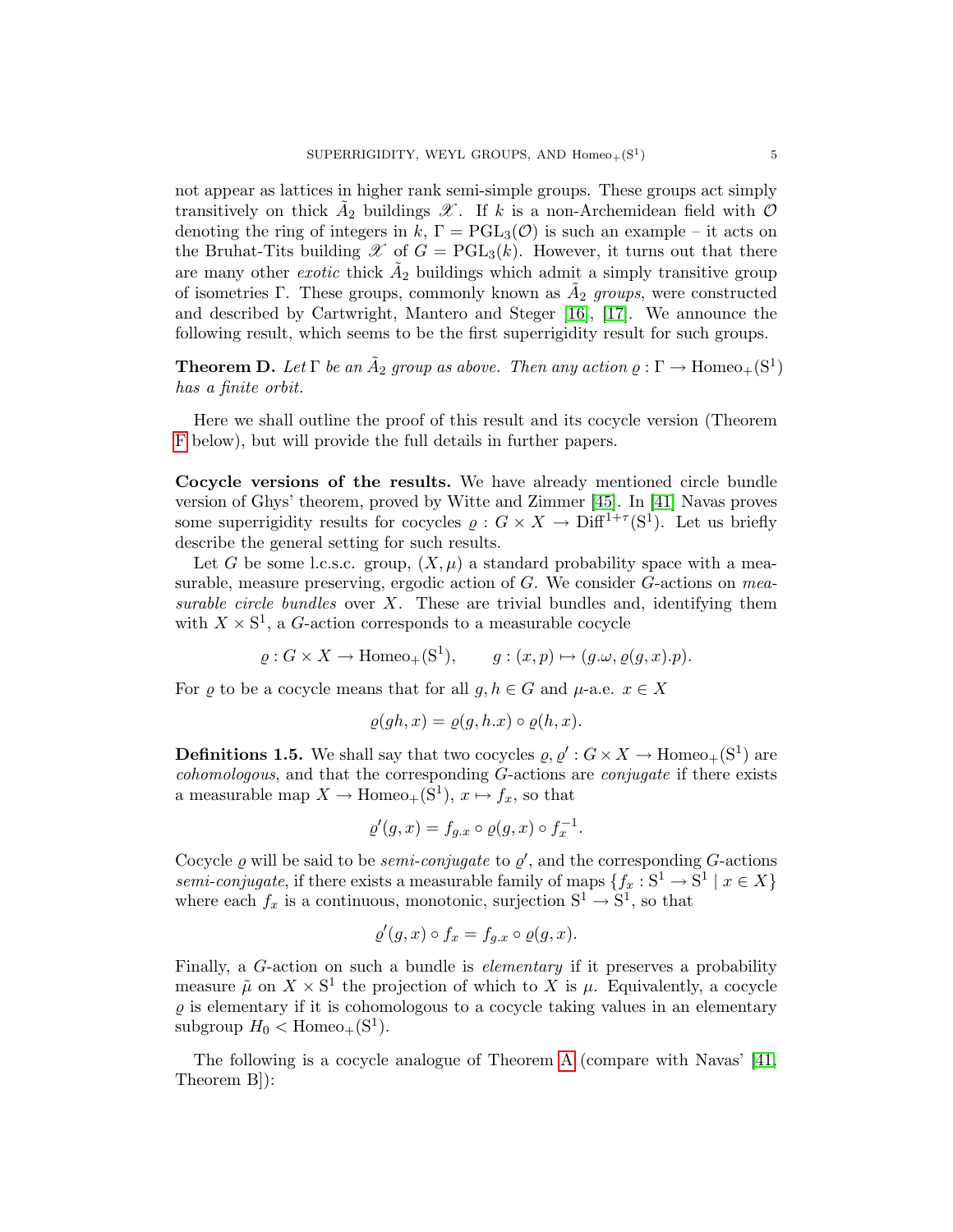**Theorem E.** Let  $G = G_1 \times \cdots \times G_n$  be a product of  $n \geq 2$  l.c.s.c. groups,  $(X, \mu)$ a standard probability space with a measurable, measure-preserving G-action in which each factor  $G_i$  acts ergodically. Let  $\varrho: G \times X \to \text{Homeo}_+(\mathbb{S}^1)$  be a measurable cocycle, such that the corresponding G-action on  $X \times S^1$  is non-elementary.

Then one of the factors  $G_i$  admits a continuous epimorphism  $p: G_i \to \text{PSL}_2(\mathbf{R})$ and the cocycle  $\rho$  is semi-conjugate to the homomorphism

 $\varrho_0: G \xrightarrow{\pi_i} G_i \xrightarrow{p} \text{PSL}_2(\mathbf{R}) < \text{Homeo}_+(\mathbf{S}^1).$ 

Let us state a result of Witte and Zimmer, which is a cocycle generalizations of Ghys' theorem (though only of the case where G has no  $PSL_2(\mathbf{R})$  factors). We state the case of a simple  $G$ :

<span id="page-5-2"></span>**Theorem 1.6** (Witte and Zimmer [\[45\]](#page-37-3)). Let  $G = G(k)$  be a higher rank group as in Theorem [B.](#page-3-1) Then for any ergodic action of G, or of a lattice  $\Gamma < G$ , on a probability measure  $(X, \mu)$  all measurable cocycles  $\rho : G \times X \to \text{Homeo}_+(\mathbb{S}^1)$ , or  $\rho : \Gamma \times X \to \text{Homeo}_+(\mathbf{S}^1)$ , are elementary.

Remark 1.7. Note that Theorem [E,](#page-4-0) in particular, covers the case where higher rank semi-simple G has a  $PSL_2(\mathbf{R})$  factor/s. This completes the cocycle generalization of Ghys' result, left open in [\[45\]](#page-37-3).

Finally we state the cocycle version of Theorem [D.](#page-4-1)

<span id="page-5-1"></span>**Theorem F.** Let  $\Gamma$  be an  $\tilde{A}_2$  group, acting ergodically on a probability space  $(X, \mu)$ . Then all measurable cocycles  $\rho : \Gamma \times X \to \text{Homeo}_+(\mathbb{S}^1)$  are elementary.

<span id="page-5-0"></span>1.a . Remarks on Elementary actions. Recall that most groups Γ discussed above have trivial  $H^1(\Gamma, \mathbf{R})$ , i.e. have no homomorphisms to **R**. Specifically this is known for the following classes of groups:

- (1) irreducible lattices in higher rank semi-simple algebraic groups G (c.f. Margulis [\[31\]](#page-37-0));
- (2) irreducible cocompact lattices  $\Gamma$  in products  $G = G_1 \times \cdots \times G_n$  of  $n \geq 2$ general l.c.s.c. groups, with  $H^1(G_i, \mathbf{R}) = \{0\}$  for all  $1 \leq i \leq n$  (Shalom [\[42,](#page-37-8) Theorem 0.8]);
- (3) dense commensurators  $\Lambda$  of a cocompact lattice  $\Gamma < G$  in a general l.c.s.c. groups G with  $H^1(G,\mathbf{R}) = \{0\}$  (Shalom [\[42,](#page-37-8) Theorem 0.8']).
- (4) $\tilde{A}_2$  groups, because they have Kazhdan's property (T) ([\[14\]](#page-36-13)).

Hence elementary actions of such groups are those which have a finite orbit. The restriction of such an action to an appropriate subgroup of finite index will have a fixed point. These subgroups still have vanishing  $H^1$ .

It was pointed out by Ghys [\[24\]](#page-36-0) (and by Burger and Monod [\[8\]](#page-36-1)) that if such a group acts by  $C^1$ -diffeomorphisms, i.e.  $\varrho(\Gamma) < \text{Diff}^1_+(\mathbf{S}^1) < \text{Homeo}_+(\mathbf{S}^1)$  then, it follows from Thurston's stability theorem [\[43\]](#page-37-15) that the action of the subgroup is trivial (and the action of the original one is finite). Without the  $C^1$ -smoothness assumption it is, in general, open whether a group as above can have an infinite action with a finite orbit on the circle. Equivalently, it is not known whether some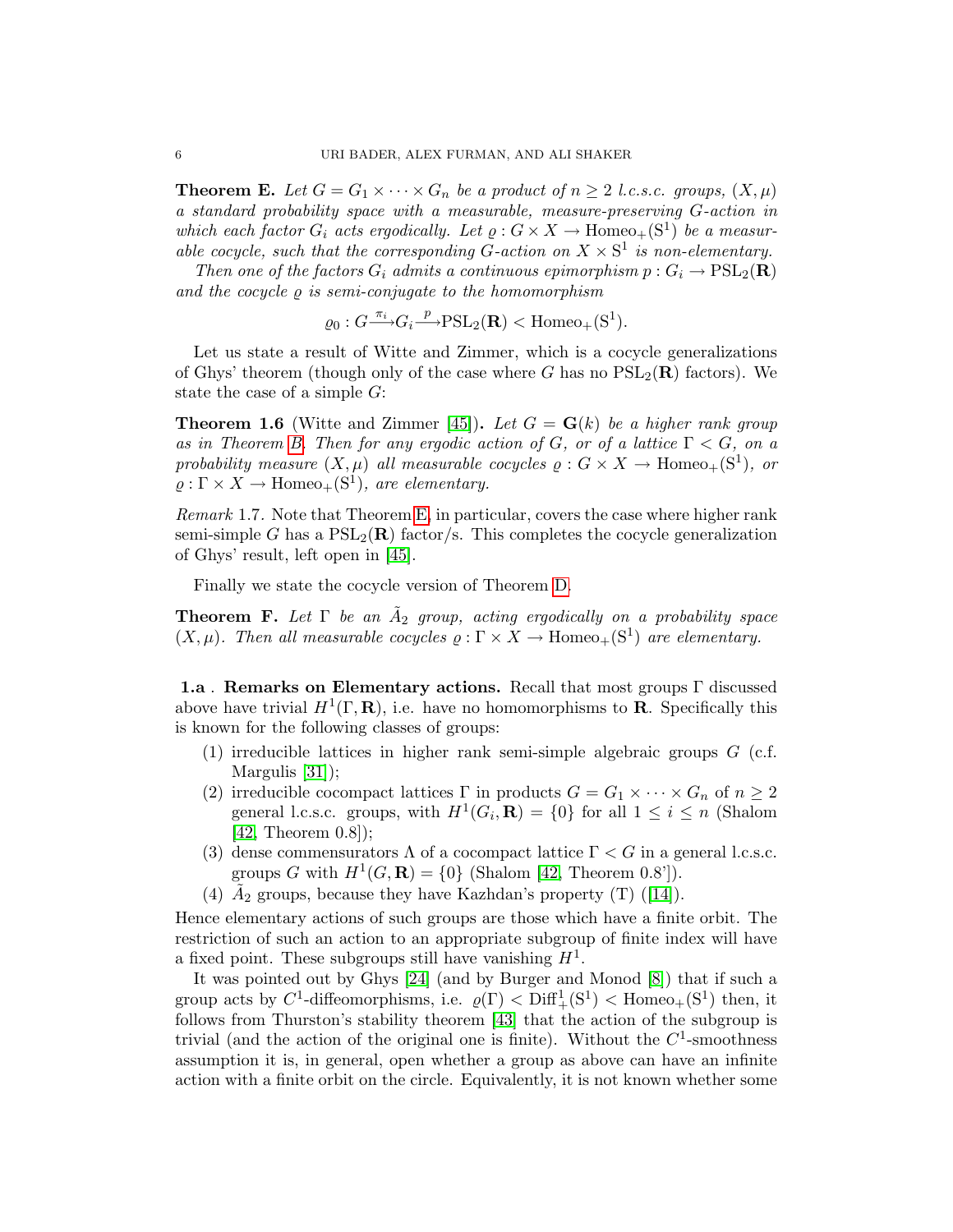finite index subgroup of a group on the above list can have an infinite action on an interval:  $\Gamma \to \text{Homeo}_+(\{0,1\})$ . It is widely believed that such actions do not exist for higher rank lattices. This has been proved by Dave Witte [\[44\]](#page-37-2) for the case rank $\mathbf{Q}(\Gamma) \geq 2$ , and more recently by Lucy Lifschitz and Dave (Witte) Morris [\[29\]](#page-37-7) for many rank $_{\mathbf{Q}}(\Gamma) = 1$  cases. The problem is still open for all cocompact (i.e. Q-rank 0) higher rank lattices.

1.b . Remarks on Semi-conjugacy. The semi-conjugacy f in definition [1.2](#page-1-1) can always be presented as a composition  $f = g \circ h$  of a degree one, non-decreasing, continuous surjection  $h: S^1 \to S^1$ , and a degree  $k \geq 1$  covering map  $g(z) = z^k$ . If the original action is assumed to be minimal, then  $h$  is a homeomorphism. But even in this case semi-conjugacy cannot be replaced by a conjugacy in the statements of Theorems [A,](#page-2-0) [1.3,](#page-2-1) [C.](#page-3-2) The basic counterexample is an irreducible lattice Γ in  $G_0 = \text{PSL}_2(\mathbf{R}) \times \text{PSL}_2(\mathbf{R})$  which has a lifted embedding into

$$
G = \mathrm{PSL}_2(\mathbf{R}) \times \mathrm{PSL}_2(\mathbf{R})_k
$$

where  $PSL_2(\mathbf{R})_k$  is an  $\mathbf{Z}/k\mathbf{Z}$  central extension of  $PSL_2(\mathbf{R})$  corresponding to the k-fold cover  $S^1 \to S^1$ . The  $\Gamma$ -action  $\varrho$  via the second factor of G is not conjugate, albeit semi-conjugate, to the action  $\rho_0$  via G. Similar examples exist for commensurators. However assuming that the original action is minimal and strongly proximal (see Definition [3.4\)](#page-16-0) the semi-conjugacies in the above stated results can be replaced by conjugacies.

Organization of the paper. The rest of the paper is organized as follows. In section [2](#page-7-0) we discuss all the concepts and results which reflect the "higher rank" phenomena of the acting groups. This includes the discussion of the boundaries that we use, the concept of the generalized Weyl group, basic examples and basic constructions, such as the Galois correspondence between subgroups of the Weyl and quotients of the boundary. Section [3](#page-16-1) is focused on the target group  $Homeo_+(S^1)$ : we recall some properties of group dynamics on the circle and establish some special properties related to the boundary theory (Theorem [3.8\)](#page-18-0) and the generalized Weyl group (Theorem [3.14\)](#page-21-0). These results are put together in Section [4](#page-23-0) to prove Theorems [A,](#page-2-0) [B,](#page-3-1) [D.](#page-4-1) Theorem [C,](#page-3-2) which is somewhat independent, is proved in Section [5.](#page-25-0) Section [6](#page-27-0) contains the cocycle versions of the results, with some of the technical discussion postponed to Appendix [7.](#page-32-0)

Acknowledgments. We would like to thank Dave (Witte) Morris for his inspiring lectures about lattice actions on the circle given in Chicago in the spring 2005. We also thank Andrés Navas for his helpful discussions about [3.5.](#page-17-0)

Dedication. Ali Shaker has tragically died in September 2005. At the time Ali was working on questions of commensurator superrigidity, and Theorem [C](#page-3-2) was supposed to be part of his PhD thesis. This paper is dedicated to his memory.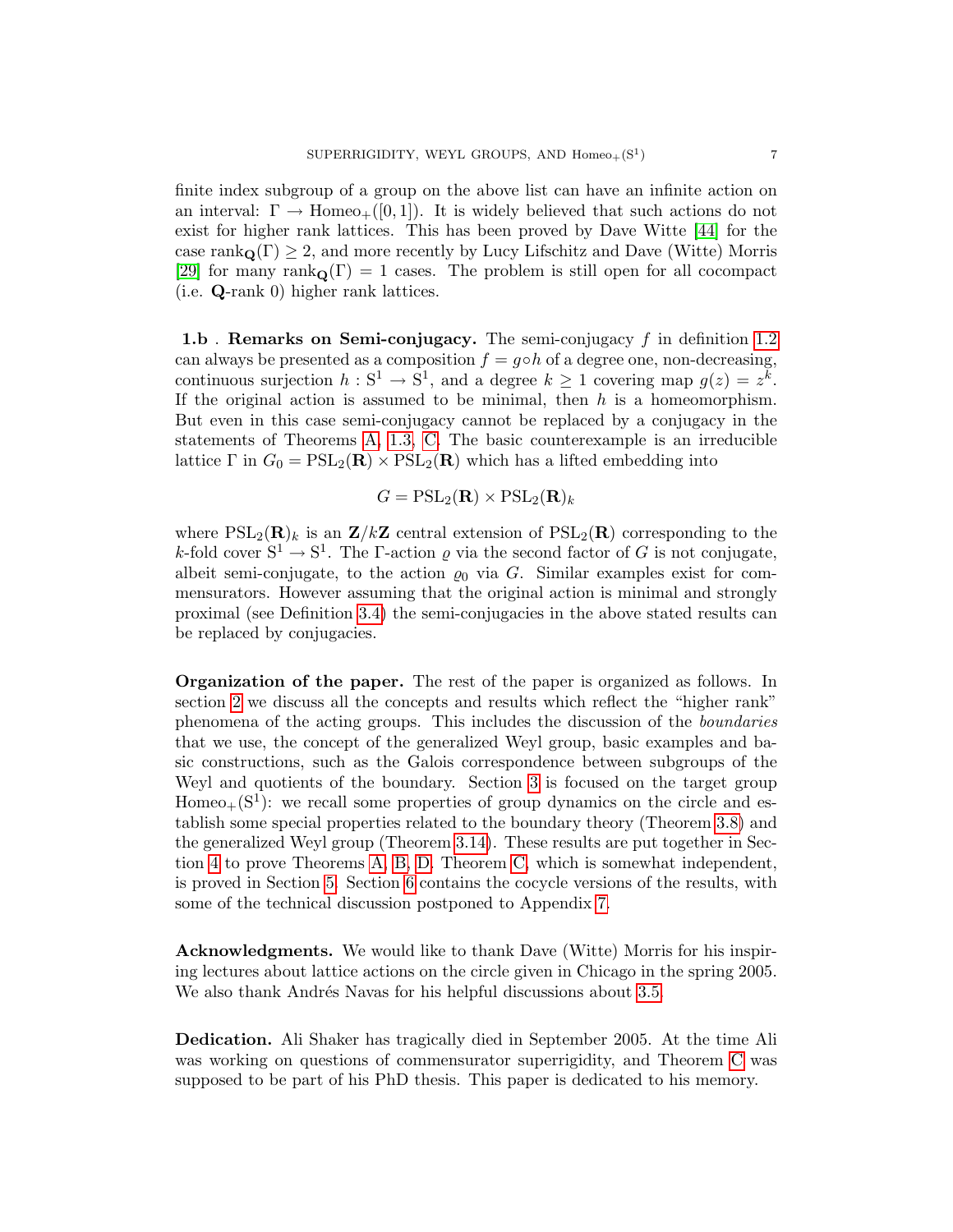## 2. Boundary Theory and Weyl Groups

<span id="page-7-0"></span>2.a . G-boundaries. Boundary Theory is a broad and somewhat vague term which describes ways to associate a  $G$ -space – a  $G$ -boundary – to a given group  $G$ in a way which helps to understand the structure of the group  $G$  itself and of its actions on other spaces. In this paper we shall use the concept of amenable, doubly ergodic with unitary coefficients boundaries, introduced by Burger and Monod in the course of their study of bounded cohomology (we shall use a slightly weaker variant, see below). The main point is that this notion of a boundary is flexible enough to pass to lattices (see Proposition [2.6\)](#page-8-0) and to be applicable to measurable G-cocycles, and yet it is sufficiently powerful for our applications. Also every l.c.s.c. group G admits a G-boundary in this sense, even though not a unique one.

**Definition 2.1.** Let G be an arbitrary l.c.s.c. group. Hereafter a  $G$ -boundary means a Lebesgue space  $(B, \nu)$  with a measure class preserving measurable Gaction  $G \times B \to B$  which is

- **Amenable:** in the following sense: for any continuous  $G$ -action  $G \to Aff(Q)$ by affine maps on a compact convex subset  $Q$  in some locally convex topological vector space, there exists a measurable G-equivariant map  $\Phi$ :  $B \to Q$ .
- **Doubly Ergodic:** in the following sense: for every Lebesgue space,  $(X, \xi)$ , with a *measure preserving* G action  $G \times X \to X$ , the projection map p:  $(B \times B \times X, \nu \times \nu \times \xi) \rightarrow (X, \xi)$  gives rise to a Lebesgue-space isomorphism at the level of ergodic componenets:  $(B \times B \times X)/\sqrt[G]{\sim} X/\!\!/ G^{\dagger}$ .

The amenability condition is just slightly weaker than Zimmer's original defini-tion [\[46\]](#page-37-16) (which allows Q to vary measurably over  $x \in B$ ). The double ergodicity condition is equivalent to the condition "For every measure preserving ergodic Gspace X,  $B \times B \times X$  is ergodic" by a use of an apropriate ergodic decomposition. This condition follows from the original condition of *double ergodicity with unitary* coefficients as in Burger-Monod [\[9,](#page-36-2) Definition 5, p. 221]:

<span id="page-7-2"></span>**Lemma 2.2.** Assume the Lebesgue G-space X is such that for every unitary  $G$ representation  $\pi$  on H, the obvious map (given by constant functions)  $\mathcal{H}^{\pi(G)} \rightarrow$  $L^{\infty}(X,\mathcal{H})^G$  is an isomorphism (X is ergodic with unitary coefficients). Then for every probability space,  $(Y, \eta)$ , with a measure preserving G-action, the map  $(X \times Y)/\!\!/ G \rightarrow Y/\!\!/ G$  is an isomorphism.

Proof. Consider the following, naturally given, diagram

$$
L^{\infty}(Y)^G \rightarrow L^{\infty}(X, L^{\infty}(Y))^G \stackrel{\sim}{\rightarrow} L^{\infty}(X \times Y)^G
$$
  

$$
\bigcap_{L^2(Y)^G} \cap L^{\infty}(X, L^2(Y))^G
$$

<span id="page-7-1"></span><sup>&</sup>lt;sup>†</sup>Given a measurable, measure class preserving action of a l.c.s.c. group G on a standard Lebesgue measure space  $(X, \xi)$  we denote by  $X/\!\!/ G$  the Lebesgue space of ergodic components of the action.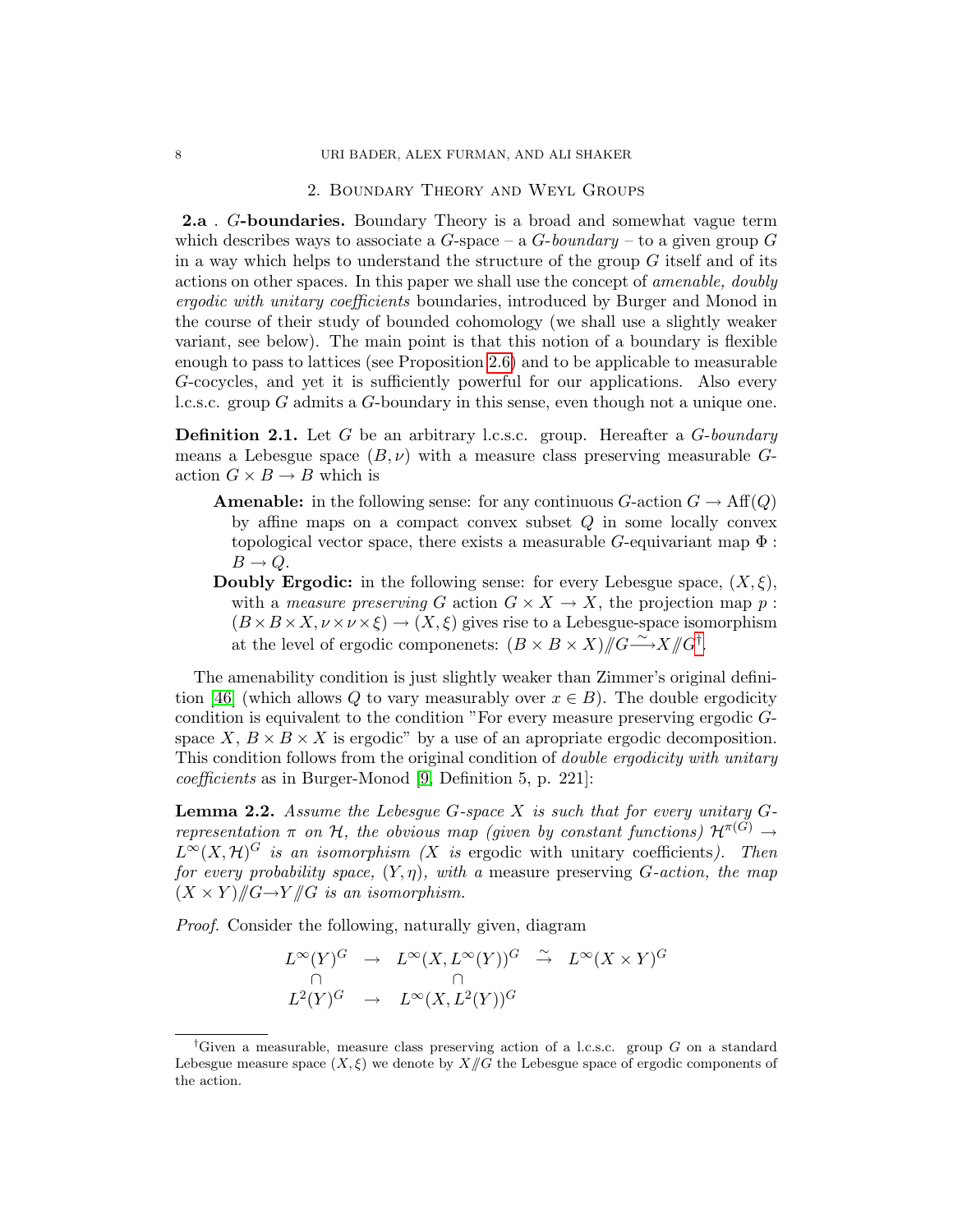Note that if the map  $L^2(Y)^G \to L^\infty(X, L^2(Y))^G$  is an isomorphism then so is the composed map  $L^{\infty}(Y)^G \to L^{\infty}(X \times Y)^G$ . The latter gives a Lebesgue isomorphism between the corresponding von-Neumann spectra.

We have already mentioned that every l.c.s.c. group G admits a boundary  $(B, \nu)$ in the above sense. Haven singled out the key properties of amenability  $+$  double ergodicity with coefficients, Burger and Monod have proved in [\[9,](#page-36-2) Theorem 6] that every compactly generated l.c.s.c. group G admits a boundary in the above sense. Shortly afterwards Kaimanovich removed the compact generation assumption, by an elegant use of random walks, namely using Furstenberg's notion of the Poisson boundary of a random walk on a group.

<span id="page-8-1"></span>**Theorem 2.3** (Kaimanovich [\[27\]](#page-36-14)). Let  $\mu$  be an étalée symmetric probability measure on a l.c.s.c. group  $G$ , and let  $(B, \nu)$  be the associated Poisson boundary of  $(G, \mu)$ . Then  $(B, \nu)$  is amenable and double ergodic with unitary coefficients, and in particular it is a G-boundary in the above sense.

Let us record some useful observations. The following is immediate from the definitions:

Proposition 2.4 (Amenability Criterion). For a non-amenable l.c.s.c. group G all its boundaries  $(B, \nu)$  have the measure type of the interval, i.e. they are Lebesgue non-atomic measure spaces. For an amenable G the trivial space – the singleton – may serve as a boundary.

*Remark* 2.5. Note that for an amenable  $G$  any weakly mixing *measure preserving* action gives a G-boundary. Such actions can have huge  $W_{G,B}$  (which will never produce any rigidity phenomena in our sense). Some amenable groups might have a "genuine" boundary with a non-trivial Weyl group, e.g. Kaimanovich and Vershik showed that any symmetric random walk with first moment on the wreath product  $G = \mathbf{Z}^3 \ltimes \sum_{\mathbf{Z}^3} \mathbf{Z}/2\mathbf{Z}$  has a non-trivial Poisson boundary [\[28,](#page-37-17) Example 6.2].

<span id="page-8-0"></span>**Proposition 2.6** (Lattices). Let  $\Gamma < G$  be a lattice, and  $(B, \nu)$  be a G-boundary. Then  $(B, \nu)$  is a  $\Gamma$ -boundary.

*Proof.*The amenability of G on B is inherited by any closed subgroup ([\[47,](#page-37-1) Proposition 4.1.6]). Let  $(X, \mu)$  be a probability space with an ergodic measure preserving action of Γ. Then G acts on the probability space  $(G \times X)/\Gamma \cong G/\Gamma \times X$  ergodically. Hence the G-action on  $B \times B \times (G \times X)/\Gamma$  is ergodic, which is equivalent to the ergodicity of the diagonal Γ-action on  $B \times B \times X$ .

<span id="page-8-2"></span>**Proposition 2.7** (Products). Let  $G_1, \ldots, G_n$  be l.c.s.c. groups, and let  $(B_i, \nu_i)$ be  $G_i$  boundaries. Set  $G = G_1 \times \cdots \times G_n$  and  $(B, \nu) = (B_1 \times \cdots B_n, \nu_1 \times \cdots \nu_n)$ with the G-action on B given by  $(g.b)_i = g_i.b_i$ . Then B is a G-boundary.

*Proof.* Assume  $n = 2$  (the general case will follow by induction).

Amenability: Let V be a locally convex G-topological vector space, and let  $Q \subset V$  be a compact convex G-invariant set. Set  $V_1 = L^{\infty}(B_1, V)^{G_1}$  and  $Q_1 =$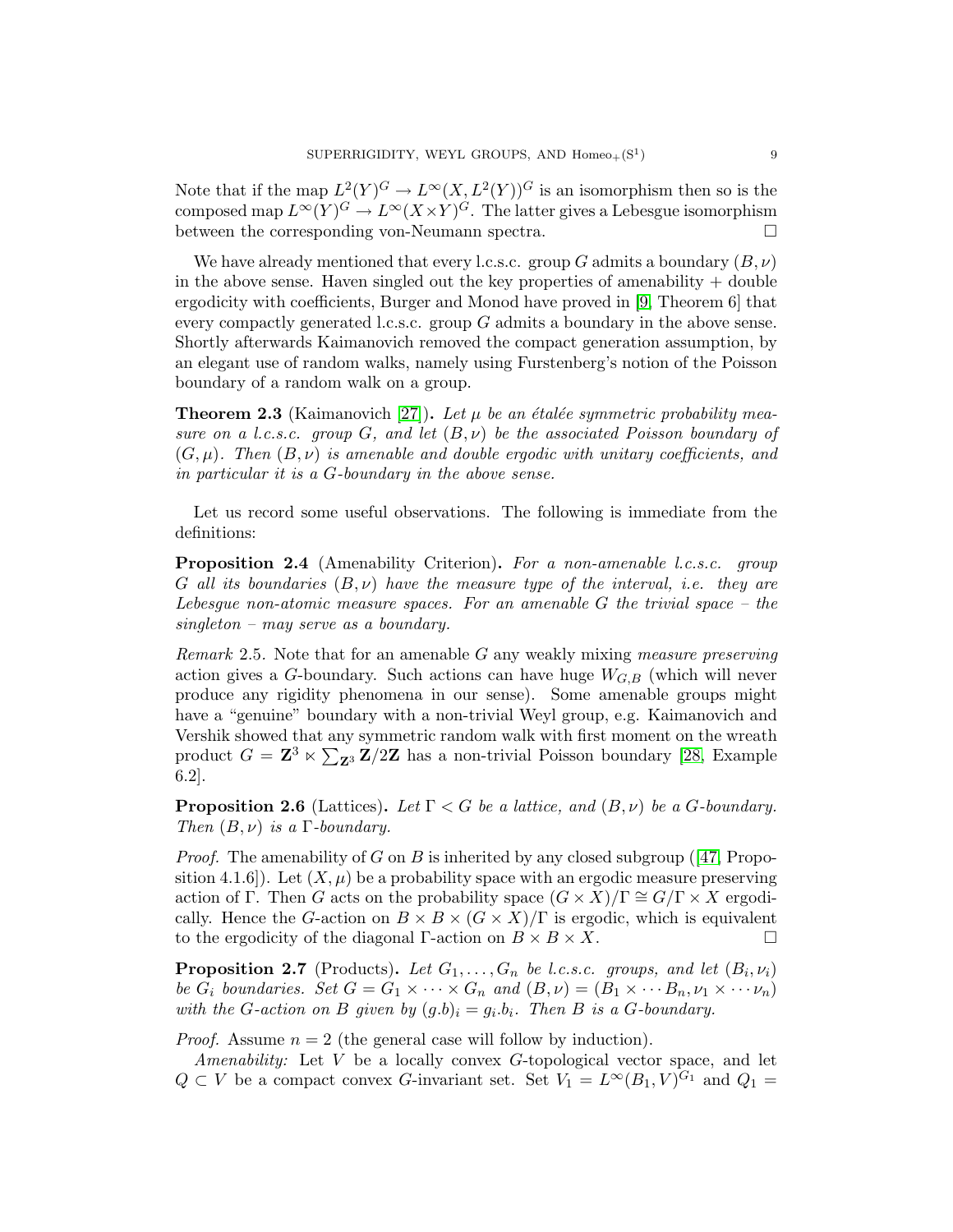${f \in V_1 \mid f(B_1) \subset Q}$ . By the  $G_1$ -amenability of  $B_1, Q_1$  is not empty.  $G_2$  acts on  $V_1$  via its action on V, and  $Q_1$  is  $G_2$ -invariant, as Q is. By the  $G_2$ -amenability of  $B_2$  there is a  $G_2$  map from  $B_2$  to  $Q_1$ . The latter can be interpreted as a G-map from  $B$  to  $Q$ .

Double ergodicity Denote  $\Omega_i = B_i \times B_i$ , and  $\Omega = \Omega_1 \times \Omega_2$ . Let X be a Lebesgue G-space with an invariant measure. Then

$$
(\Omega \times X)/G = (\Omega_2 \times ((\Omega_1 \times X)/G_1))/G_2
$$
  
= 
$$
(\Omega_2 \times (X/\!\!/G_1))/G_2 = (X/\!\!/G_1)/G_2 = X/\!\!/G.
$$

A well known class of examples of G-boundaries is given by the maximal Furstenberg boundaries of semi-simple Lie-groups. A standard example of this sort for  $G = SL_n(\mathbf{R})$ , is the space of flags – sequences of nested linear subspaces

$$
E_1 \subset E_2 \subset \cdots \subset E_{n-1} \quad \text{with} \quad \dim E_i = i.
$$

It is the compact homogeneous G-spaces  $G/P$  where P is the upper triangular subgroup. More precisely, and more generally, we have the following.

<span id="page-9-0"></span>**Lemma 2.8** (Boundaries of Semi-simple Groups). Let k be a local field and  $\bf{G}$  be a semi-simple algebraic group defined over  $k$ . Denote by  $P$  a minimal parabolic subgroup of  $G$  defined over k, and by  $S$  a maximal k-split torus in  $P$ . Endowed with its Hausdorff topology  $G = G(k)$  is a locally compact group,  $P = P(k)$  and  $S = S(k)$  are closed subgroups of G. The homogeneous G-space  $B = G/P$  with the Haar measure class  $\nu$  is a G-boundary.

Before proving the lemma, let us understand better the space  $B \times B$ .

<span id="page-9-1"></span>**Lemma 2.9.** The spaces  $(B \times B, \nu \times \nu)$  and  $G/Z<sub>G</sub>(S)$  are isomorphic as G-Lebesgue spaces, i.e there is an invertable measur class preserving G-equivariant map defined up to measure zero between them (where  $G/Z_G(S)$ ) is taken with the Haar measure class).

*Proof.* By the Bruhat decomposition there are finitly many G-orbits in  $B \times B$ (parametrized by the k-relative Weyl group). All of those orbits but the unique open one, are lower dimensional in the k-analityc sense, and therefore have measure zero. Thus,  $B \times B$  minus a null set equals the unique open orbit in it, namely the orbit in which the stabilizers are reductive. By [\[6,](#page-36-15) 4.8], the point stabilizers of this orbit are conjugates of  $Z_{\mathbf{G}}(\mathbf{S})(k) = Z_{G}(S)$ . Thus,  $B \times B$  is (up to a null set) isomorphic to  $G/Z_G(S)$  as a G-space.

*Proof of Lemma [2.8.](#page-9-0)* The amenability of the homogeneous G space  $G/P$  is equivalent to the amenability of the stabilizer P of a point. We have  $P = P(k)$  $Z_{\mathbf{G}}(\mathbf{S})(k) \ltimes R_u(\mathbf{P})(k)$ . The unipotent radical  $R_u(\mathbf{P})(k)$  is amenable being nilpotent, and  $Z_{\mathbf{G}}(\mathbf{S})(k)$  is amenable being a compact exstension of an abelian group (the fact that  $Z_{\mathbf{G}}(\mathbf{S})(k)/\mathbf{S}(k)$  is compact is in [\[31,](#page-37-0) Proposition (2.3.6)]). Hence the G-action on  $G/P$  is amenable.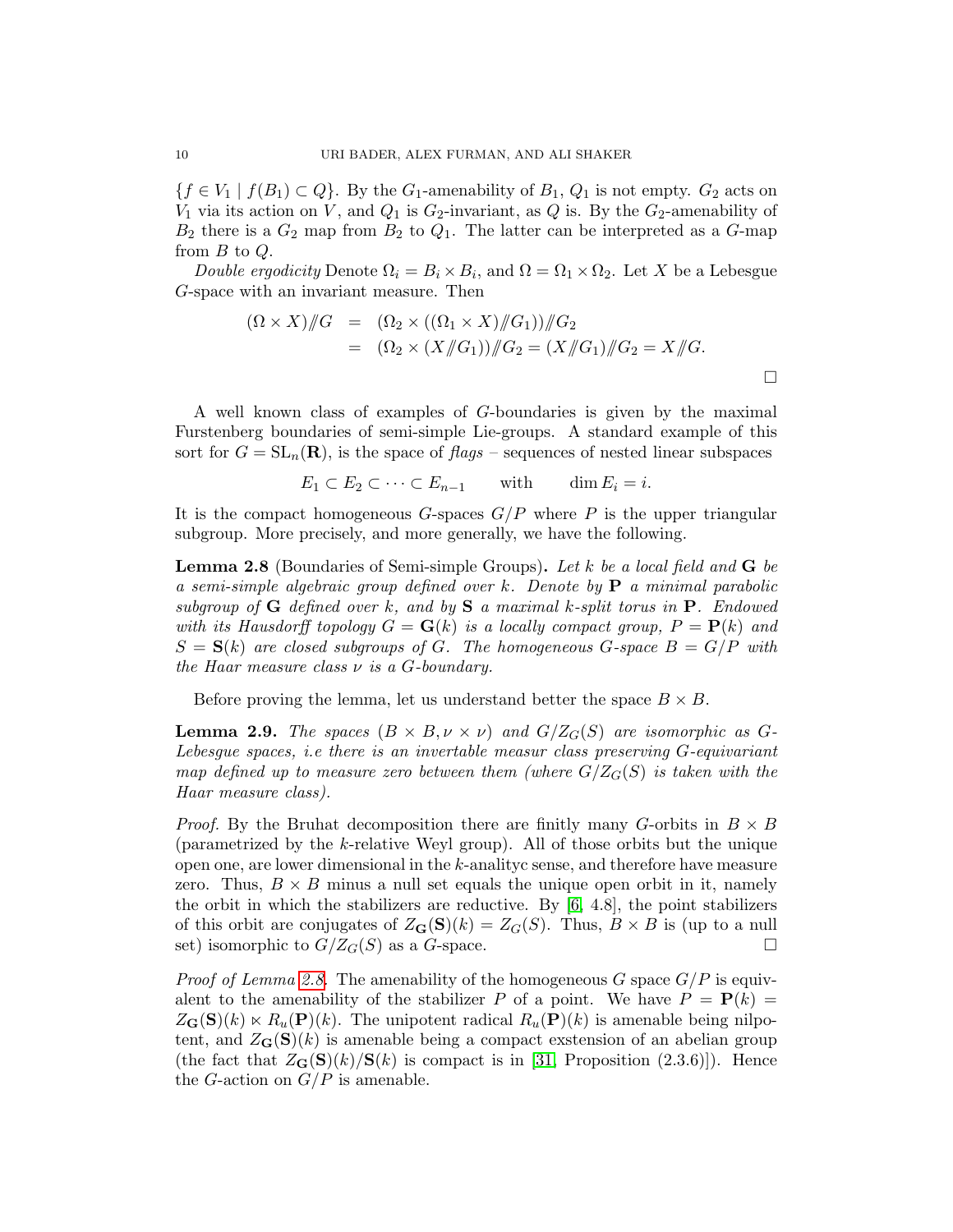Double ergodicity with unitary coefficients for  $G/P$  follows from the Howe-Moore theorem. Any measurable G-equivariant map from  $B \times B \simeq G/Z_G(S)$  to a Hilbert space sends the coset  $Z_G(S)$  to a  $Z_G(S)$  fixed point v. By Howe-Moore v is  $\mathbf{G}^+(k)$  invariant. Then v is G-invariant, because  $G = \mathbf{G}(k)^+ \cdot Z_{\mathbf{G}}(\mathbf{S})(k)$  [\[7,](#page-36-16) Proposition 6.11(i). We are done by Lemma [2.2.](#page-7-2)

Remark 2.10. Another way of proving lemma [2.8](#page-9-0) is by using the fact that  $G/P$ (with the Haar measure class) can be realized as the Poisson boundary of G (with respect to any admissible symmetric measure). See [\[21\]](#page-36-17) for real Lie-groups, [\[26\]](#page-36-18) for other local fields, simply connected groups, and [\[3,](#page-36-9) Proposition 5.2] for the general case.

Let  $\mathscr X$  be an  $\tilde A_2$  building. Let us briefly describe the notion of a geometric boundary B of  $\mathscr X$ .  $\mathscr X$  is a union of *apartments*, which are planes divided by three families of parallel lines, the walls, into equilateral triangles, the chambers. In a given apartment any vertex is contained in 3 walls which divide it into 6 connected components, called sectors. Two sectors are declared to be equivalent if there exists a sector contained in both. B is the space of equivalence classes of sectors in  $\mathscr{X}$ . It carries a natural topology which makes it into a compact (Cantor) space. The group of isometries of  $\mathscr X$  acts on  $B$  and this action is continuous. We consider the special case where the  $\tilde{A}_2$  building  $\mathscr X$  has a group  $\Gamma$  of isometries which acts transitively on vertices. In [\[30\]](#page-37-18) (see also [\[15\]](#page-36-19)) Mantero and Zappa showed a oneto-one correspondence between harmonic functions on  $\mathscr X$  and finitely additive measures on  $B$  (given by the Poisson transform). One can deduce from this result that the Poisson boundary of an isotropic random walk on  $\Gamma$  can be realized as some probability measure on  $B$ . Hence applying Kaimanovich theorem [2.3](#page-8-1) we obtain:

<span id="page-10-1"></span>**Proposition 2.11** (Boundary for  $\tilde{A}_2$  groups). There is a probability measure  $\nu$ on the geometric boundary B of  $\mathscr X$  so that  $(B, \nu)$  is a  $\Gamma$ -boundary.

## <span id="page-10-2"></span>2.b . Generalized Weyl Groups.

**Definition 2.12.** Let G be a locally compact group,  $(B, \nu)$  a G-boundary. The associated Weyl group  $W_{G,B}$  is defined to be the group of all measure class preserving automorphisms of  $B \times B$  commuting with the diagonal *G*-action.

If B is non-trivial, the involution  $w_0 : (x, y) \mapsto (y, x)$  of  $B \times B$  is a non-trivial element of  $W_{G,B}$ . We shall refer to it as the long element of the Weyl group.

For a semi-simple group G and its Furstenberg boundary  $B = G/P$  the Weyl group  $W_{G,B}$  coincides with the classical Weyl group W of G, and  $w_0$  corresponds to the long element of W. More precisely, we have the following.

<span id="page-10-0"></span>**Proposition 2.13.** Let  $G = G(k)$  be the k-points of a semi-simple group defined over k and  $B = G/P$  be as in Lemma [2.8.](#page-9-0) Then the generalized Weyl group  $W_{G,B}$ coinsides with the k-relative Weyl group,  $W = N_{\mathbf{G}}(\mathbf{S})/Z_{\mathbf{G}}(\mathbf{S}).$ 

Given a group G, a subgroup H, let  $\mathrm{Aut}_G(G/H)$  denote the group of permutations of the set  $G/H$  commuting with the G-action. If G is a l.c.s.c. group and H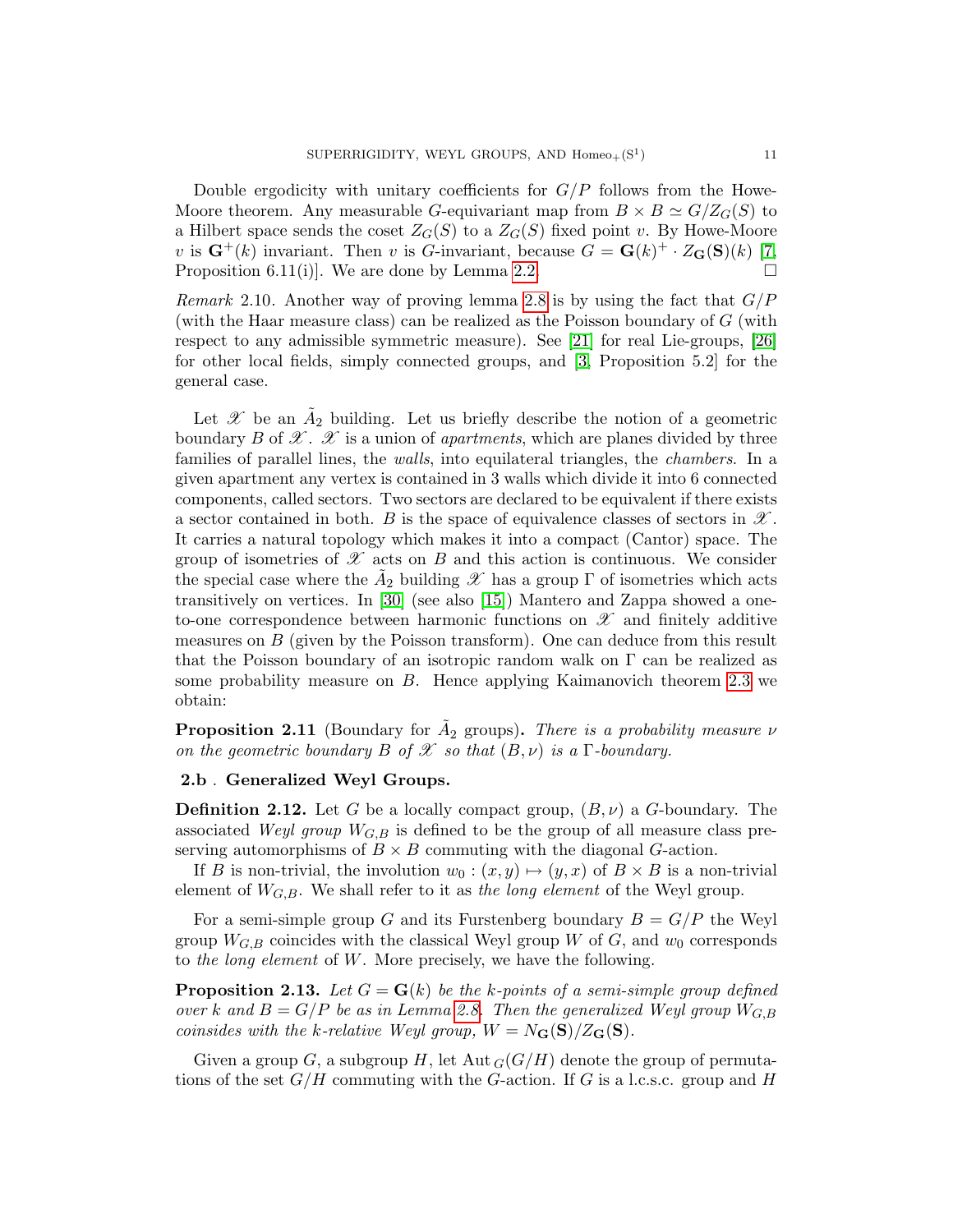is closed,  $G/H$  carries a unique G-invariant measure class  $|m_{G/H}|$ . We denote by Aut  $_G(G/H, [m_{G/H}])$  the group of all measure class preserving measurable bijections of  $G/H$ , modulo the equivalence relation of being a.e. the same. We need the following simple. but useful

<span id="page-11-0"></span>**Lemma 2.14.** There is a natural isomorphism Aut  $_G(G/H) \cong N_G(H)/H$ ; if G is a l.c.s.c. group and  $H < G$  is closed, then these groups are also naturally isomorphic to Aut  $_G(G/H, [m_{G/H}])$ .

*Proof.* First observe that the map  $\alpha : N_G(H) \to \text{Aut}_G(G/H)$ ,  $\alpha(n) : gH \mapsto gnH$ , is well defined, defines a group homomorphism, and  $Ker(\alpha) = H$ . Hence it gives an embedding  $\bar{\alpha}: N_G(H)/H \to \text{Aut}_G(G/H)$ . To see that it is a surjection, note that given  $\phi \in \text{Aut}_G(G/H)$  any  $g_0 \in G$  with  $\phi(eH) = g_0H$  satisfies

$$
g_0 H g_0^{-1} = \text{Stab}(g_0 H) = \text{Stab}(\phi(eH)) = \text{Stab}(eH) = H.
$$

Thus  $g_0 \in N_G(H)$ . Moreover  $\phi(gH) = \phi(geH) = g\phi(eH) = gg_0H$  for any  $g \in G$ , that is  $\phi = \alpha(g_0)$ .

In the context of l.c.s.c. groups, elements of  $N_G(H)/H$  still define measurable centralizers of the G-action on  $(G/H, [m_{G/H}])$ , and it is easy to see that non-trivial elements of  $N_G(H)/H$  remain non-trival even measurable. On the other hand, if  $\phi: G/H \to G/H$  is measurable and for each  $g \in G$ ,  $\phi(g.x) = g.\phi(x)$  for a.e.  $x \in G/H$ ; then by Fubini for some (in fact a.e.)  $x = g_0 H \in G/H$  and for a.e.  $g \in G$  we have  $g^{-1}\phi(gg_0H) = \phi(g_0)$ . Denoting  $\phi(g_0H) = g_1H$  and  $n = g_0^{-1}g_1$  we get  $\phi(g'H) = g'nH$  for all g' in some conull set  $E \subset G$ . For arbitrary  $h \in H$  the set  $E \cap Eh^{-1}$  is conull in G, and for any  $g \in E \cap Eh^{-1}$ :

$$
gnH = \phi(gH) = \phi(ghH) = ghnH
$$

giving  $n^{-1}hn \in H$ . Thus  $n \in N_G(H)$  and  $\phi$  a.e. agrees with  $\alpha(n)$ .

Proof of Proposition [2.13.](#page-10-0) By Lemmas [2.9](#page-9-1) and [2.14,](#page-11-0) the abstract Weyl group  $W_{G,B}$  can be identified with  $N_G(Z_G)/Z_G$ . As both **S** and  $Z_G(S)$  are reductive, each is equal to the Zariski closure of its k-points  $[6, 2.14(c)]$ . It follows that  $Z_G(S) = Z_G(\mathbf{S})(k)$ , and  $N_G(Z_G(S)) = N_G(Z_G(\mathbf{S}))(k)$ . Since **S** is the unique maximal k-split torus in  $Z_{\mathbf{G}}(\mathbf{S})$ , we get also  $N_{\mathbf{G}}(Z_{\mathbf{G}}(\mathbf{S})) = N_{\mathbf{G}}(\mathbf{S})$ . This gives,  $N_G(Z_G(S)) = N_G(\mathbf{S})(k)$  and, using [\[6,](#page-36-15) 5.4], allows to conclude

$$
W_{G,B} \cong N_G(Z_G(S))/Z_G(S) \cong N_{\mathbf{G}}(\mathbf{S})(k)/Z_{\mathbf{G}}(\mathbf{S})(k) \cong N_{\mathbf{G}}(\mathbf{S})/Z_{\mathbf{G}}(\mathbf{S}) = W.
$$

<span id="page-11-1"></span>**Observation 2.15.** Let  $G = G_1 \times \cdots \times G_n$  be a direct product of n general nonamenable locally compact groups, and  $(B, \nu) = \prod_{i=1}^{n} (B_i, \nu_i)$  as in Proposition [2.7.](#page-8-2) Then  $W_{G,B}$  contains  $\prod W_{G_i,B_i}$  with each  $W_{G_i,B_i}$  being non-trivial. In particular, for every  $i = 1, \ldots, n$  we have an involution in  $W_{G,B}$  given by

$$
\tau_i:(x_1,\ldots,x_i,\ldots,y_1,\ldots,y_i,\ldots)\ \mapsto (x_1,\ldots,y_i,\ldots,y_1,\ldots,x_i,\ldots)
$$

where  $x_j, y_j \in B_j$ . The group generated by these involutions  $\tau_i$  is isomorphic to  $(\mathbf{Z}/2\mathbf{Z})^n$ . We denote it by W. For a subset I of  $\{1,\ldots,n\}$ , we denote  $\tau_I = \prod_{i\in I} \tau_i$ ,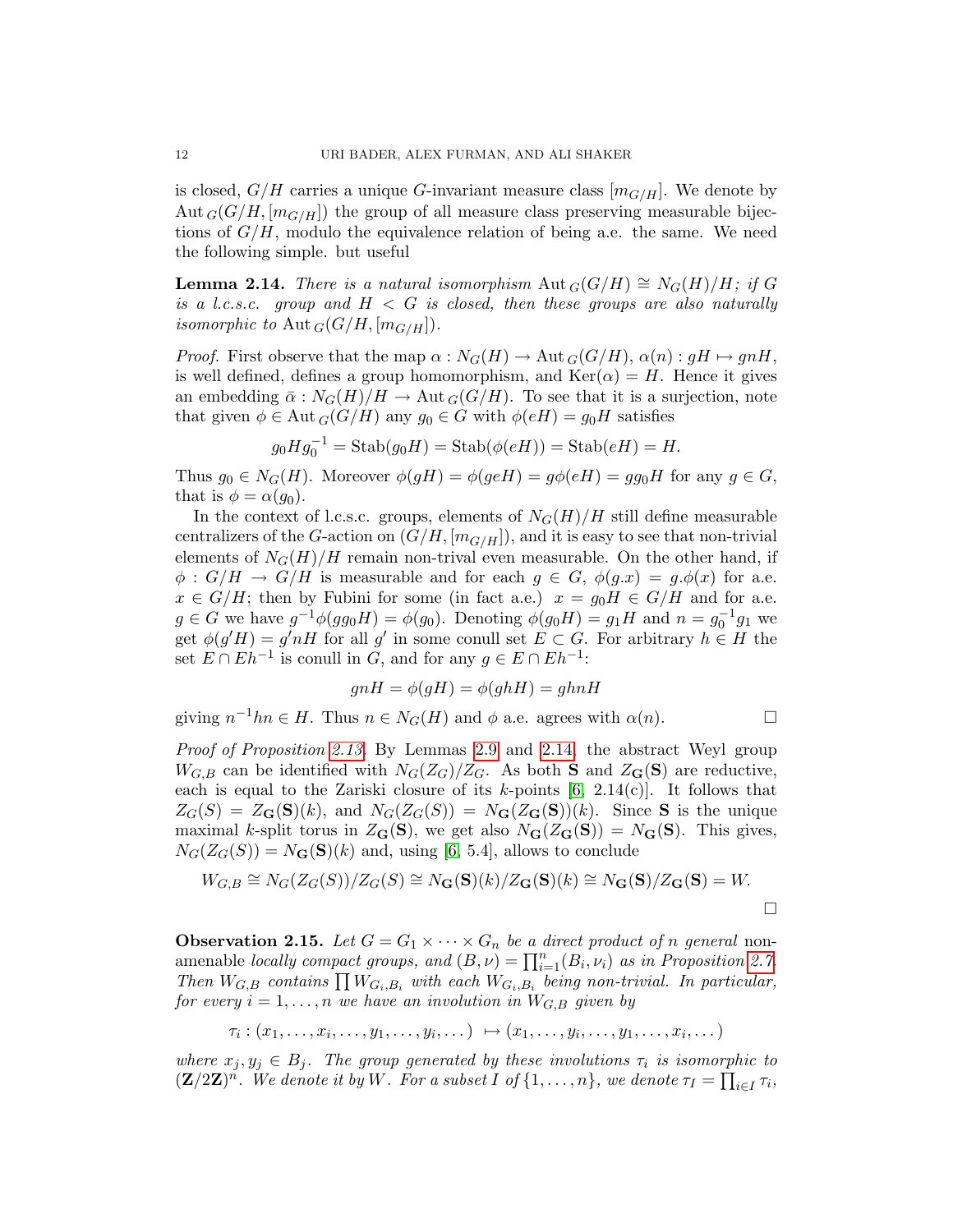and  $W_I = \prod_{i \in I} \langle \tau_i \rangle = \{ \tau_J \mid J \subset I \}$ . The long element of  $W_{G,B}$  is given by  $w_0 = \tau_{\{1,\dots,n\}}.$ 

<span id="page-12-0"></span>**Proposition 2.16.** Let  $\Gamma$  be an  $\tilde{A}_2$  group, and  $(B, \nu)$  the boundary as in [2.11.](#page-10-1) Then  $W_{G,B}$  contains  $S_3$ .

Sketch of the Proof. For  $\nu \times \nu$ -a.e. two equivalence classes  $\sigma, \sigma' \in B$  of sectors there exists a unique apartment P which contains representatives  $S \in \sigma$ ,  $S' \in \sigma'$ . which form opposite sectors in  $P$ , and therefore, define a pair of opposite sides in the hexagon at infinity  $\partial P$  of P. The group  $S_3$  acts on such objects by preserving each of the planes  $P$  but permuting the choice of the three pairs of sides on the hexagon  $\partial P$  (it is generated by the reflections around the "main diagonals" of the hexagon). Being geometrically defined this  $S_3$ -action commutes with the group of isometries Γ; it also preserves the measure class of  $\nu \times \nu$ ,

<span id="page-12-1"></span>**2.c** . The Galois Correspondence. The abstract term Galois correspondence (often called Galois connection) refers to a situation where two posets (partially ordered sets) A and B are related by two order reversing maps  $\alpha : \mathcal{B} \longrightarrow \mathcal{A}$  and  $\beta : \mathcal{A} \longrightarrow \mathcal{B}$ , so that

$$
\beta(A) \le B \iff A \le \alpha(B), \qquad (A \in \mathcal{A}, \ B \in \mathcal{B}).
$$

In this general setting, it can be shown that  $\alpha \circ \beta : A \to A$  and  $\beta \circ \alpha : B \to B$ are order preserving idempotents. This enables one to define the corresponding closure operations:

$$
\overline{A} = \alpha \circ \beta(A), \qquad \overline{B} = \beta \circ \alpha(B).
$$

The collections  $\overline{A}$  and  $\overline{B}$  of closed objects in A and B (which can be viewed both as sub posets or as quotient posets of  $A$  and  $B$ ) are order anti-isomorphic via the restrictions/quotients  $\bar{\alpha} = \bar{\beta}^{-1}$  of  $\alpha$  and  $\beta$ . The classical Galois correspondence relates subfields to subgroups. We shall consider the following instance of the abstract Galois correspondence.

Let G be a l.c.s.c. group,  $(B, \nu)$  be a G-boundary, and  $W < W_{G,B}$  be some closed subgroup of the corresponding abstract Weyl group. (In what follows W will always be finite and will be assumed to contain the long element  $w_0$ ). Consider the poset  $\mathcal{SG}(W)$  consisting of all subgroups of W ordered by inclusion.

Denote by  $\mathcal{Q}(B)$  the poset of all measurable quotients of  $(B, \nu)$ . Elements of  $\mathcal{Q}(B)$  are measurable quotient maps  $\Phi : (B, \nu) \longrightarrow (C, \eta)$  with  $\Phi' \leq \Phi$  (or  $C' \leq C$ ) if  $\Phi' : B \longrightarrow C'$  factors through  $\Phi : B \longrightarrow C$ . Alternatively, one might think of elements of  $Q(B)$  as complete sub  $\sigma$ -algebras  $\mathcal{L}_C$  of the  $\sigma$ -algebra  $\mathcal{L}_B$  of B, or as von Neumann subalgebras of  $L^{\infty}(B,\nu)$ , ordered by inclusion.

We think of  $Q(B)$  as imbedded in  $Q(B \times B)$ , say via  $p_1^*: L^{\infty}(B) \to L^{\infty}(B \times B)$ ,  $(p_1^* f)(x, y) = f(x)$ , corresponding to the projection  $p_1 : B \times B \to B$  to the first factor. W has a natural action on  $L^{\infty}(B \times B)$ , and on  $\mathcal{Q}(B \times B)$ . Consider the maps

$$
\mathcal{SG}(W) \stackrel{T}{\longrightarrow} \mathcal{Q}(B), \qquad \mathcal{SG}(W) \stackrel{S}{\longleftarrow} \mathcal{Q}(B)
$$

defined as follows. Given a quotient  $\Phi : B \to C$  the associated subgroup of W is:

$$
S(\Phi) = \{ w \in W \mid \Phi \circ p_1 \circ w = \Phi \circ p_1 \}.
$$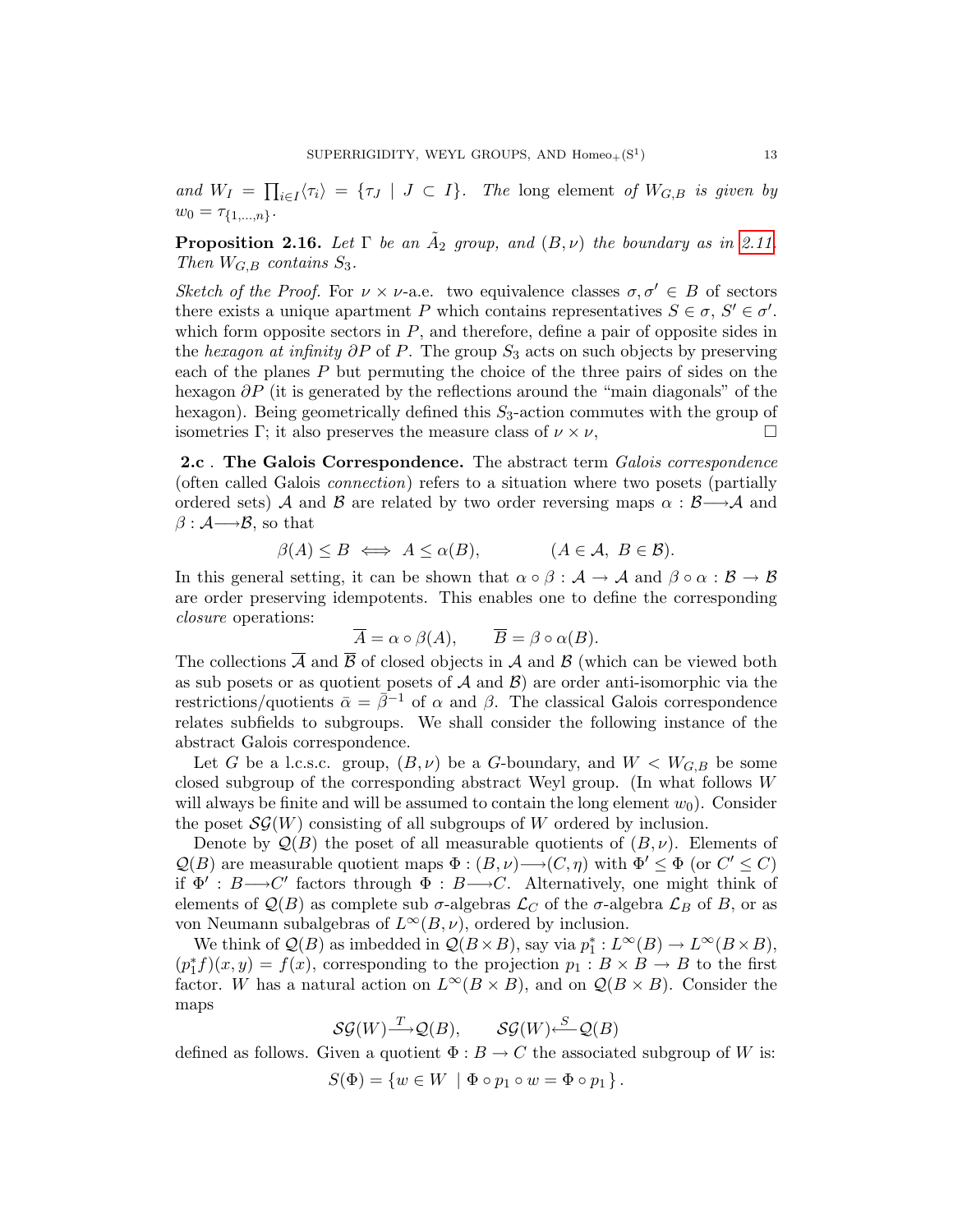Equivalently,  $S(\Phi) = \{w \in W \mid w(E \times B) \simeq E \times B, \forall E \in \mathcal{L}_C \}$ , where  $\simeq$  denotes equality modulo  $\nu \times \nu$ -null sets. The map  $T : \mathcal{SG}(W) \to \mathcal{Q}(B)$  is given by

$$
T(W') = \{ E \in \mathcal{L}_B \mid w(E \times B) \simeq E \times B, \ \forall w \in W' \}.
$$

Note that  $T(W')$  is always a complete sub  $\sigma$ -algebra of  $\mathcal{L}_B$ . Since W centralizers G this  $\sigma$ -algebra is G-invariant, and therefore defines a G-equivariant quotient of B. Thus for any  $\Phi : B \to C$  in  $\mathcal{Q}(B)$  the *closure*  $\overline{\Phi} = T \circ S(\Phi)$  is a G-equivariant quotient  $\bar{\Phi}: B \to \bar{C}$  which is finer  $(\geq)$  than  $\Phi$ , i.e., for some  $F: \bar{C} \to C$  we have

$$
\Phi:B{\overset{\bar\Phi}{\longrightarrow}}\bar C{\overset{F}{\longrightarrow}}C.
$$

For a general quotient  $\Phi : B \to C$  one expects  $W' = S(\Phi)$  to be the trivial subgroup  $\{Id_{B\times B}\}\$ , in which case the closure of  $\Phi : B \to C$  would be the identity map  $\bar{\Phi}: B \to \bar{B} = B$ . In this situation the Galois correspondence does not provide any new information.

However, if the subgroup  $W' = S(\Phi)$  corresponding to a quotient  $\Phi : B \to C$  is non-trivial, or more precisely if the W-action on  $W/S(\Phi)$  has a kernel, then the closure  $\bar{\Phi}: B \to \bar{C}$  becomes an interesting object, as examples below show. Let us first point out a construction which will provide an information about  $S(\Phi)$  in our setting.

<span id="page-13-0"></span>Construction 2.17. Let  $\Gamma < G$  be a lattice, and  $\Phi : B \longrightarrow C$  be a Γ-equivariant quotient map. To each element  $w \in W/S(\Phi)$  we associate the map

$$
\Psi^{(w)}: B \times B \xrightarrow{w} B \times B \xrightarrow{p_1} B \xrightarrow{\Phi} C,
$$

and construct the joining

$$
\vec{\Psi}:B\times B\longrightarrow \prod_{W/S(\Phi)}C.
$$

This map is  $\Gamma \times W$ -equivariant, where  $\Gamma$  acts diagonally on the target, while W permutes its factors.

We shall see in Theorem [3.14](#page-21-0) that for boundary maps  $\Phi : B \to \mathsf{Prob}(S^1)$ associated with actions on the circle the W-action on  $W/S(\Phi)$  necessarily factors through a finite cyclic group.

Let us now illustrate what implications such information can have on  $\Phi$  via its closure  $\Phi$ .

<span id="page-13-1"></span>**Lemma 2.18.** For an arbitrary l.c.s.c. group G, its boundary B and  $W < W_{G,B}$ containing the long element w<sub>0</sub>, the corresponding quotient  $T(\langle w_0 \rangle) \in \mathcal{Q}(B)$  is the trivial (one point) quotient, and the closure  $\langle w_0 \rangle$  is all of W.

*Proof.* Follows from the definitions.  $\square$ 

<span id="page-13-2"></span>**Lemma 2.19.** Let G be a product  $G = \prod_{i=1}^{n} G_i$  of  $n \geq 2$  general non-amenable l.c.s.c. groups, and that  $(B, \nu)$  be a product boundary  $\prod_{i=1}^{n} (B_i, \nu_i)$  as in [2.15.](#page-11-1)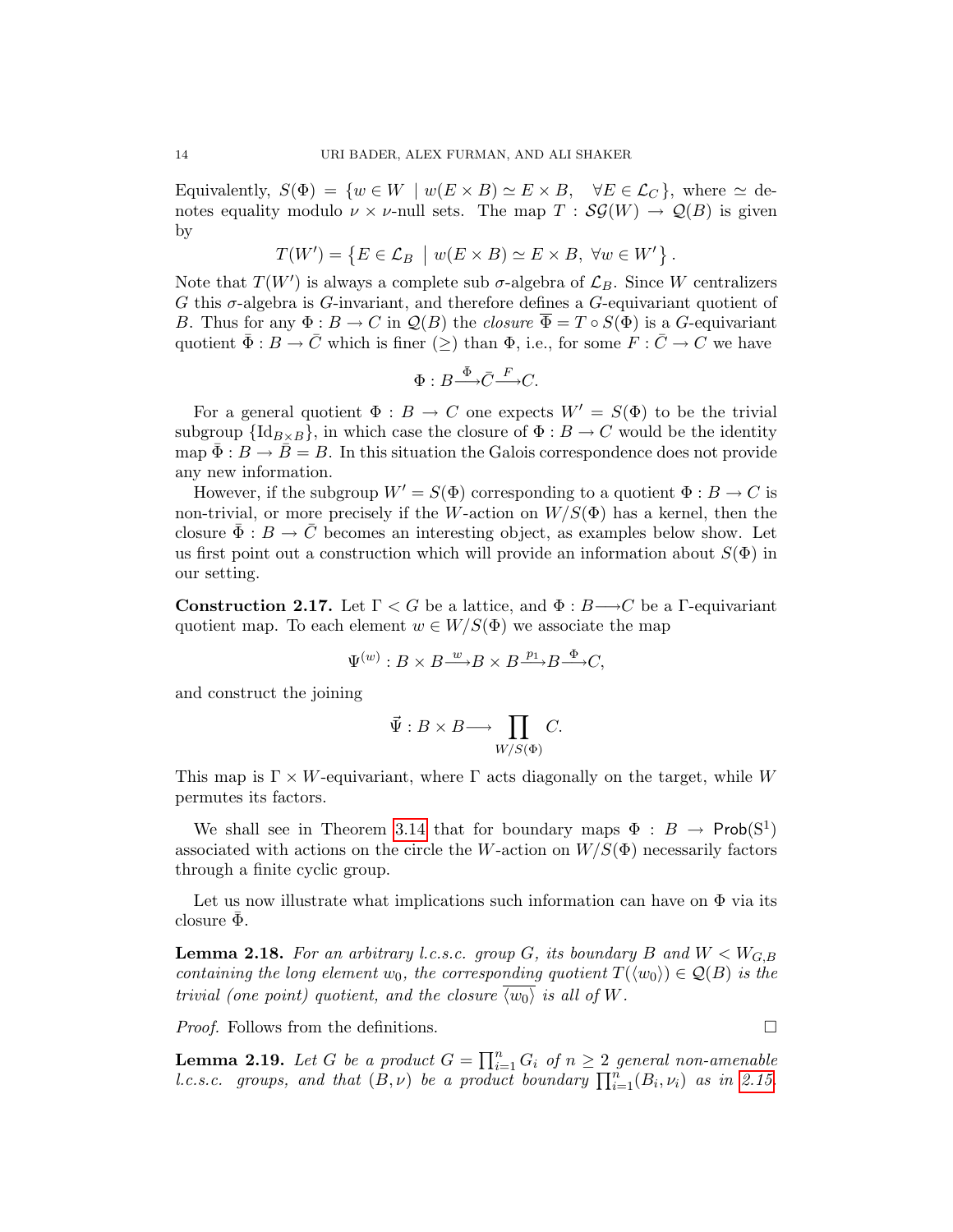Assume  $W \cong (\mathbf{Z}/2\mathbf{Z})^n$  is the subgroup generated by the involutions  $\tau_i$ . Then

$$
T(\langle \tau_I \rangle) = \prod_{j \notin I} B_j, \qquad S(\prod_{j \notin I} B_j) = W_I \qquad \text{and so} \qquad \overline{\langle \tau_I \rangle} = W_I.
$$

Let  $\Phi : B \to C$  be a measurable quotient and suppose that  $W_I$  is in the kernel of the W-action on  $W/S(\Phi)$ . The  $\Phi$  factors as follows

$$
\Phi: B \longrightarrow \prod_{j \notin I} B_j \longrightarrow C.
$$

*Proof.* Follows from the definitions.  $\Box$ 

<span id="page-14-0"></span>**Proposition 2.20.** Let  $G = G(k)$  be the k-points of a simple algebraic group defined over a local field k and  $B = G/P$  be as in Lemma [2.8.](#page-9-0) Then for any quotient  $\Phi : B \to C$  the W-action on  $W/S(\Phi)$  is faithful, unless  $\Phi$  is the constant map to the singleton.

The proof of this key Proposition consists of the following two Lemmas:

**Lemma 2.21.** Let  $G = G(k)$  be the k-points of a simple algebraic group defined over a local field k and  $B = G/P$  be as in Lemma [2.8.](#page-9-0) Then in the sense of the Galois correspondence between  $\mathcal{SG}(W_{G,B})$  and  $\mathcal{Q}(B)$  the bijection between the closed objects is the correspondence between the special (parabolic) subgroups  $W_Q$  < W, and the closed factors  $G/Q$ , where Q is a parabolic subgroup:  $T(W_Q) = G/Q$ and  $S(G/Q) = W_Q$ .

*Proof.* By the fact that closed factors are G-factors of  $G/P$  we get that they are all of the form  $G/Q$  where Q is a standard parabolic subgroup. It is then a standard exercise in Lie theory to prove the correspondence  $G/Q \leftrightarrow W_Q$ .

The classical Weyl group  $W = N_G(S)/Z_G(S)$  of a semi-simple group over k acts on its k-relative root system, and can be viewed as a finite Coxeter group acting on a real vector space V of dimension  $\text{rk}_{k}(\mathbf{G})$ . The group is simple iff its Weyl group acts irreducibly on  $V$  ([\[5,](#page-36-20) IV.14]).

**Lemma 2.22.** Let W be a finite irreducible Coxeter group, and let  $W'$  be a proper special (parabolic) subgroup. Then  $W$  acts faithfully on  $W/W'$ .

*Proof.* Let  $W \to GL(V)$  be the Cartan representation, i.e the representation that realizes W as a reflection group (V is a real vector space). Denote by  $V^+$  the Weyl chamber in V. The representation  $W \to GL(V)$  is faithful and irreducible. Indeed, if  $V = V_1 \oplus V_2$  is a W-invariant decomposition, each reflection in W must be trivial on one of the factors, and a reflection on the other. The reflections which are trivial on  $V_1$  commutes with the reflections which are trivial on  $V_2$ , then by the irreducibility of W as a Coxeter group, we may assume that one of the set is empty. That is, all the reflections act trivially on, say,  $V_1$ . This means that  $V_1$  is in the kernels of all the reflection, which is an absurd. To see that the representation is faithful it is enough to recall that the points in  $V^+$  have trivial stabilizers. Recall that  $W'$  is the pointwise stabilizer of a face of  $V^+$ . W' is a proper subgroup, hence this face is not  $\{0\}$ . Denote the kernel of the action of W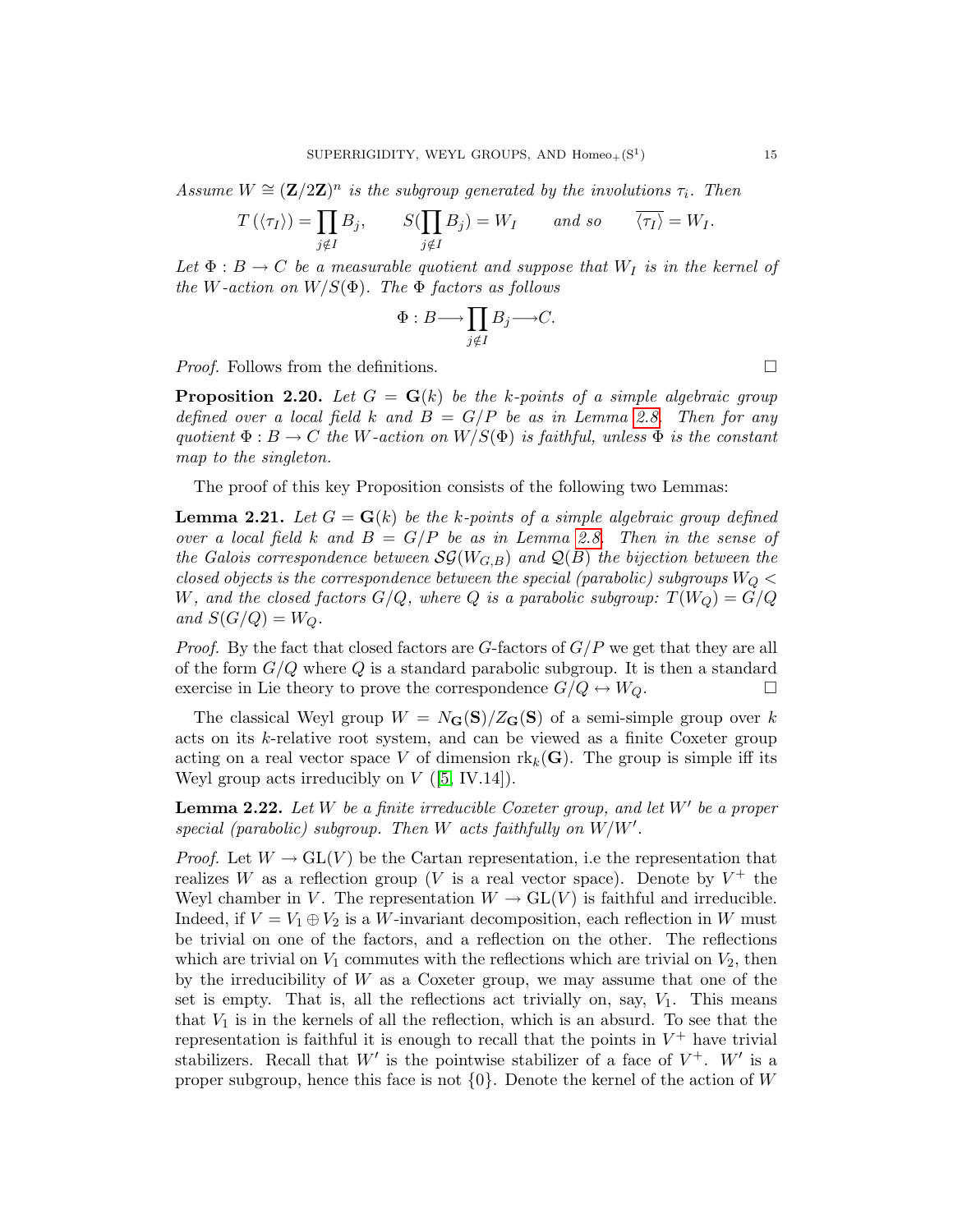on  $W/W'$  by K.  $V^K \supset V^{W'} \neq \{0\}$ . As K is normal in W,  $V^K$  is W-invariant, hence, by irreducibility, it is  $V$ . We get that  $K$  is the representation's kernel, which is trivial.  $\Box$ 

It is probably worth illustrating the concepts by a concrete example.

**Example 2.23** ( $G = SL_3$ ). Let k be a local field,  $G = SL_3(k)$  and  $B = G/P$ where  $P$  is the subgroup of upper triangular matrices, i.e. the stabilizer of the line  $Span(e_1)$  and the plane  $Span(e_1, e_2)$  in the linear *G*-action on  $V = k^3$ . Then B is the space of all pairs  $(\ell, \Pi)$ , a.k.a. flags, of nested proper vector subspaces  $\ell \subsetneq \Pi$  of V, i.e., configurations  $\ell \subset \Pi$  of a line  $\ell$  and a containing plane  $\Pi$  in V. Denoting by A the diagonal subgroup of  $G$ , the G-space  $G/A$  can be identified with the space of all triples  $(\ell_1, \ell_2, \ell_3)$  of non-coplanar lines in V. Then the map  $G/A \rightarrow B \times B$  given by

$$
(\ell_1, \ell_2, \ell_3) \mapsto ((\ell_1, \Pi_1 = \ell_1 \oplus \ell_3), (\ell_2, \Pi_2 = \ell_2 \oplus \ell_3))
$$

is a G-equivariant Borel bijection onto a subset of full measure in  $B \times B$  (cf. [2.9\)](#page-9-1). Note that the symmetric group  $S_3$ , acting by permutations on the space of triples of such lines, is precisely the Weyl group in our sense (cf. [2.13\)](#page-10-0). Let  $\Phi : B \to C$ be a measurable quotient (such as a  $\Gamma$ -equivariant boundary map  $B \to \mathsf{Prob}(S^1)$ arising from an action  $\Gamma \to \text{Homeo}_+(\mathbb{S}^1)$ . Then  $W' = S(\Phi) < W = S_3$  consists of those permutations  $\sigma \in S_3$  for which

$$
\Phi(\ell_1, \ell_1 \oplus \ell_2) = \Phi(\ell_{\sigma(1)}, \ell_{\sigma(1)} \oplus \ell_{\sigma(2)}).
$$

for a.e.  $(\ell_1, \ell_2, \ell_3)$ . For a fixed  $W' < S_3$  there is a maximal quotient  $\overline{\Phi}: B \to \overline{C}$ for which the above holds, and therefore  $\Phi$  factors through  $\overline{\Phi}$ . These quotients are automatically G-equivariant<sup> $\ddagger$ </sup> and the two non-trivial ones are the projections:  $\Phi_1(\ell, \Pi) = \ell$  and  $\Phi_2(\ell, \Pi) = \Pi$ . For example if  $S(\Phi)$  fixes  $\ell_1$  interchanging  $\ell_2$  with  $\ell_3$ , then  $\Phi(\ell, \Pi)$  depends only on  $\ell$  and  $\overline{\Phi} = \Phi_1$ ; if  $S(\Phi)$  interchanges  $\ell_1$  with  $\ell_2$ leaving  $\ell_3$  fixed, then  $\Phi(\ell, \Pi)$  depends only on  $\Pi$  and  $\overline{\Phi} = \Phi_2$ . In all other cases with a non-trivial  $S(\Phi)$  the closure  $\overline{\Phi}$  is the trivial map of B to a point, which means that the original  $\Phi$  is a.e. a constant map.

In the context of  $\tilde{A}_2$ -groups we announce the following analogue of Proposition [2.20:](#page-14-0)

<span id="page-15-1"></span>**Proposition 2.24.** Let  $\Gamma$  be an  $\tilde{A}_2$  group,  $(B, \nu)$  a  $\Gamma$ -boundary as in [2.11,](#page-10-1) and  $W < W_{\Gamma,B}$  a group isomorphic to  $S_3$  as in [2.16.](#page-12-0) Then for any quotient map  $\Phi : B \to C$  the W-action on  $W/S(\Phi)$  is faithful, unless  $\Phi$  is the constant map to the singleton.

<span id="page-15-0"></span><sup>&</sup>lt;sup>‡</sup>If G has higher rank and  $\Phi$  is Γ-equivariant, then by Margulis Factor Theorem  $\Phi$  is Gequivariant, and so  $C = G/Q$ . However, we do not need to use this deep result, apealing instead to the Galois correspondence, which shows that  $\Phi$  always factors through  $\overline{\Phi}: B \to \overline{C}$  of the form  $\overline{C} = G/Q$  with  $W_Q = \overline{W'} \supset W'.$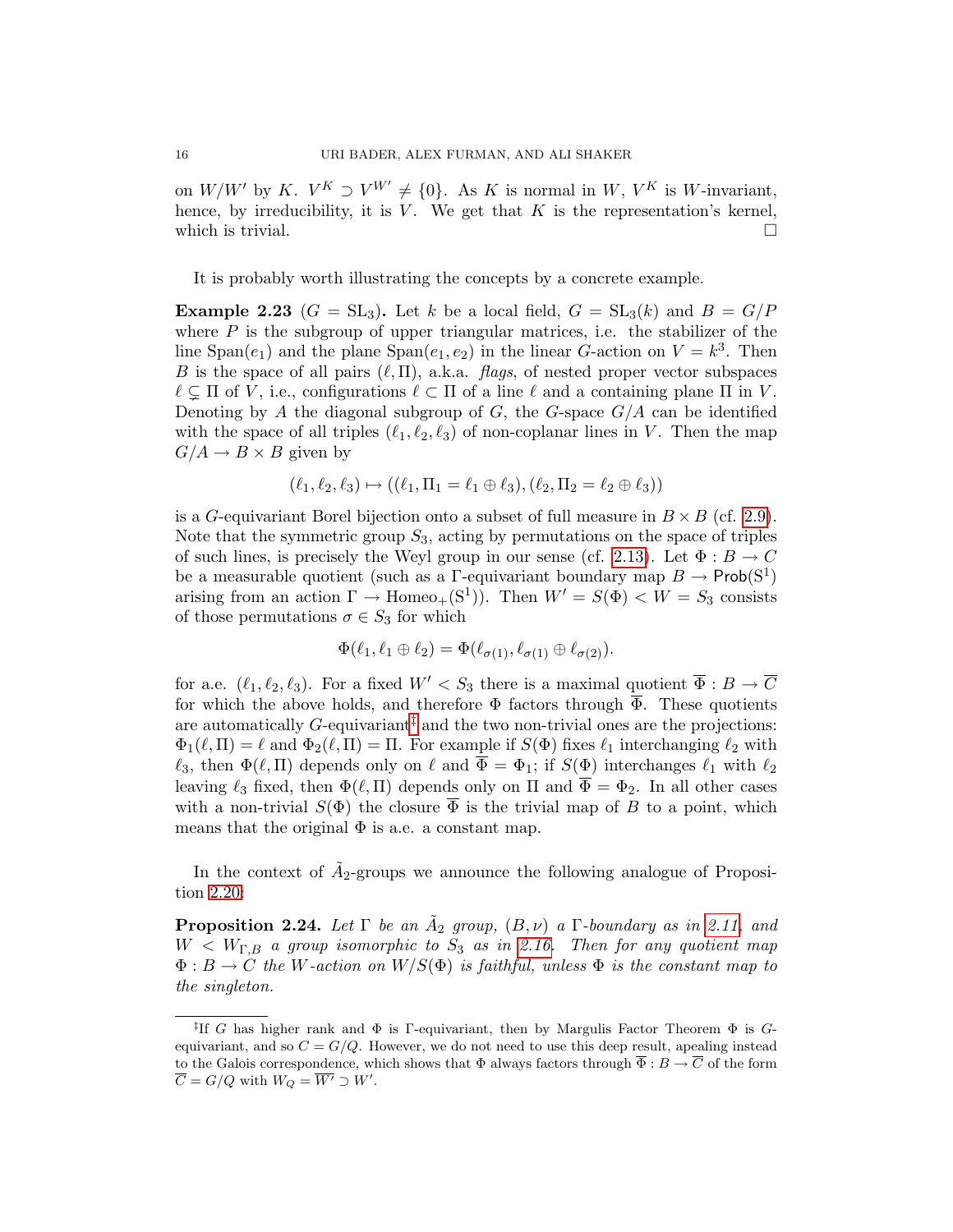## 3. Circle peculiarities

<span id="page-16-1"></span>In this section we collect some special properties of the circle. We think of the circle as a compact 1-manifold, or as  $\mathbb{R}/\mathbb{Z}$ , but it can be thought of as a completion of the unique countable set with a dense cyclic order. This point of view will come handy in Section [7.](#page-32-0)

**3.a** . Dynamics on the circle. Let  $\varrho : \Gamma \to \text{Homeo}_+(\mathbb{S}^1)$  be a homomorphism, i.e. an action of some group  $\Gamma$  on the circle  $S^1$  by orientation preserving homeomorphisms. We list some classical facts that will be used below.

## <span id="page-16-3"></span>**Proposition 3.1** (Minimal Sets). Suppose  $\Gamma$  has only infinite orbits. Then either

- (1)  $\Gamma$  acts minimally on the whole circle  $S^1$ , or
- (2)  $\Gamma$  has a unique minimal set  $K \subset S^1$ , in which case K is homeomorphic to a Cantor set.

**Lemma 3.2** (Semi-conjugacy). Let  $K \subset S^1$  be a closed Γ-invariant set. Then there exists a degree one continuous monotonic map  $f : S^1 \to S^1$  and  $\varrho' : \Gamma \to$  $Homeo_+(S^1)$  so that

$$
f(K) = S^1
$$
 and  $\varrho'(\gamma) \circ f = f \circ \varrho(\gamma), \qquad (\gamma \in \Gamma).$ 

If  $\Gamma$  has no fixed points in K then  $\text{Ker}(\varrho) = \text{Ker}(\varrho').$ 

<span id="page-16-2"></span>**Lemma 3.3** (Invariant measure). If a subgroup  $\Gamma$  < Homeo<sub>+</sub>(S<sup>1</sup>) leaves invariant a probability measure  $\mu \in \text{Prob}(S^1)$ , then either  $\Gamma$  has a finite orbit on  $S^1$ , or  $\Gamma$  is is semi-conjugate to a dense subgroup of the rotation group  $SO_2(\mathbf{R})$ . In the latter case the semi-conjugacy can be replaced by a conjugacy if  $\mu$  has full support.

*Proof.* Let  $\mu$  has atoms, then its purely atomic part  $\mu_a$  is Γ-invariant. If it is nonempty, then the set of  $\mu$ -atoms of maximal weight is a finite non-empty  $\Gamma$ -invariant set. Hence Γ has at least some finite orbits.

Assuming Γ has only infinite orbits,  $\mu$  has no atoms. Viewing  $S^1$  as  $\mathbb{R}/\mathbb{Z}$  define the function  $f : [0, 1] \to [0, 1]$  by  $f(t) = \mu([0, t])$ . It is a continuos, monotonically increasing function with  $f(0) = 0$ ,  $f(1) = 1$ . So it can be viewed as a continuous degree one map  $f: S^1 \to S^1$ . The assumption that  $\Gamma$  preserves  $\mu$  yields that f is a semi-conjugacy of  $\Gamma$  into the group of rotations. If  $\text{supp}(\mu) = S^1$  then f is a homeomoprhism, and hence  $\Gamma$  is *conjugate* in Homeo<sub>+</sub>(S<sup>1</sup>) into SO<sub>2</sub>(**R**).

$$
\Box
$$

<span id="page-16-0"></span>The above stated facts are classical and were probably known to Poincaré. The following useful result is more recent, it is based on an argument of Margulis [\[33\]](#page-37-19) with an addition due to Ghys [\[25,](#page-36-21) see pp.361–362]. For its formulation we need a term to describe a certain type of dynamics. There are several commonly used properties of group actions on general (compact) spaces, which amount to the same property when applied to the circle. We have picked the term minimal and strong proximal action: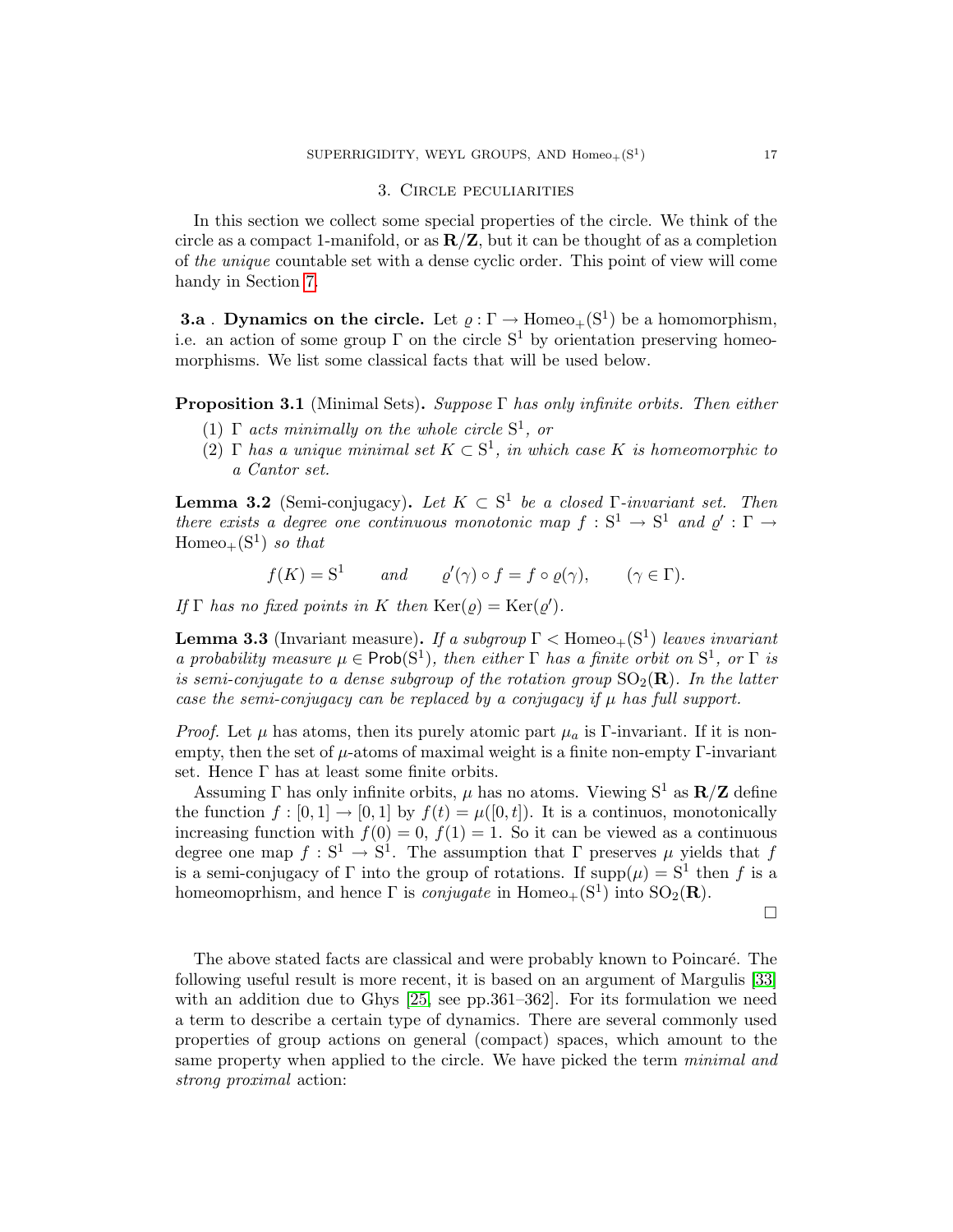**Definition 3.4.** We shall say that an action  $\varrho : \Gamma \to \text{Homeo}_+(\mathbf{S}^1)$  of some group on the circle is minimal and strongly proximal if given any proper closed subset  $K \subsetneq S^1$  and any non-empty open set  $U \subset S^1$  there exists  $\gamma \in \Gamma$  with  $\varrho(\gamma)K \subset U$ . (Of course, we may take  $K$  and  $U$  to be just proper closed and open arcs on the circle).

<span id="page-17-0"></span>**Theorem 3.5** (Margulis, Ghys). Let  $\varrho : \Gamma \to \text{Homeo}_+(\mathbb{S}^1)$  be a minimal action of some group  $\Gamma$ . Then either

- (1)  $\rho(\Gamma)$  is equicontinuous, in which case  $\rho(\Gamma)$  can be conjugated into the group of rotations, or
- (2) the centralizer C of  $\varrho(\Gamma)$  in Homeo<sub>+</sub>(S<sup>1</sup>) is a finite cyclic group, and the quotient action

$$
\varrho': \Gamma \xrightarrow{\varrho} \text{Homeo}_+(\mathbf{S}^1) \longrightarrow \text{Homeo}_+(\mathbf{S}^1/C)
$$

is minimal and strongly proximal.

<span id="page-17-1"></span>Corollary 3.6. Any non-elementary continuous action of an arbitrary group on the circle is semi-conjugate to an action which is minimal and strongly proximal.

*Proof.* Let  $\varrho : \Gamma \to \text{Homeo}_+(\mathbb{S}^1)$  be an action without invariant probability measures. In particular it has no finite orbits. This action is then semi-conjugate to a minimal one using a degree one monotonic map  $f : S^1 \to S^1$ . The resulting action  $\rho'$  cannot be conjugate into rotations because rotations leave the Lebesgue measure invariant, and its lift (well defined) to the minimal set for  $\rho$  would be  $\varrho(\Gamma)$ -invariant. Passing to a finite-to-one quotient of  $\varrho'$  as in (2) of Theorem [3.5](#page-17-0) we obtains a minimal strongly proximal action.

Sketch of the proof of Theorem [3.5.](#page-17-0) Say that an arc  $I \subset S^1$  is contractible if there exists a sequence  $\gamma_n \in \Gamma$  so that the length of  $\varrho(\gamma_n)(I)$  goes to 0.

Alternative (1): there are no non-trivial contractible arcs. It is not difficult to see that in this case  $\varrho(\Gamma)$  is equicontinuous. Therefore the closure  $Q = \overline{\varrho(\Gamma)}$  in  $Homeo_+(S^1)$  is a compact group by Arzela-Ascoli. The pushforward of its Haar measure is a  $\rho(\Gamma)$ -invariant probability measure. It has full support on the circle because the action is assumed to be minimal. Lemma [3.3](#page-16-2) completes the argument.

Alternative (2): there exist non-trivial contractible arcs. Using minimality one shows that contractible intervals cover the whole circle. Denoting by  $\pi : \mathbf{R} \to$  $\mathbf{R}/\mathbf{Z} = \mathbf{S}^1$  the projection, define a function  $\tilde{\theta} : \mathbf{R} \to \mathbf{R}$  by

$$
\tilde{\theta}(x) = \sup\{y \mid \pi([x, y]) \text{ is contractible}\}\
$$

Note that  $\tilde{\theta}$  is well defined, satisfies  $x < \tilde{\theta}(x) \leq x + 1$  and is non-decreasing. The case of  $\varrho(\Gamma)$  being strongly proximal corresponds precisely to  $\hat{\theta}(x) = x + 1$ . Using minimality it is shown that  $\hat{\theta}$  has no jumps, and no flat intervals. Clearly  $\tilde{\theta}$  commutes with **Z**, and so defines  $\theta \in \text{Homeo}_+(\mathbb{S}^1)$ ; the latter commutes with  $\rho(\Gamma)$ . Let C denote the cyclic group C generated by  $\theta$ . As  $\theta$  cannot have irrational rotation number (for then  $\Gamma$  would be equicontinuous), C is finite. The quotient by C defines a minimal and strongly proximal action.  $\Box$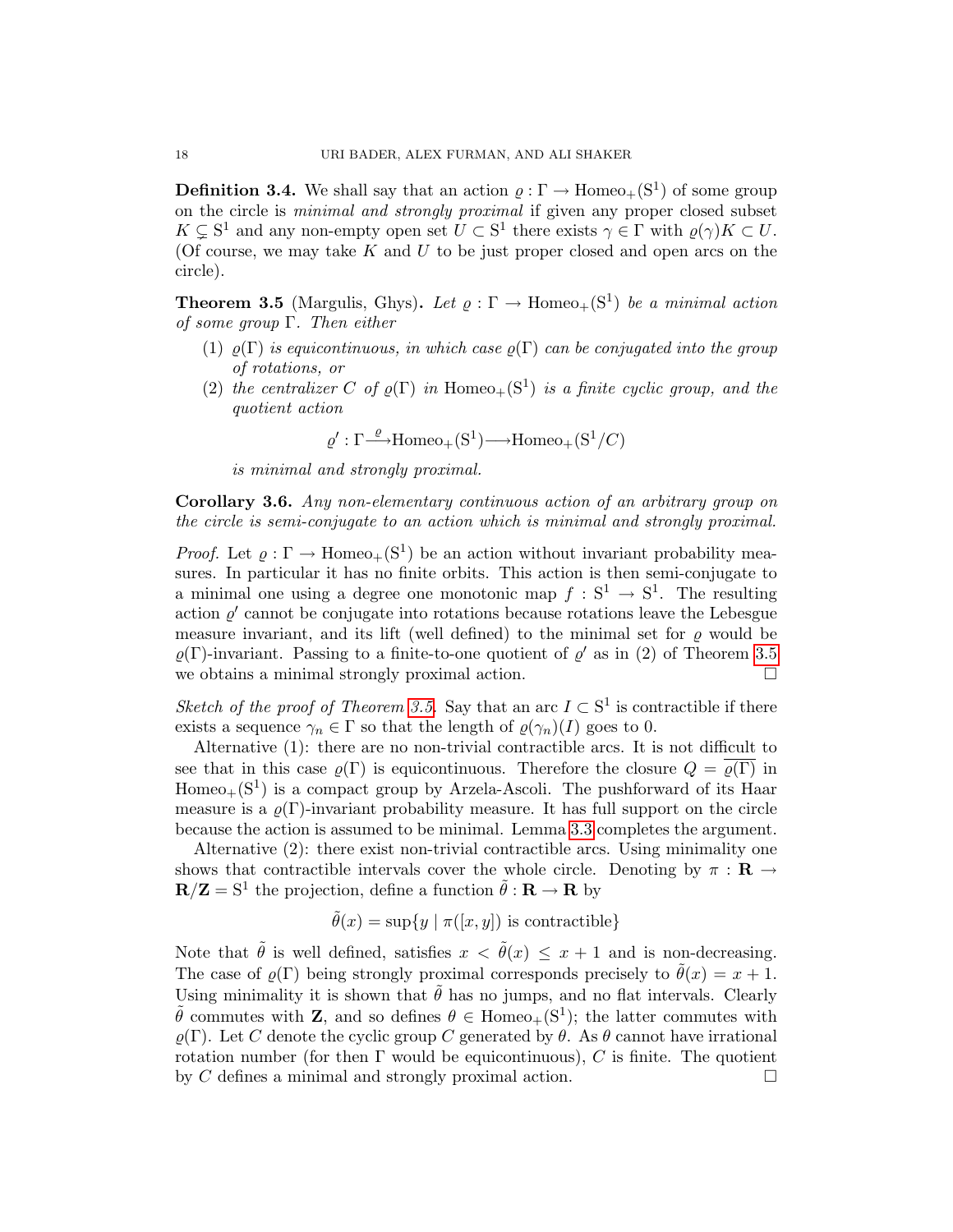3.b . Boundary maps for Circle actions. We start by a small digression describing a natural embedding of the space  $\mathsf{Meas}_c(S^1)$  of all finite, signed, continuous measures on the circle into  $C(S^2)$  – the space of continuous functions on the sphere.

We first observe that the space of all closed proper arcs (arcs with two different end points) on the circle  $S^1$ , endowed with the Hausdorff metric is homeomorphic to  $S^1 \times S^1 \setminus \Delta(S^1)$ , which is a cylinder  $S^1 \times (0, 1)$ . The action of Homeo<sub>+</sub>(S<sup>1</sup>) on the circle extends to a continuous action on the cylinder. Any non-atomic measure  $\mu$  on S<sup>1</sup>, defines a function on the cylinder, by an evaluation of the  $\mu$ -measure of arcs. This function, denoted  $f_{\mu}$ , is continuous, vanishes at one side  $S^1 \times (0, \epsilon)$ , and tends to  $\mu(S^1)$  on the other side  $S^1 \times (1 - \epsilon, 1)$ , because  $\mu$  is assumed to have no atoms. Hence,  $f_{\mu}$  is defined on the two-point compactification of the cylinder, namely on  $S^2$ . This gives a Homeo<sub>+</sub> $(S^1)$  equivariant embedding

$$
\mathsf{Meas}(S^1) \stackrel{i}{\longrightarrow} C(S^2)
$$

which is a positive linear operator of norm 1 with respect to the variation norm on Meas( $S^1$ ) and max-norm on  $C(S^2)$ . This immediately gives:

<span id="page-18-1"></span>**Lemma 3.7.** The pullback of the max-norm on  $C(S^2)$ 

$$
d(\mu_1, \mu_2) = \max_{p \in \mathbb{S}^2} |f_{\mu_1}(p) - f_{\mu_2}(p)| = \max_{I \subset \mathbb{S}^1} |\mu_1(I) - \mu_2(I)|
$$

is a Homeo<sub>+</sub>(S<sup>1</sup>) invariant metric on the space  $\text{Meas}_c(S^1)$  of all continuous measures on the circle.

The following fact makes circle actions easy to analyze using boundary maps:

<span id="page-18-0"></span>**Theorem 3.8** (Reduction to atomic measures). Let  $\varrho : \Gamma \to \text{Homeo}_+(\mathbb{S}^1)$  be a minimal and strongly proximal action of some group  $\Gamma$  on the circle, and let  $(B, \nu)$ be some doubly ergodic measurable  $\Gamma$ -space. Assume that there exists a measurable  $\Gamma$ -equivariant map  $\Phi : B \to \mathsf{Prob}(\mathbf{S}^1)$ . Then

- (1) Such  $\Phi$  is unique (as a map defined up to  $\nu$ -null sets).
- (2) There exists  $k \in \mathbb{N}$  such that for  $\nu$ -a.e.  $x \in B$  the measure  $\Phi(x)$  is atomic, supported and equidistributed on a k-point set  $A_x \subset \mathbb{S}^1$ .
- (3) For a.e.  $x, y \in B \times B$  the k-point sets  $A_x$  and  $A_y$  are "unlinked", i.e., belong to complimentary arcs of the circle.
- (4) In fact, the value of k in (2) is either  $k = 1$  or  $k = 2$ .

*Remark* 3.9. We do not know any example where  $k = 2$ . In fact, it can be shown that  $k = 1$  in many situations: it was proved for the case of  $(B, \nu)$  being the Poisson boundary of a generating random walk on  $\Gamma$  by Antonov [\[1\]](#page-35-1) (see [\[18,](#page-36-22) Proposition 5.7]), and independently by Furstenberg (unpublished); it can be shown under a more general assumption that  $(B, \nu)$  is an SAT space, or if there is an (infinite) invariant measure in the class of  $\nu \times \nu$  on  $B \times B$ . If indeed  $k = 1$ , then the statement of the Theorem is simply: there exists a measurable  $\Gamma$ -equivariant map  $\phi : B \to S^1$ , and  $\Phi(x) = \delta_{\phi(x)}$  is the unique  $\Gamma$ -equivariant map  $B \to \text{Prob}(S^1)$ . Such a statement could be convenient, but for the purposes of this paper we shall be satisfied with properties  $(1)$ – $(3)$  as stated.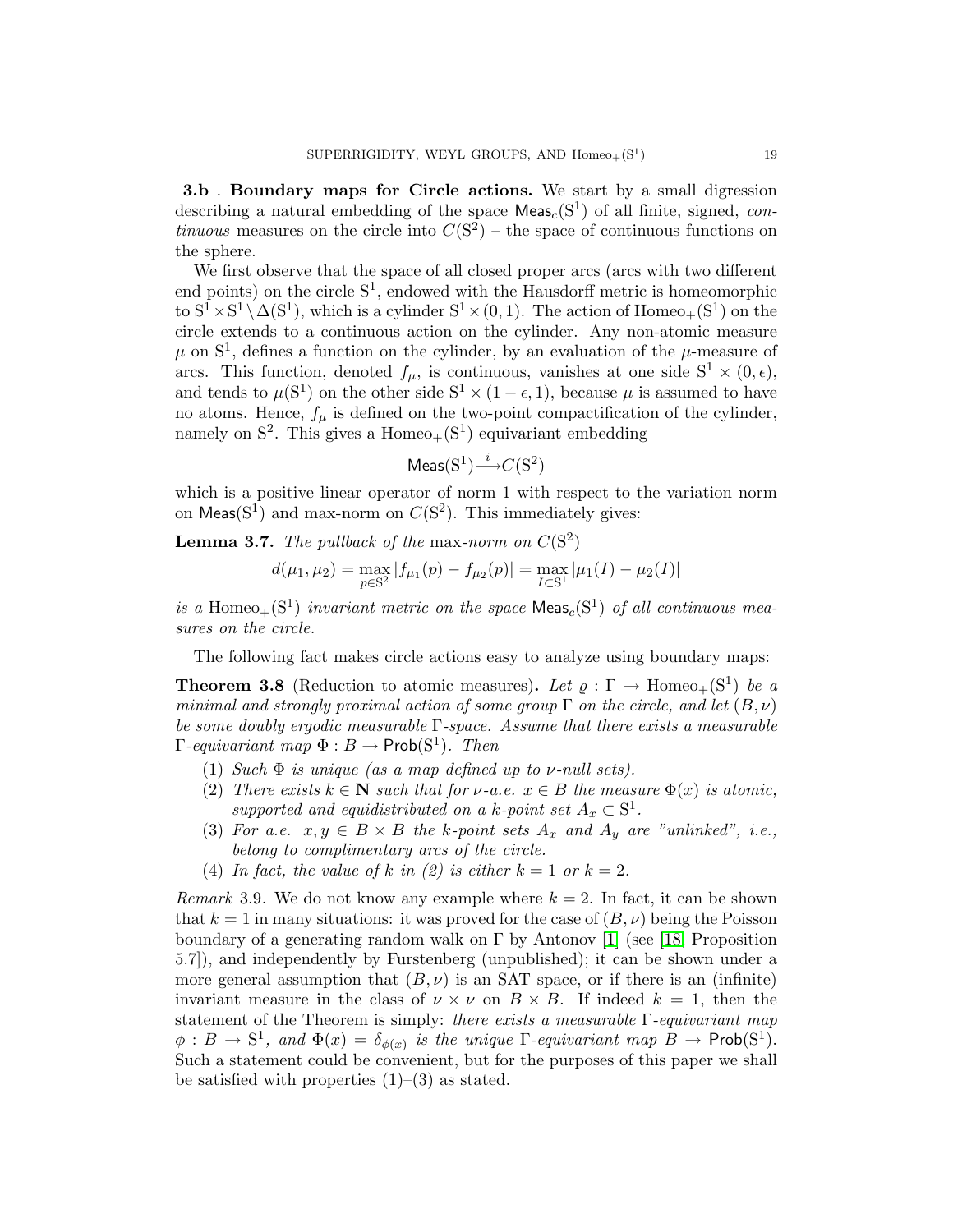For an integer k let  $S_k^1$  denote the collection of all k-point subsets of the circle. We start by some general observations about the behavior of measurable  $\Gamma$ -equivariant maps  $B \to \mathcal{S}_k^1$ .

<span id="page-19-0"></span>**Lemma 3.10.** Let  $A : B \to \mathbb{S}^1_k$ ,  $x \mapsto A_x$  be a measurable  $\Gamma$ -equivariant map. Then for any non-empty open set  $U \subset S^1$  the set of  $x \in B$  with  $A_x \subset U$  has positive ν-measure.

*Proof.* For any fixed point  $p \in S^1$  we have  $\nu\{x \in B \mid p \in A_x\} < 1$ , because otherwise p would be fixed by a finite index subgroup of  $\varrho(\Gamma)$ . Then for a sufficiently large proper closed arc  $K \subset S^1 \setminus \{p\}$  the set  $E = \{x \in B \mid A_x \subset K\}$  has  $\nu(E) > 0$ . Due to strong proximality and minimality of the action there exists  $\gamma \in \Gamma$  with  $\rho(\gamma)K \subset U$ . Then  $F = \gamma E$  has  $\nu(F) > 0$  and for  $x \in F$ 

$$
A_x \subset \gamma K \subset U.
$$

 $\Box$ 

<span id="page-19-1"></span>**Lemma 3.11.** Let  $A : B \to \mathcal{S}_k^1$  and  $A' : B \to \mathcal{S}_{k'}^1$  be measurable  $\Gamma$ -equivariant maps. Then  $k = k'$  and  $A_x = A'_x$  for  $\nu$ -a.e.  $x \in B$ .

*Proof.* We need some notations. Given a pair  $(S, S') \in S^1_k \times S^1_{k'}$  mark each of the points  $p \in S \cup S'$  by one of the symbols  $\{+,-,*\}$  according to whether p lies in

$$
S \setminus S', \qquad S' \setminus S, \qquad \text{or} \qquad S \cap S'.
$$

The set  $S \cup S'$  divides the circle into  $\leq k + k'$  open arcs  $(p, q)$  with  $p, q \in S \cup S'$ (the interval is named according to the fixed orientation of the circle). There are  $\{+, -, *\}^2$  possible markings of the endpoints of such arcs. We shall divide the arcs into *positive*, *negative* and neutral, by grouping types  $(-, +)$ ,  $(-, *)$ ,  $(*, +)$ into the positive class, and  $(+, -)$ ,  $(*, -)$ ,  $(+, *)$  into the negative class, with the rest being neutral. The point of these definitions is that for any configuration of S, S' with  $S \neq S'$  there will be at least one positive arc and at least one negative one. The markings of the points and the labeling of the arcs are clearly  $Homeo_+(S^1)$ -invariant.

Now consider the measurable map

$$
(x,y)\in B\times B\ \mapsto\ (A_x,A_y,A'_x)\in \mathcal{S}_k^1\times \mathcal{S}_k^1\times \mathcal{S}_{k'}^1.
$$

The pair  $(A_x, A'_x)$  divides the circle into positive, negative and neutral arcs as above. Let  $P_x$  denote the union of the positive arcs and  $N_x$  the union of the negative ones. These are measurable Γ-equivarinat families of open sets, which are non-empty iff  $A_x \neq A'_x$ .

Define  $f : B \times B \to \{-1, 0, 1\}$  by letting  $f(x, y) = 1$  if  $A_y \subset P_x$ ,  $f(x, y) = -1$ if  $A_y \subset N_x$ ; and  $f(x, y) = 0$  in all other cases. This function is clearly measurable and Γ-invariant, hence  $\nu \times \nu$ -a.e. constant. We claim that this is possible only if  $A_x = A'_x$  a.e. in which case  $P_x = N_x = \emptyset$  and  $f = 0$ . Otherwise for a positive measure set  $B_0$  of  $x \in B$  the sets  $P_x$  and  $N_x$  are non-empty and by Lemma [3.10](#page-19-0) the sets

$$
E_x = \{ y \in B \mid A_y \subset P_x \}, \qquad F_x = \{ y \in B \mid A_y \subset N_x \}
$$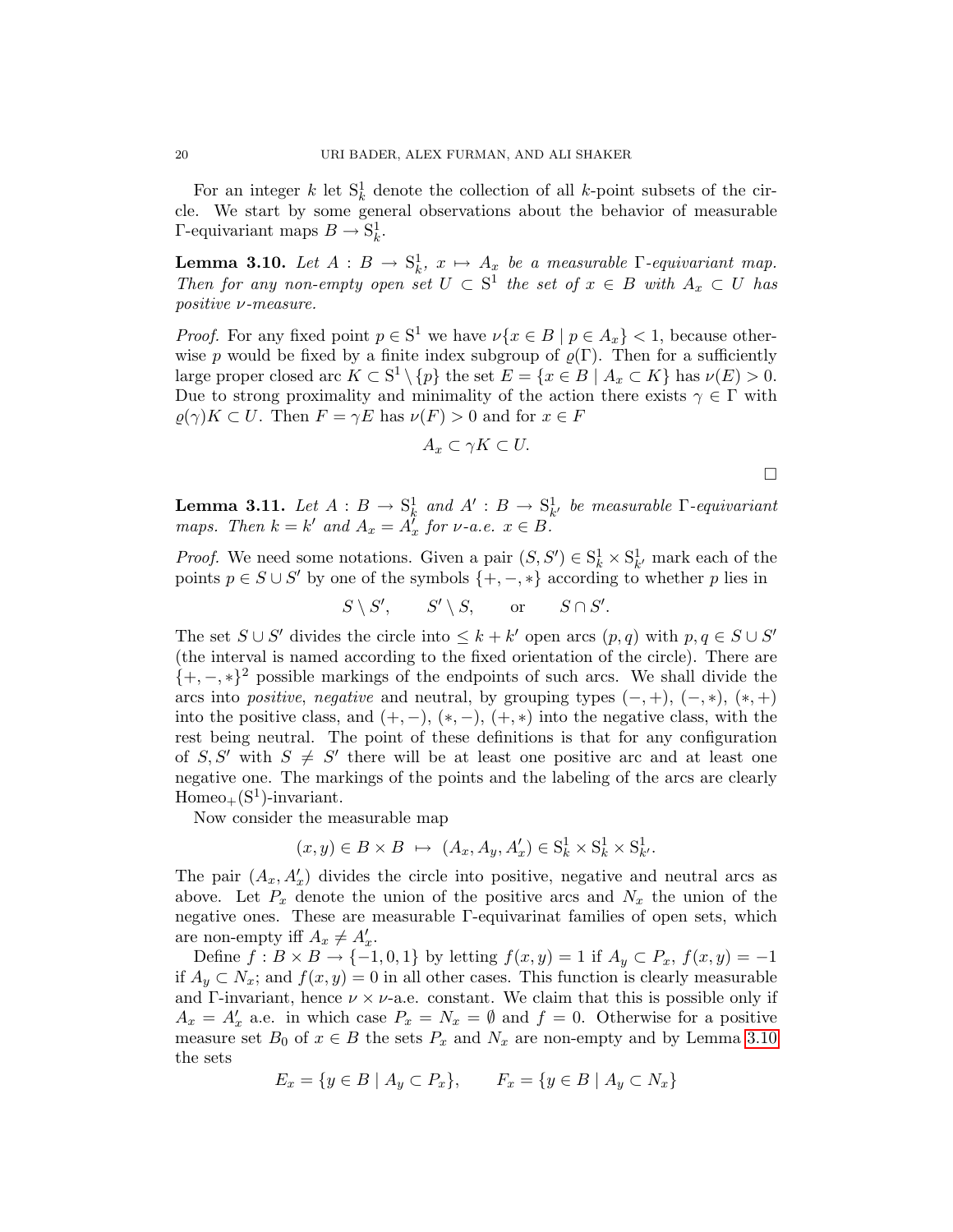have  $\nu(E_x) > 0$  and  $\nu(F_x) > 0$ . By Fubini, this means that f takes both +1 and  $-1$  values on sets of positive  $\nu$  measure, which is a contradiction.

*Proof of Theorem [3.8.](#page-18-0)* Let  $\Phi : B \to \text{Prob}(S^1)$  be a given measurable equivariant map. We recall the elegant argument of Ghys showing that  $\Phi$  is necessarily atomic.

The decomposition  $\mu = \mu_a + \mu_c$  of measures  $\mu \in \text{Prob}(S^1)$  into the purely atomic and the continuous  $(=$  the complement of the atomic) parts, is clearly  $Homeo_+(S^1)$ -invariant. So their corresponding weights are  $\nu$ -a.e. constant, and the claim is that  $\Phi(x)$  has no continuous part.

Had it been different, the normalized continuous part  $\Phi_c(x)$  of  $\Phi(x)$  would give a  $\Gamma$ -equivariant measurable map  $B \to \mathsf{Prob}_c(S^1)$ . Let d be the Homeo(S<sup>1</sup>)-invariant metric as in Lemma [3.7.](#page-18-1) Then  $d(\Phi_c(x), \Phi_c(y))$  is a measurable Γ-invariant function on  $B \times B$  and hence is  $\nu \times \nu$ -a.e. a constant  $d_0$ . This constant has to be  $d_0 = 0$ . Indeed otherwise we could cover  $\mathsf{Prob}_c(S^1)$ , imbedded in  $C(S^2)$  via  $\mu \mapsto f_\mu$ , by countably many sets  $\{U_n\}$  of diameter  $\langle d_0 \rangle$  and define

$$
E_n = \{ x \in B \mid f_{\Phi(x)} \in U_n \}.
$$

Then up to v-null set B is covered by  $\bigcup_{1}^{\infty} E_n$ , while  $\nu(E_n) = 0$  because for va.e.  $x \in E_n$  for  $\nu$ -a.e.  $y \notin E_n$ . The contradiction yields  $d_0 = 0$ . Thus  $\Phi(x)$ is a fixed measure  $\mu_0 \in \text{Prob}_c(S^1)$ . This continuous measure is therefore  $\varrho(\Gamma)$ invariant. This argument, originally due to Ghys [\[24,](#page-36-0) 207-210], applies to arbitrary actions. However our assumption of strong proximality rules out existence of a  $\varrho(\Gamma)$ -invariant measure. Thus  $\Phi(x)$  is a purely atomic measure for  $\nu$ -a.e.  $x \in B$ .

For any  $\epsilon > 0$  the set  $A_{x,\epsilon}$  of all the atoms of the atomic probability measure  $\Phi(x)$  with weight  $\geq \epsilon$  is finite (bounded by  $\epsilon^{-1}$ ). We also have

$$
A_{\gamma.x,\epsilon} = \varrho(\gamma) A_{x,\epsilon}.
$$

The cardinality  $|A_{x,\epsilon}|$  of these sets is a Γ-invariant function, and therefore a.e. constant  $k_{\epsilon}$ . There is  $\epsilon_0 > 0$  so that  $k_{\epsilon} \geq 1$  for  $\epsilon \in (0, \epsilon_0]$ . Lemma [3.11](#page-19-1) shows that the set  $A_{x,\epsilon}$   $(0 < \epsilon \leq \epsilon_0)$  depends only on x and can be denoted  $A_x$ . It follows that  $\epsilon_0 = k^{-1}$  where  $k = |A_x|$  and

$$
\Phi(x) = \frac{1}{k} \sum_{a \in A_x} \delta_a.
$$

This proves assertions (1) and (2).

To show (3) consider the set E of all pairs  $(x, y) \in B \times B$  for which the sets  $A_x$  and  $A_y$  can be separated on the circle. For v-a.e. x the fiber  $E_x = \{y \in B \mid$  $(x, y) \in E$  has positive measure, using Lemma [3.10.](#page-19-0) Thus  $\nu \times \nu(E) > 0$ . But E is Γ-invariant, and therefore is conull.

(4). Note that for  $k \geq 3$  any family A of unlinked k-point sets on the circle is at most countable. To see this, define *separation* of a k-point set  $A \subset S^1$  to be

$$
sep(A) = min{d(a, a') | a \neq a' \in A}.
$$

It suffices to show that for any  $\epsilon > 0$  the collection  $\mathcal{A}_{\epsilon} = \{A \in \mathcal{A} : \text{sep}(A) \geq \epsilon\}$ is finite. This is indeed so, in fact the cardinality of  $\mathcal{A}_{\epsilon}$  is bounded by  $(k-2)/\epsilon$ ,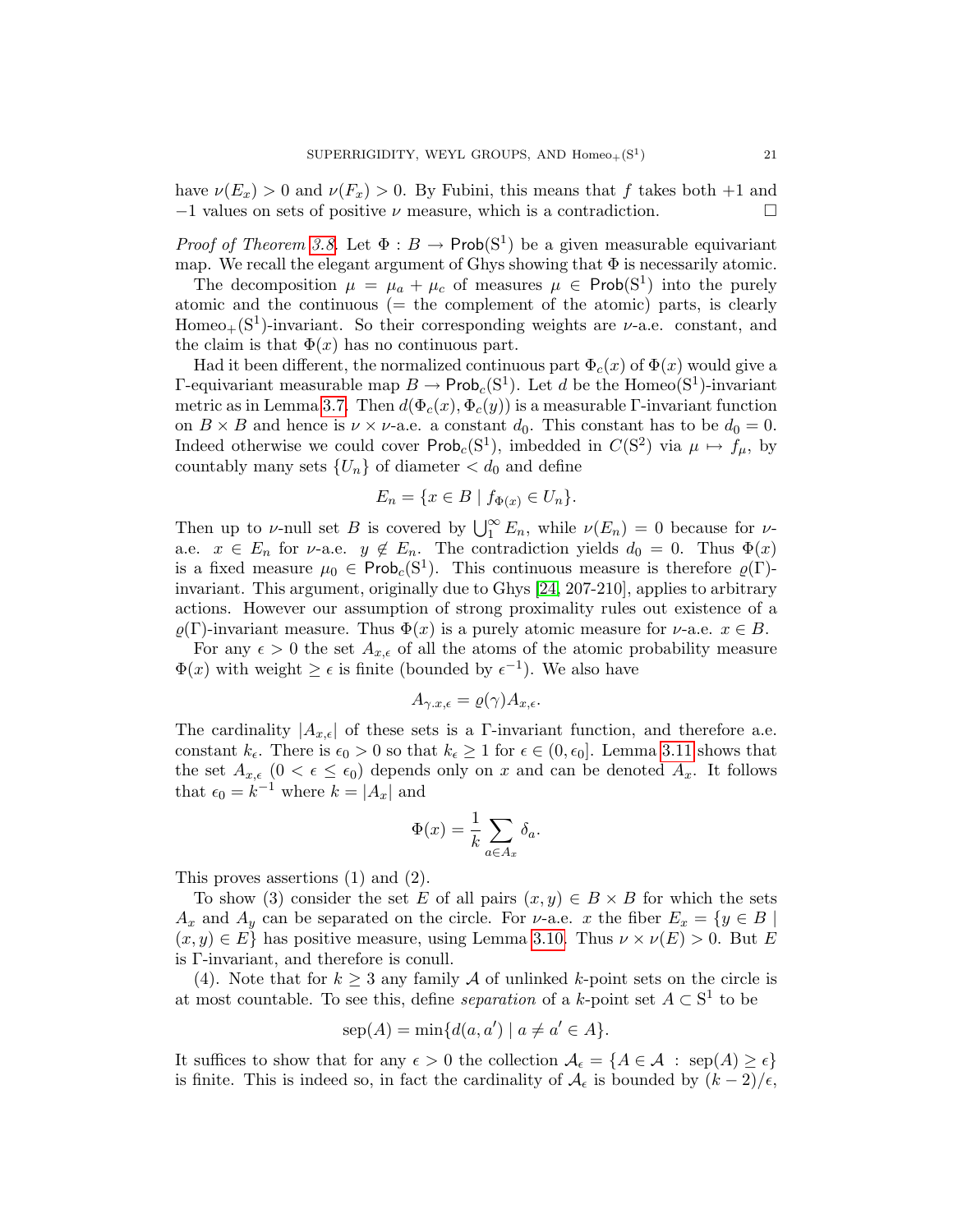because the union of all sets in  $\mathcal{A}_{\epsilon}$  divides the circle into arcs, with each set  $A \in \mathcal{A}_{\epsilon}$ contributing at least  $(k-2)$  arcs of length  $\geq \epsilon$ .

**3.c**. The orbit structure of  $(S^1)^n$  and  $(S^1_k)^m$ . Fix a natural number *n*. The space  $(S^1)^n$  is acted uppon by a diagonal action of  $Homeo_+(S^1)$ , and by coordinate permutation action of the symmetric group  $S_n$ . These actions commute.

Let  $d : (S^1)^n \to \mathbb{N}$  be the map

$$
(x_1,\ldots,x_n)\mapsto |\{x_1,\ldots,x_n\}|
$$

This map is  $Homeo_+(S^1) \times S_n$  invariant. It is not hard to see that the  $Homeo_+(S^1)$ orbit of  $x \in (S^1)^n$  is a manifold of dimension  $d(x)$ , and that the closure of an  $Homeo_+(S^1)$  orbit consists of orbits of lower dimensions. In particular there are n! open orbits, and a unique closed orbit – the diagonal.

Assume from now on that  $n = km$ . Let  $L = S_k \times S_k \times \cdots \times S_k \times S_{km}$ . Denote

$$
X = \{ x \in (\mathbf{S}^1)^n \mid \text{Stab}_{S_n}(x) \cap L = \{1\} \}
$$

We identify  $X/L$  with  $(S_k^1)^m$ . The map d decends to a map, denoted d as well,  $d: X \to \mathbb{N}$ . We readily get the following lemma.

<span id="page-21-1"></span>**Lemma 3.12.** The Homeo<sub>+</sub>(S<sup>1</sup>) orbit of every point in  $(S_k^1)^m$  is a manifold. The closure of each orbit consists of orbits of lower dimensions. In particular the quotient topology on  $(S_k^1)^m$ /Homeo<sub>+</sub> $(S^1)$  is  $T_0$ , and the Homeo<sub>+</sub> $(S^1)$  action on  $(S_k^1)^m$  is tame.

<span id="page-21-2"></span>**Lemma 3.13.** Let  $\mathcal O$  be an orbit of  $H = \text{Homeo}_+(\mathbb{S}^1)$  in  $(\mathbb{S}^1_k)^m$ . Then the group Aut  $_H(\mathcal{O})$  of permutations of  $\mathcal O$  commuting with H, is a finite cyclic group.

*Proof.* Fix a point  $\vec{A} = (A_1, \ldots, A_m) \in \mathcal{O}, A_i \in S_k^1$  and let  $A = A_1 \cup \cdots \cup A_m$ . Denote  $H_{\vec{A}} = \text{Stab}_H(\vec{A}), F_A = \text{Fix}_H(A)$ , and  $H_A = \text{Stab}_H(A)$ . Obviously  $F_A <$  $H_{\vec{A}} < H_A$ , and  $F_A$  is normal in  $H_A$ , with a finite cyclic quotient. Observe that every finite set of the circle which is stabilized by  $F_A$  is already in A. It follows that for every intermidate subgroup  $F_A < S < H_A$ ,  $N_H(S)$  is contained in  $H_A$  as well. Furthemore,  $N_H(S)/S$  is a finite cyclic group, as a subquotient of  $H_A/F_A$ . In particular,  $N_H(H_{\vec{A}})/H_{\vec{A}}$  is finite and cyclic. (In fact,  $F_A$  can be seen to be characteristic in  $H_A$  – it is the kernel of its profinite "completion" – but we will not use this fact here).

By identifying  $\mathcal O$  with  $H/H_{\vec{A}}$ , and using Lemma [2.14,](#page-11-0) we have Aut  $_H(\mathcal O) \cong H(H_{\vec{A}})/H_{\vec{A}}$ , thus the proof is complete. □  $N_H(H_{\vec{A}})/H_{\vec{A}}$ , thus the proof is complete.

3.d . Weyl group and the circle. Recall the definitions and the construction of an abstract Weyl group in [2.b](#page-10-2) .

<span id="page-21-0"></span>**Theorem 3.14.** Let G be a general l.c.s.c. group,  $\Gamma < G$  a lattice with a minimal and strongly proximal action  $\varrho : \Gamma \to \text{Homeo}_+(\mathbb{S}^1)$  on a circle. Let  $(B, \nu)$  be a Gboundary and  $\Phi : B \to \mathsf{Prob}(S^1)$  a  $\Gamma$ -equivariant map. Let W be a finite subgroup of  $W_{G,B}$ , containing w<sub>0</sub>. Then W acts on  $W/S(\Phi)$  through a non-trivial finite cyclic quotient group.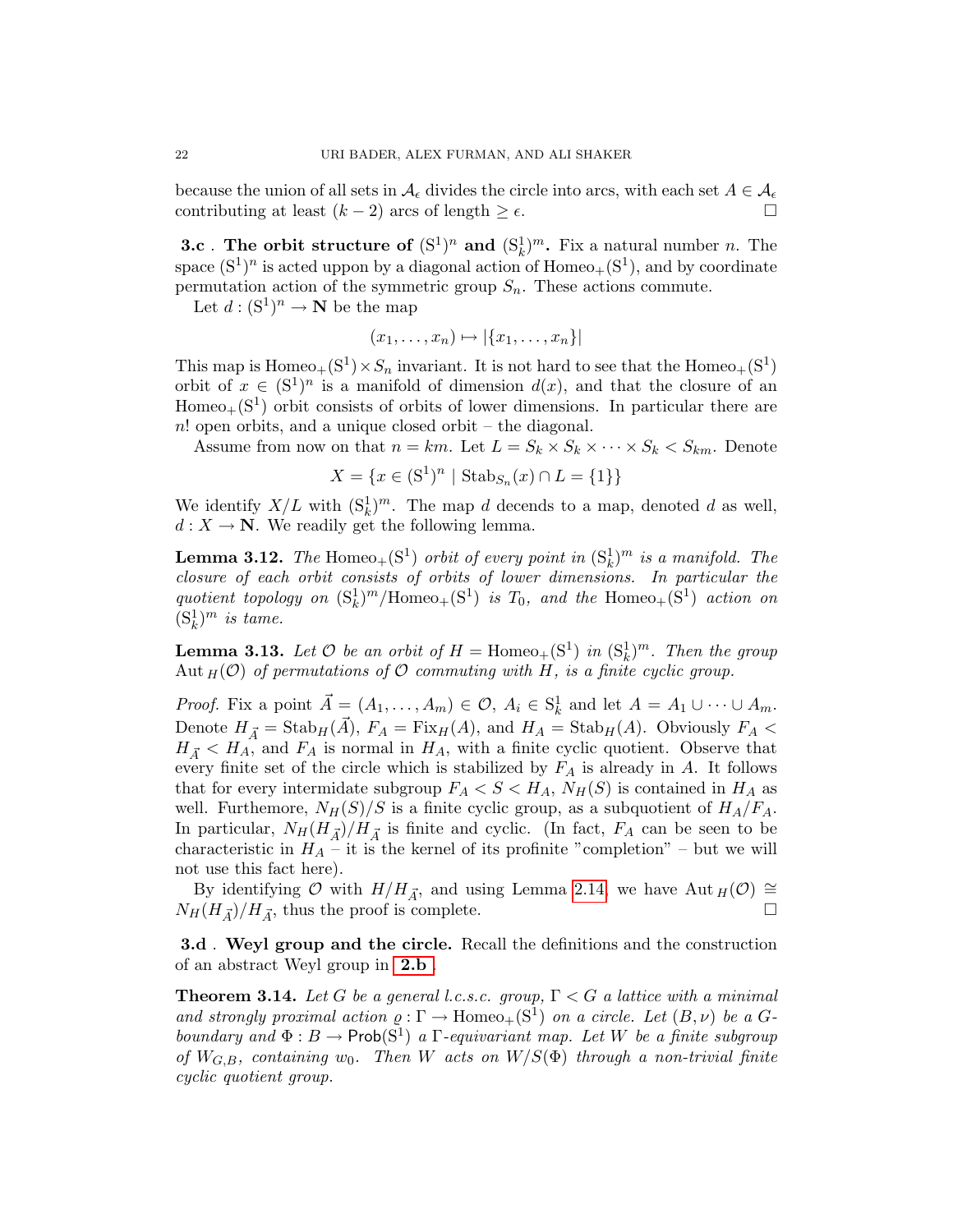Remark 3.15. The assumption that  $\rho(\Gamma)$  is minimal and strongly proximal is superfluous. But we shall use the result only in the simpler context of a minimal strongly proximal case.

The theorem is an easy consequence of the constructions in [2.c](#page-12-1) combined with Lemmas [3.12](#page-21-1) and [3.13.](#page-21-2)

*Proof.* From Theorem [3.8](#page-18-0) we know that  $\alpha$  takes values in atomic measures and may be viewed as a measurable Γ-equivariant map

$$
\Phi: B \to \mathbf{S}^1_k.
$$

Consider the corresponding  $\Gamma \times W$ -equivariant map

$$
\vec{\Psi}: B \times B \longrightarrow \prod_{W/S(\Phi)} \mathbf{S}_k^1 = (\mathbf{S}_k^1)^m
$$

given by Construction [2.17,](#page-13-0) where we denote  $|W| = m$ . By Proposition [2.6,](#page-8-0) Γ acts ergodically on  $B \times B$ , hence the pushforward measure class  $\vec{\Psi}_{*}([\nu \times \nu])$  is an ergodic measure class on  $(S_k^1)^m$ , with respect to  $\varrho(\Gamma) < H$ . As the action of H on  $({\rm S}_k^1)^m$  is tame (Lemma [3.12\)](#page-21-1), we get that  $\vec{\Psi}_*([\nu \times \nu])$  is supported on a single H-orbit, say  $\mathcal{O}$ . Since W-action on  $B \times B$  preserves the class  $[\nu \times \nu]$ , the W-action on  $\prod_{W/S(\Phi)} S_k^1$  preserves the measure class  $\vec{\Psi}_*([\nu \times \nu])$ . It follows that  $\mathcal O$ is W-stable. By Lemma [3.13](#page-21-2) the image of  $W \to \text{Aut }_{H}(\mathcal{O})$  is a finite cyclic group. The W-action on  $\mathcal O$  is given by permutation of coordinates, and is obtained from its action on  $W/S(\Phi)$ . We are just left to remark that since  $\varrho(\Gamma)$  cannot have an invariant measure in  $\text{Prob}(S^1)$ ,  $\Phi$  is a non-trivial factor map, hence by Lemma [2.18,](#page-13-1)  $w_0 \notin S(\Phi)$ , so the W action on  $W/S(\Phi)$  is not trivial.

## 3.e . Extending actions from a dense subgroup.

<span id="page-22-0"></span>**Lemma 3.16** (Extending homomorphisms). Let  $\Lambda$  be a dense subgroup in some *l.c.s.c.* group  $\hat{G}$ , and  $\varrho : \Lambda \to \text{Homeo}_+(\mathbb{S}^1)$  be a minimal and strongly proximal action (see [3.4\)](#page-16-0). Suppose that there exists a measurable  $G$ -space  $(B, \nu)$  which admits a measurable  $\Lambda$ -equivariant map  $\Phi : B \to \mathsf{Prob}(\mathbb{S}^1)$ .

Then  $\varrho$  extends (uniquely) to a continuous homomorphism  $\bar{\varrho}: G \longrightarrow \text{Homeo}_+(\mathbb{S}^1)$ with a l.c.s.c. image  $\bar{\varrho}(G) <$  Homeo<sub>+</sub>(S<sup>1</sup>).

*Proof.* It suffices to prove that  $\varrho$  is continuous with respect to the topology on  $\Lambda$ induced from G, that is to prove that for any sequence  $\lambda_n \in \Lambda$  with  $\lambda_n \to e$  in G, we have  $\varrho(\lambda_n) \to \mathrm{Id}$  in Homeo<sub>+</sub>(S<sup>1</sup>). Indeed this would imply that for any  $g \in G$ and any sequence  $\lambda_n \to g$  the corresponding sequence  $\{\varrho(\lambda_n)\}\$ is Cauchy, and therefore uniquely defines an element  $\bar{\varrho}(g)$  in the Polish group Homeo<sub>+</sub>(S<sup>1</sup>). This also shows that  $g \mapsto \overline{\varrho}(g)$  is well defined, and is a continuous group homomorphism. The image of a l.c.s.c. group under a continuous homomorphism is easily seen to be l.c.s.c. as well.

So fix some sequence  $\lambda_n \in \Lambda$  with  $\lambda_n \to e$  in G. Upon passing to a subsequence we may assume that  $\varrho(\lambda_n)$  converges point-wise to a monotonic, but not necessarily continuous, map  $f: S^1 \to S^1$  (choose a countable dense set of points  $\{p_i\}$ , and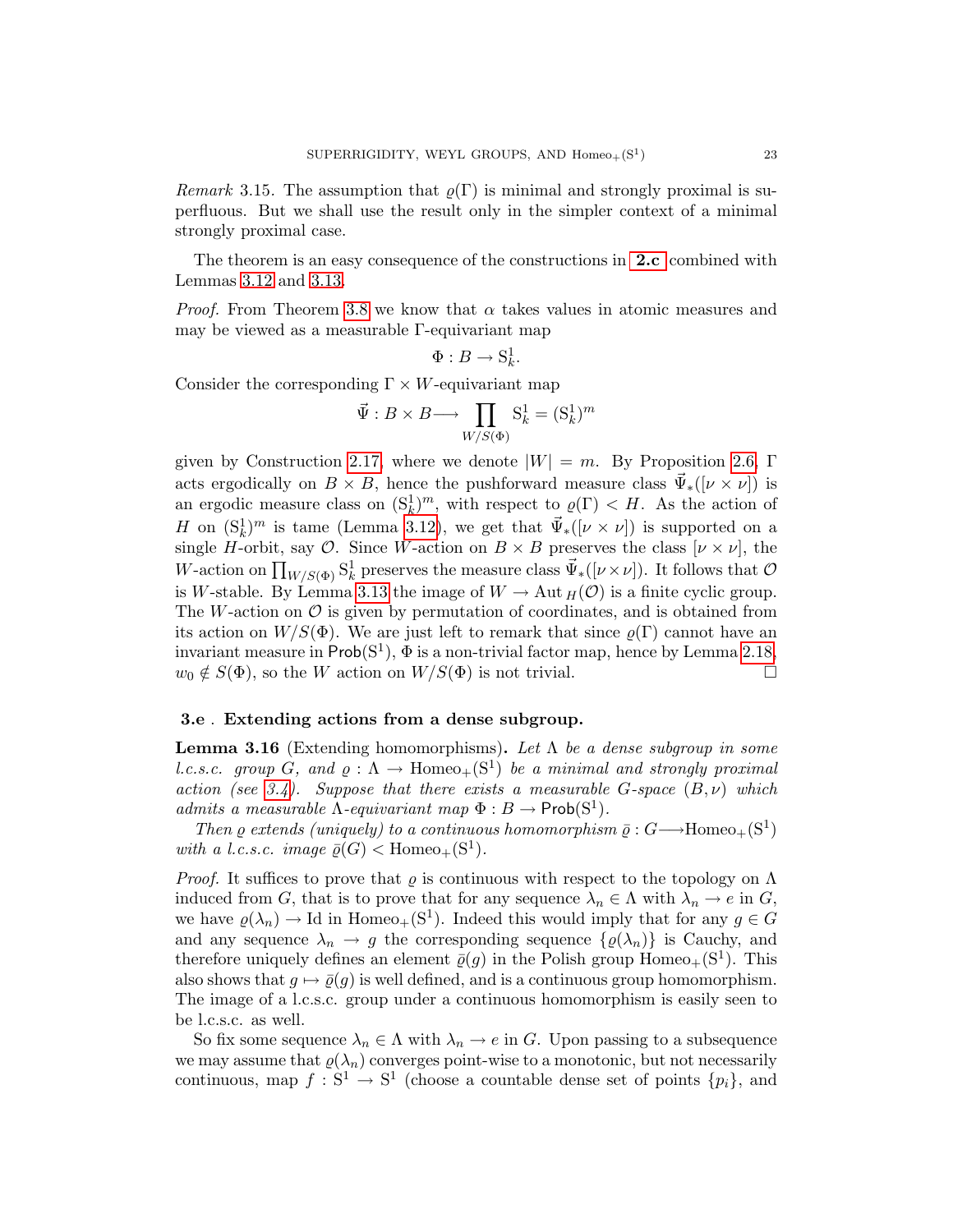applying the diagonal argument to  $\rho(\lambda_n) p_i$  to extract subsequence converging for each *i*, let  $f(p_i) = \lim \varrho(\lambda_n) \cdot p_i$ , and extend by monotonicity). If  $f(p) = p$  for all p then  $\varrho(\lambda_n)$  converge (uniformly) to the identity.

Otherwise the set  $\{p \in S^1 \mid f(p) \neq p\}$  is uncountable and contains a point of continuity for f, and therefore we can find non-trivial disjoint open arcs  $I, J \subset \mathbb{S}^1$ with  $f(I) \subset J$ . Let

$$
E = \{x \in B \mid \text{supp}(\Phi(x)) \subset I\}, \qquad F = \{x \in B \mid \text{supp}(\Phi(x)) \subset J\}.
$$

These are disjoint sets of positive  $\nu$ -measure (Lemma [3.10\)](#page-19-0). For  $\nu$ -a.e.  $x \in E$  we have  $\lambda_n \text{.} x \in F$  starting from some  $n = n(x)$ . At the same time

$$
\nu(\lambda_n E \triangle E) \to 0 \quad \text{as} \quad n \to \infty
$$

because  $\lambda_n \to e$  in G. This holds for the same reasons as (and easily follows from) the continuity of the quasi-regular *G*-representation on, say  $L^2(B,\nu)$ . The contradiction completes the argument.

3.f. Locally compact subgroups acting on the circle. Homeo<sub>+</sub> $(S<sup>1</sup>)$  is a Polish group, that is a complete separable topological group. Understanding discrete subgroups of  $Homeo_+(S^1)$  is a major open problem. However non-discrete l.c.s.c. subgroups of  $Homeo_+(S^1)$  are well understood using Montgomery-Zippin theorem. Any non-discrete l.c.s.c. subgroup of  $Homeo_+(S^1)$  which acts minimally is conjugate to either  $SO(2)$  – the group of rotations, or to  $PSL_2(\mathbf{R})_k$  – a  $\mathbf{Z}/k\mathbf{Z}$ central extension of  $PSL_2(\mathbf{R})$  corresponding to the lifting of the standard  $PSL_2(\mathbf{R})$ action to the k-fold covering of the circle. For minimal and strongly proximal actions we therefore get the following Theorem (see [\[25,](#page-36-21) pp. 345, 348] or [\[20,](#page-36-23) pp. 51–53] for details).

<span id="page-23-1"></span>**Theorem 3.17.** Let  $L <$  Homeo<sub>+</sub>(S<sup>1</sup>) be a non-discrete l.c.s.c. subgroup which acts minimally and strongly proximally on the circle. Then L is conjugate to  $PSL_2(\mathbf{R})$  in Homeo<sub>+</sub>(S<sup>1</sup>).

## 4. Higher rank Superrigity

#### <span id="page-23-0"></span>4.a . Proof of Theorem [A.](#page-2-0)

*Proof.* Let  $\Gamma$  be an irreducible lattice in the product  $G = G_1 \times \cdots \times G_n$  of  $n \geq 2$ l.c.s.c. groups, and let  $\varrho : \Gamma \to \text{Homeo}_+(S^1)$  be a homomorphism so that  $\varrho(\Gamma)$  is not elementary. Thus, in particular,  $\Gamma$  is not amenable, and so is  $G$ , and hence at least one of the its factors  $G_i$ . After reordering we may assume that for some  $1 \leq m \leq n$  the factors  $G_1, \ldots, G_m$  are non-amenable, while  $G_{m+1}, \ldots, G_n$  are amenable. Denote  $G' = G_1 \times \cdots \times G_m$  (it is possible that  $m = n$  and  $G' = G$ ). For every  $i = 1, \ldots, m$  let  $B_i$  be a  $G_i$ -boundary, and set  $B = B_1 \times \cdots \times B_m$ . By Proposition [2.7](#page-8-2)  $B$  is a  $G'$ -boundary as well as a  $G$ -boundary. Recall the notation introduced in observation [2.15,](#page-11-1) and let  $W = \langle \tau_1, \ldots, \tau_m \rangle \simeq (\mathbf{Z}/2\mathbf{Z})^m$  be the corresponding subgroup of  $W_{G,B}$ .

By Corollary [3.6,](#page-17-1)  $\varrho : \Gamma \to \text{Homeo}_+(\mathbb{S}^1)$  is semi-conjugate to a minimal and strongly proximal action  $\varrho_1 : \Gamma \to \text{Homeo}_+(\mathbb{S}^1)$ . The G-boundary  $(B, \nu)$  is also a Γ-boundary (see Proposition [2.6\)](#page-8-0). Amenability of the Γ-action on  $(B, \nu)$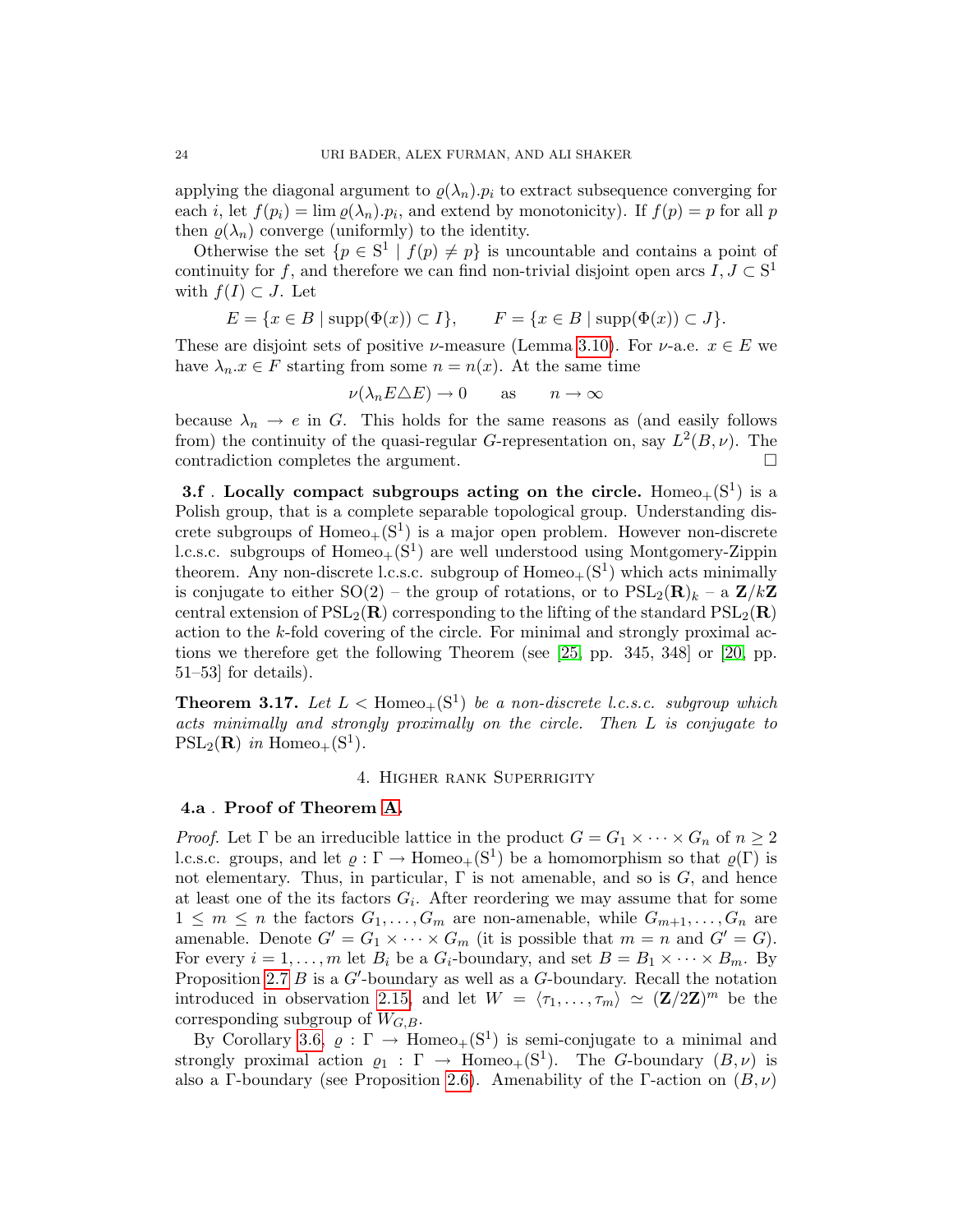yields a  $\Gamma$ -equivariant map  $\Phi : B \to \mathsf{Prob}(\mathbb{S}^1)$ . Theorem [3.14](#page-21-0) tells us that the action of W on  $W/S(\Phi)$  factors through a non-trivial finite cyclic quotient group. Lemma [2.19](#page-13-2) then implies that  $\Phi : B \to \mathsf{Prob}(S^1)$  factors through some  $B_i \to \text{Prob}(S^1)$ . By the irreducibility assumption on  $\Gamma$ , its projection to  $G_i$  is dense. Hence, we are in a position to apply Lemma [3.16.](#page-22-0) It follows that  $\varrho_1$  can be extended to a continuous homomorphism  $\bar{\varrho}_1 : G_i \longrightarrow \text{Homeo}_+(\mathbb{S}^1)$ . An image of a l.c.s.c. group in a Polish group under a continuous homomorphism is l.c.s.c. Since  $L = \overline{\varrho}_1(G_i)$  < Homeo<sub>+</sub>(S<sup>1</sup>) contains  $\varrho_1(\Gamma)$ , it acts minimally and strongly proximally. The assumption that  $G_i$  have no infinite discrete quotients, implies that L is conjugate to  $PSL_2(\mathbf{R})$  (Theorem [3.17\)](#page-23-1), and  $\bar{\varrho}_1$  is conjugate to an epimorphism  $p: G_i \to \text{PSL}_2(\mathbf{R})$ . Finally, the orginal action  $\varrho: \Gamma \to \text{Homeo}_+(\mathbf{S}^1)$  is semi-conjugate to the action

$$
\varrho_0: \Gamma < G \xrightarrow{\pi_i} G_i \xrightarrow{p} \text{PSL}_2(\mathbf{R}) < \text{Homeo}_+(\text{S}^1)
$$

as claimed.  $\hfill \square$ 

*Remark* 4.1. Note that the assumption that  $G_i$  have no non-trivial open normal subgroups, is used only to identify  $\bar{\varrho}_1(G_i)$  as  $PSL_2(\mathbf{R})$ . Without this assumption, we could still claim that a non-elementary  $\rho : \Gamma \to \text{Homeo}_+(\mathbb{S}^1)$  is semi-conjugate to  $\varrho_1$  which extends to G and factors through some  $G_i \stackrel{p}{\longrightarrow} \text{Homeo}_+(\mathbb{S}^1)$  with  $p(G_i)$ being either  $PSL_2(\mathbf{R})$  or *discrete*.

#### 4.b . A simple proof of Theorems [B](#page-3-1) and [D.](#page-4-1)

*Proof of theorem [B.](#page-3-1)* Let k be a local field, **G** be a k-connected simple algebraic group defined over k,  $\text{rk}_k(G) \geq 2$ . Let  $\Gamma$  be a lattice in the l.c.s.c. group  $G = G(k)$ , and  $\varrho : \Gamma \longrightarrow \text{Homeo}_+(S^1)$  a homomorphism. If the action  $\varrho$  is elementary then by Lemma [3.3,](#page-16-2)  $\Gamma$  has a finite orbit on  $S^1$ , as  $\Gamma$  has finite Abelianization. We will assume that  $\rho$  is not elementary, and show that this leads to a contradiction.

By corollary [3.6,](#page-17-1)  $\varrho$  is semi-conjugate to an action which is minimal and strongly proximal, which we still denote by  $\rho$ . Let  $B = G/P$  be the flag manifold asso-ciated to G as in Lemma [2.8.](#page-9-0) Then  $(B, \nu)$  is a G-boundary as well as a Γ-boundary (Proposition [2.6\)](#page-8-0). Let  $W = W_{G,B}$  be the k-relative Weyl group, as in Proposition [2.13.](#page-10-0) Amenability of the Γ-action on  $B$  yields a Γ-equivariant map  $\Phi : B \to \mathsf{Prob}(S^1)$ . Let  $S(\Phi) < W$  be the subgroup corresponding to  $\Phi$  under the Galois correspondence. By Theorem [3.14,](#page-21-0) the action of W on  $W/S(\Phi)$  factors through a non-trivial finite cyclic quotient group, while Proposition [2.20](#page-14-0) asserts that this action is faithful. This contradicts the fact that the  $k$ -relative Weyl group is never cyclic for **G** of higher k rank.  $\square$ 

Sketch of the proof of Theorem [D.](#page-4-1) The argument is essentially the same as for higher rank lattices. Start from an  $\tilde{A}_2$  group  $\Gamma$  and a homomorphism  $\rho : \Gamma \to$ Homeo<sub>+</sub>(S<sup>1</sup>). If  $\varrho$  is elementary, then  $\varrho(\Gamma)$  has a finite orbit, because  $\Gamma$  has a finite Abelianization,implied by property  $(T)$  ([\[14\]](#page-36-13)). We shall now reach a contradiction, assuming  $\rho$  is non-elementary. Corollary [3.6,](#page-17-1) up to a semi-conjugacy we may assume that  $\rho$  is minimal and strongly proximal.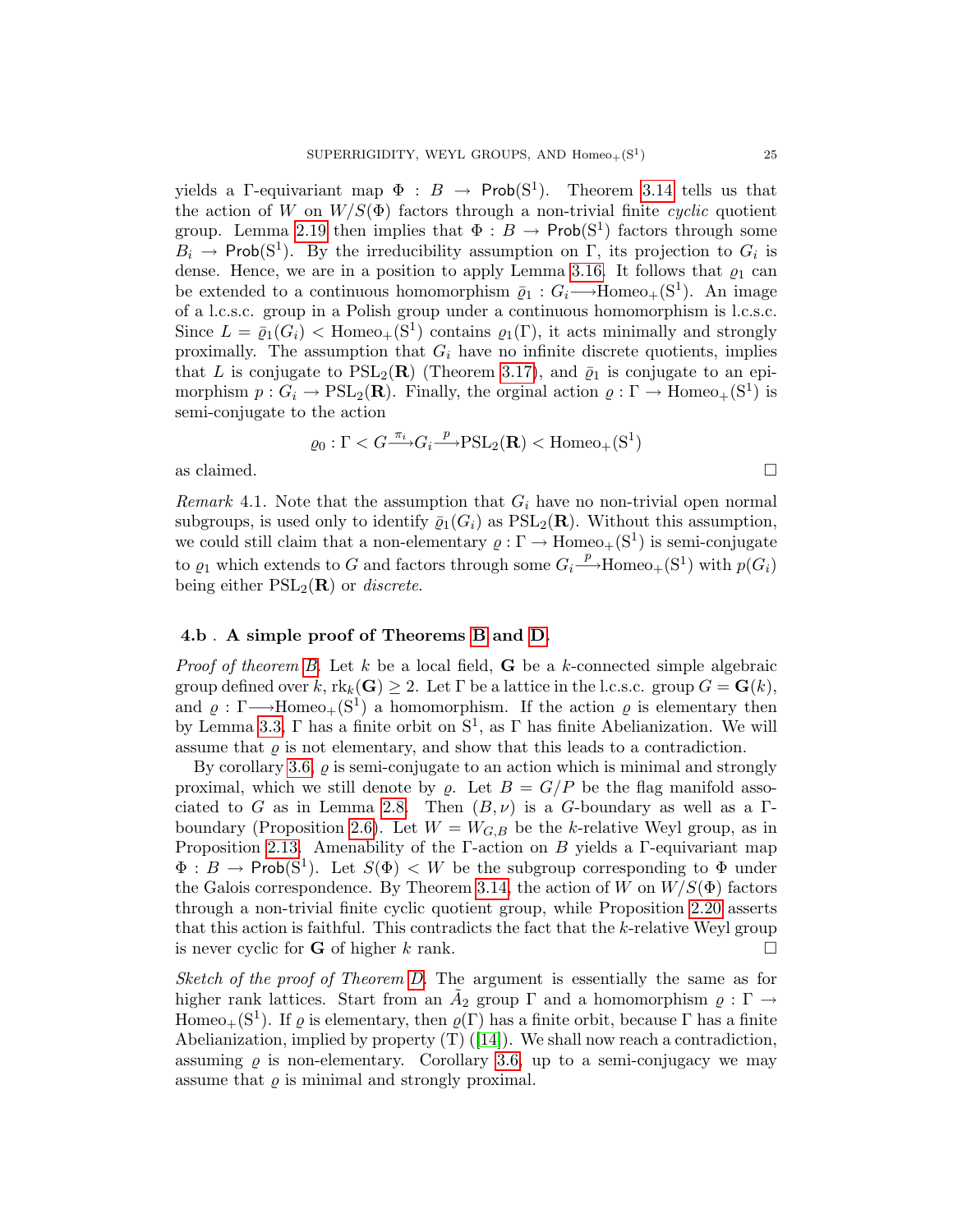Now let  $(B, \nu)$  be a Γ-boundary as in Proposition [2.11,](#page-10-1) and  $W \cong S_3$  a subgroup of  $W_{G,B}$ . Amenability of the Γ-action on B yields a Γ-equivariant map  $\Phi : B \to$ Prob(S<sup>1</sup>). Let  $S(\Phi) < W$  be the subgroup corresponding to  $\Phi$  under the Galois correspondence. Then Theorem [3.14](#page-21-0) implies that the action of W on  $W/S(\Phi)$ factors through a non-trivial finite cyclic quotient group, while Proposition [2.24](#page-15-1) asserts that this action is faithful. The fact that  $S_3$  is not cyclic leads to the contradiction.

### 5. Commensurator superrigidity

<span id="page-25-0"></span>*Proof of Theorem [C.](#page-3-2)* Recall the notations:  $\Gamma < G$  a lattice,  $\Gamma < \Lambda < \text{Commen}_G(\Gamma)$ is a dense subgroup in G and  $\varrho : \Lambda \to \text{Homeo}_+(\mathbb{S}^1)$  is an action without invariant measures. Up to a semi-conjugacy we may assume that  $\rho(\Lambda)$  is minimal and strongly proximal (Corollary [3.6\)](#page-17-1).

The assumption  $\Lambda < \text{Commen}_G(\Gamma)$  means that for each  $\lambda \in \Lambda$  the groups

<span id="page-25-1"></span> $\Gamma'_{\lambda} = \lambda^{-1} \Gamma \lambda \cap \Gamma$  and  $\Gamma''_{\lambda} = \Gamma \cap \lambda \Gamma \lambda^{-1}$ 

have finite index in  $\Gamma$  and  $c_{\lambda} : g \mapsto \lambda g \lambda^{-1}$  is an isomorphism between them:

$$
(1) \t\t\t c_{\lambda} : \Gamma'_{\lambda} \xrightarrow{\cong} \Gamma''_{\lambda}.
$$

**Proposition 5.1.** If  $\varrho : \Lambda \to \text{Homeo}_+(\mathbf{S}^1)$  is minimal and strongly proximal, and  $\varrho(\Gamma)$  has only infinite orbits, then the restriction  $\varrho|_{\Gamma}$  to  $\Gamma \to \text{Homeo}_+(\mathbb{S}^1)$  is also minimal and strongly proximal.

Proof. We first claim that minimality of the Λ-action implies minimality of the Γ-action. First consider an arbitrary subgroup  $\Gamma_0 < \Gamma$  of finite index. Then  $\Gamma_0$ and Γ have the same minimal set K. To see this consider  $\Gamma_1 = \cap_{\gamma \in \Gamma} \gamma \Gamma_0 \gamma^{-1}$ , which is a normal subgroup of finite index in Γ. The groups  $\Gamma_1 < \Gamma_0 < \Gamma$  have only infinite orbits. Let  $K_1, K_0$ , and K denote the minimal sets for the actions of these groups on the circle (Proposition [3.1\)](#page-16-3). Since K is invariant under  $\Gamma_0$ , it contains a Γ<sub>0</sub>-minimal set, which has to be  $K_0$  by uniqueness. Similarly for  $\Gamma_1 < \Gamma_0$ , giving the inclusions  $K_1 \subset K_0 \subset K$ . On the other hand  $\Gamma_1$  is normal in  $\Gamma$ . Therefore  $K_1$ is a Γ-invariant compact set, which implies  $K \subset K_1$ . This means  $K_1 = K_0 = K$ as claimed.

Any  $\lambda \in \Lambda$  gives a conjugation  $c_{\lambda}$  as in [\(1\)](#page-25-1) between finite index subgroups of Γ. Thus  $\lambda$  maps objects uniquely associated to  $\Gamma''_{\lambda}$  to similar objects associated to Γ'', Applying this to minimal sets we get  $\rho(\lambda)K = K$  for every  $\lambda \in \Lambda$ . As  $\Lambda$  acts minimally on the circle, we deduce  $K = S^1$ , that is the minimality of the  $\Gamma$ -action.

Next observe that for a minimal action of some group on the circle, the alternatives of Theorem [3.5](#page-17-0) can be phrased in terms of the centralizer of the action: it is either (1) conjugate to the full group of rotations in case of an equicontinuous action, or (2) is a finite cyclic group. For minimal group actions strongly proximality is equivalent to the triviality of the centralizer C.

Given a finite index subgroup  $\Gamma_0$  in the lattice  $\Gamma$ , and a normal subgroup  $\Gamma_1$ as before, let C,  $C_0$  and  $C_1$  denote the centralizers in Homeo<sub>+</sub>(S<sup>1</sup>) of  $\varrho(\Gamma)$ ,  $\varrho(\Gamma_0)$ and  $\varrho(\Gamma_1)$  respectively. Clearly  $C < C_0 < C_1$ . Normality of  $\Gamma_1$  in  $\Gamma$  implies that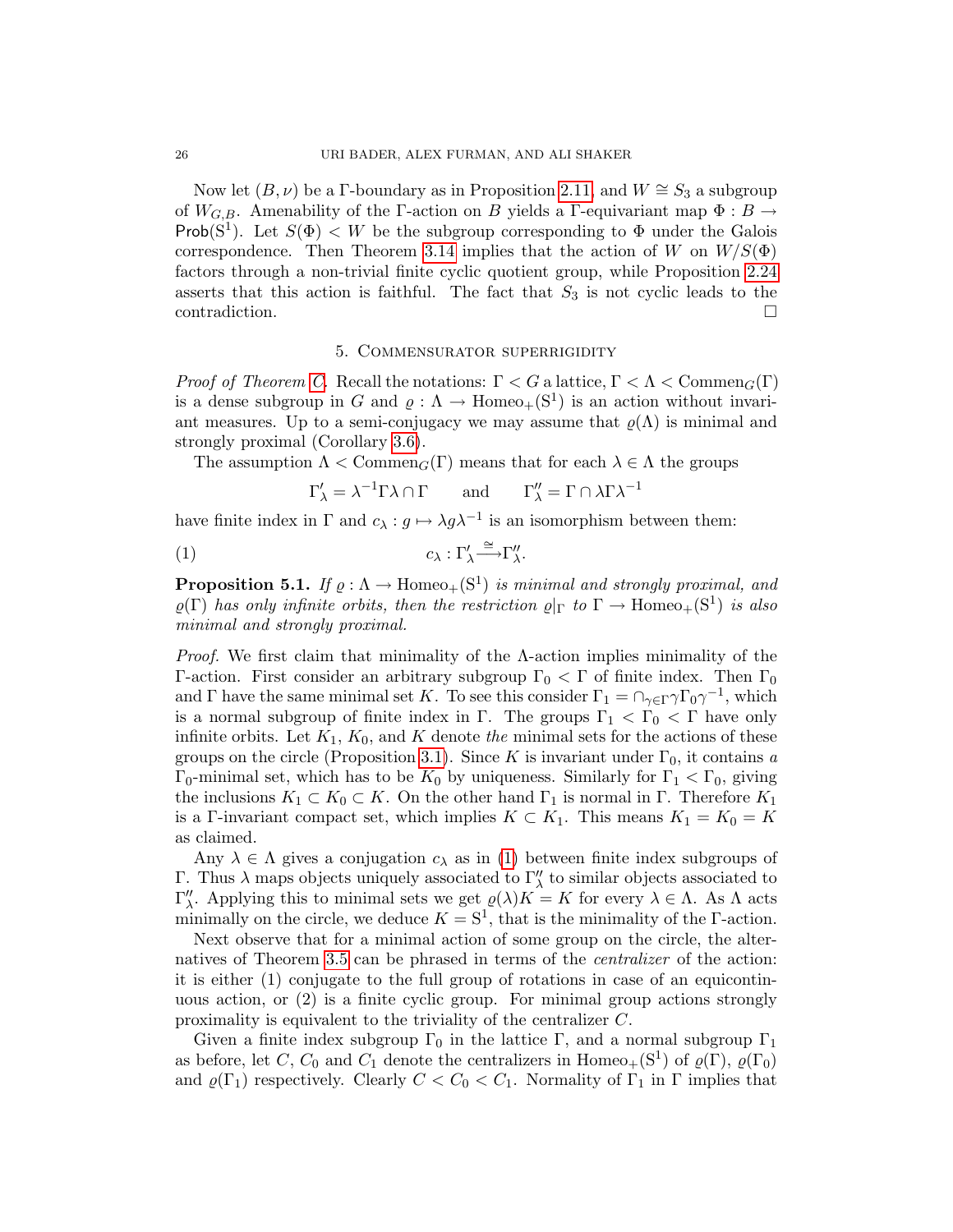$C_1$  is normalized by Γ. Now observe that for both the full group of rotations, and for any finite cyclic group C, the normalizer of C in  $Homeo_+(S^1)$  coincides with its centralizer. Thus  $C_1 < C$ .

Similarly to the minimality argument, for  $\lambda \in \Lambda$  we get that  $\varrho(\lambda)$  conjugates the centralizer of  $\Gamma'_\lambda$  to that of  $\Gamma''_\lambda$ . But by the above argument both are  $C$  – the centralizer of Γ. Hence C is normalized by  $\varrho(\Lambda)$ . It is then centralized by  $\varrho(\Lambda)$ . The latter is minimal and strongly proximal, so  $C = \{1\}$ . This proves that  $\Gamma$  is also minimal and strongly proximal.

Let  $(B, \nu)$  be a *G*-boundary, and  $\Phi : B \to \mathsf{Prob}(S^1)$  be the *Γ*-equivariant bound-ary map. By Theorem [3.8](#page-18-0) (1) and (2) such  $\Phi$  is unique and has the form

$$
\Phi(x) = \frac{1}{k} \sum_{a \in A_x} \delta_a
$$

for a measurable map  $B \to \mathcal{S}_k^1$ ,  $x \mapsto A_x$ . In what follows we are suppressing  $\varrho$ from the action notation.

**Lemma 5.2.** For any fixed  $\lambda \in \Lambda$  let  $\Phi_{\lambda}: B \to \mathsf{Prob}(\mathbb{S}^1)$  be defined by

$$
\Phi_{\lambda}(x) = \frac{1}{n} \sum_{i=1}^{n} g_i^{-1} \lambda^{-1} \Phi(\lambda g_i \cdot x)
$$

where  $g_1, \ldots, g_n \in \Gamma$  be the coset representatives for  $\Gamma' \backslash \Gamma$ . Then  $\Phi_{\lambda}$  is  $\Gamma$ -equivarinat.

*Proof.* Take  $\gamma \in \Gamma$ . It permutes the cosets  $\Gamma' g_i$  by  $\Gamma' g_i \gamma = \Gamma' g_{\pi(i)}$  where  $\pi$  is a permutation of  $\{1, \ldots, n\}$ . In particular there exist  $\gamma_i' \in \Gamma'$  so that

$$
g_i \gamma = \gamma_i' g_{\pi(i)}.
$$

Denote  $\gamma_i'' = \lambda \gamma_i' \lambda^{-1} \in \Gamma_{\lambda}'' < \Gamma$ .

$$
\Phi_{\lambda}(\gamma.x) = \frac{1}{n} \sum_{i=1}^{n} g_{i}^{-1} \lambda^{-1} \Phi(\lambda g_{i} \gamma.x) = \frac{1}{n} \sum_{i=1}^{n} g_{i}^{-1} \lambda^{-1} \Phi(\lambda \gamma'_{i} g_{\pi(i)}.x)
$$
  
\n
$$
= \frac{1}{n} \sum_{i=1}^{n} g_{i}^{-1} \lambda^{-1} \Phi(\gamma''_{i} \lambda g_{\pi(i)}.x) = \frac{1}{n} \sum_{i=1}^{n} g_{i}^{-1} \lambda^{-1} \gamma''_{i} \Phi(\lambda g_{\pi(i)}.x)
$$
  
\n
$$
= \frac{1}{n} \sum_{i=1}^{n} \gamma g_{\pi(i)}^{-1} \lambda^{-1} \Phi(\lambda g_{\pi(i)}.x) = \gamma \Phi_{\lambda}(x).
$$

 $\Box$ 

Recall that Theorem [3.8](#page-18-0) asserts that

$$
\Phi(x) = \frac{1}{k} \sum_{a \in A_x} \delta_a
$$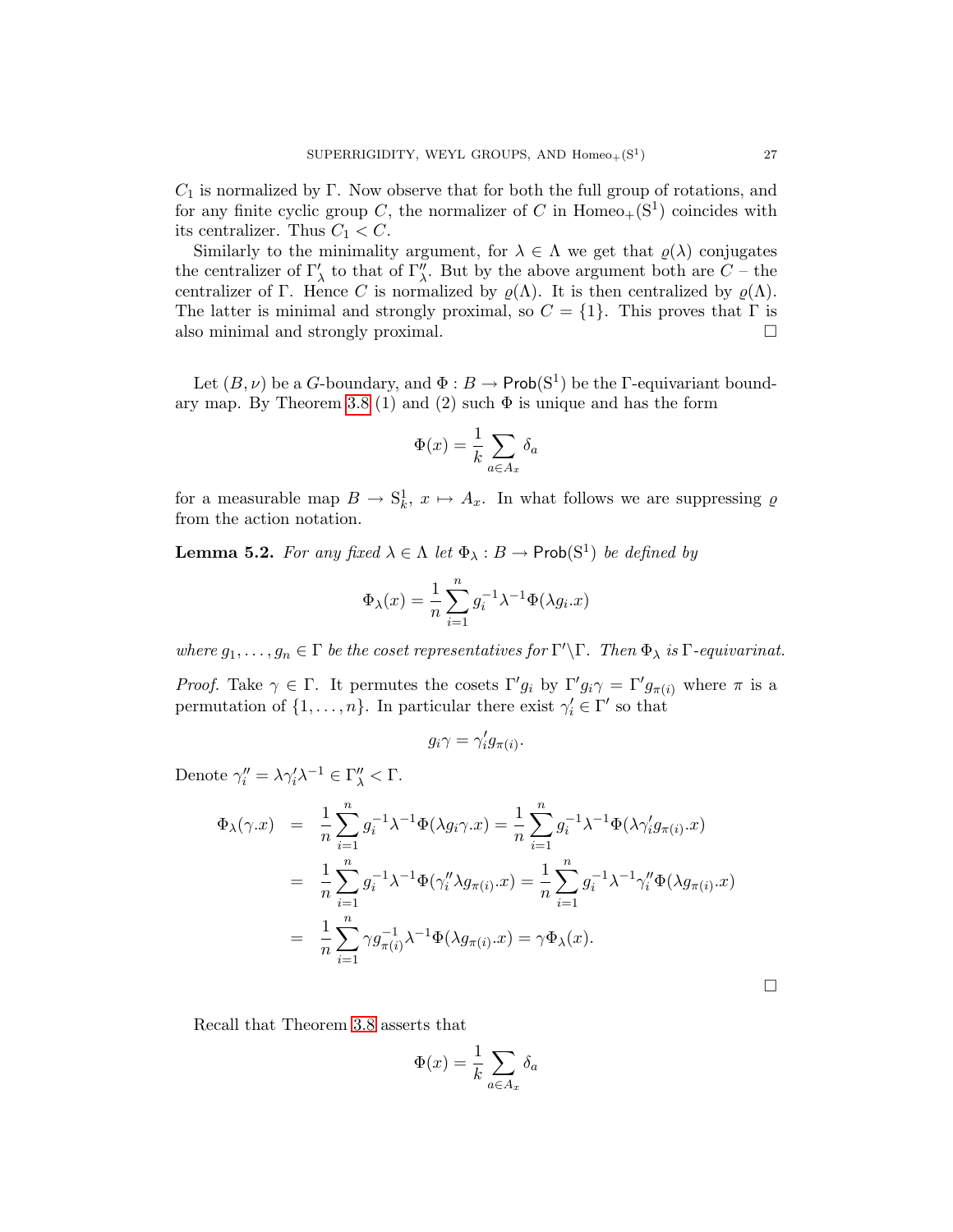is the unique  $\Gamma$ -equivariant map  $B \to \mathsf{Prob}(S^1)$  (here  $x \mapsto A_x$  is a measurable Γ-equivariant map  $B \to \mathcal{S}_k^1$ . Hence  $\Phi_\lambda = \Phi$ . Write  $\Phi_\lambda$  as

$$
\Phi_{\lambda}(x) = \frac{1}{n} \sum_{i=1}^{n} \Phi_{\lambda,i}(x), \qquad \Phi_{\lambda,i}(x) = g_i^{-1} \lambda^{-1} \Phi(\lambda g_i \cdot x).
$$

Each of  $\Phi_{\lambda,i}(x)$  is supported on a k-point set, and their average is also supported on a k-point set  $A_x$ . As all  $\Phi_{\lambda,i}(x)$  and  $\Phi(x)$  are equidistributed on their support we get

$$
\Phi_{\lambda,i}(x) = \Phi(x) \qquad \forall i = 1, 2, \dots, n
$$

for  $\nu$ -a.e.  $x \in B$ . For any i we have

$$
\lambda^{-1}\Phi(\lambda.(g_i.x)) = g_i\Phi(x) = \Phi(g_i.x)
$$

because  $g_i \in \Gamma$ . As  $g_i \nu \sim \nu$  we get an  $\nu$ -a.e. identity

$$
\lambda^{-1}\Phi(\lambda.y) = \Phi(y)
$$
 i.e.  $\Phi(\lambda.y) = \lambda\Phi(y)$ .

We have proved that  $\Phi : B \to \mathsf{Prob}(\mathbf{S}^1)$  is  $\Lambda$ -equivariant.

We can now apply Lemma [3.16](#page-22-0) to deduce that  $\rho$  extends (uniquely) to a continuous homomorphism

$$
\tilde{\varrho}: G \to \text{Homeo}_+(\mathbf{S}^1)
$$

and will denote by  $L = \overline{\varrho}(G)$  its image. Recall that this is a non-discrete l.c.s.c. subgroup acting minimally and strongly proximally on the circle, and hence by Theorem [3.17](#page-23-1) L is conjugate to  $PSL_2(\mathbf{R})$ .

If G is topologically simple then the epimorphism  $p : G \to \text{PSL}_2(\mathbf{R})$  is an isomorphism. It then follows from Margulis commensurator superrigidity that the lattice Γ has to be arithmetic, since it has a dense commensurator  $\Lambda$  in PSL<sub>2</sub>(R). This completes the proof of the theorem.

#### 6. Cocycle versions of the results

<span id="page-27-0"></span>Let  $(X, \mu)$  be a standard probability space, G a l.c.s.c. group or a discrete group acting ergodically by measure preserving transformations on  $(X, \mu)$ , and let  $\varrho : G \times X \to \text{Homeo}_+(\mathbb{S}^1)$  be a measurable cocycle. In what follows we shall need to consider spaces of measurable functions, or sections, from  $X$  to  $Y$ where Y represents a topological space such as  $S^1$ ,  $\text{Prob}(S^1)$ , or  $\text{Homeo}_+(S^1)$  etc. More precisely we denote by  $\Sigma(X, Y)$  the set of equivalence classes of measurable functions  $\sigma: X \to Y$ , where  $\sigma \sim \sigma'$  iff  $\mu \{x : \sigma(x) \neq \sigma'(x)\} = 0$ . All  $\Sigma(X, Y)$ can be endowed with a natural Borel structure, and some such spaces with an additional structure. For example  $\Sigma(X, \text{Prob}(S^1))$  can be viewed as a convex compact set with an affine  $G$ -action  $a: G \to \text{Aff}(\Sigma(X, \text{Prob}(S^1)))$ 

$$
(a(g)\sigma)(g.x) = \varrho(g,x)_*\sigma(x) \qquad (\sigma \in \Sigma(X,\mathsf{Prob}(S^1)))
$$

so that the G-action is continuous (cf. [\[22\]](#page-36-24), and Appendix [7](#page-32-0) below)<sup>[§](#page-27-1)</sup>.

<span id="page-27-2"></span><span id="page-27-1"></span><sup>&</sup>lt;sup>§</sup> The compact metric topology on  $\Sigma(X, S^1)$ , or  $\Sigma(X, \text{Prob}(S^1))$ , corresponds to convergence in measure (also in  $L^1(X,\mu)$ ) of measurable functions  $X \to S^1$  or  $X \to \text{Prob}(S^1)$ .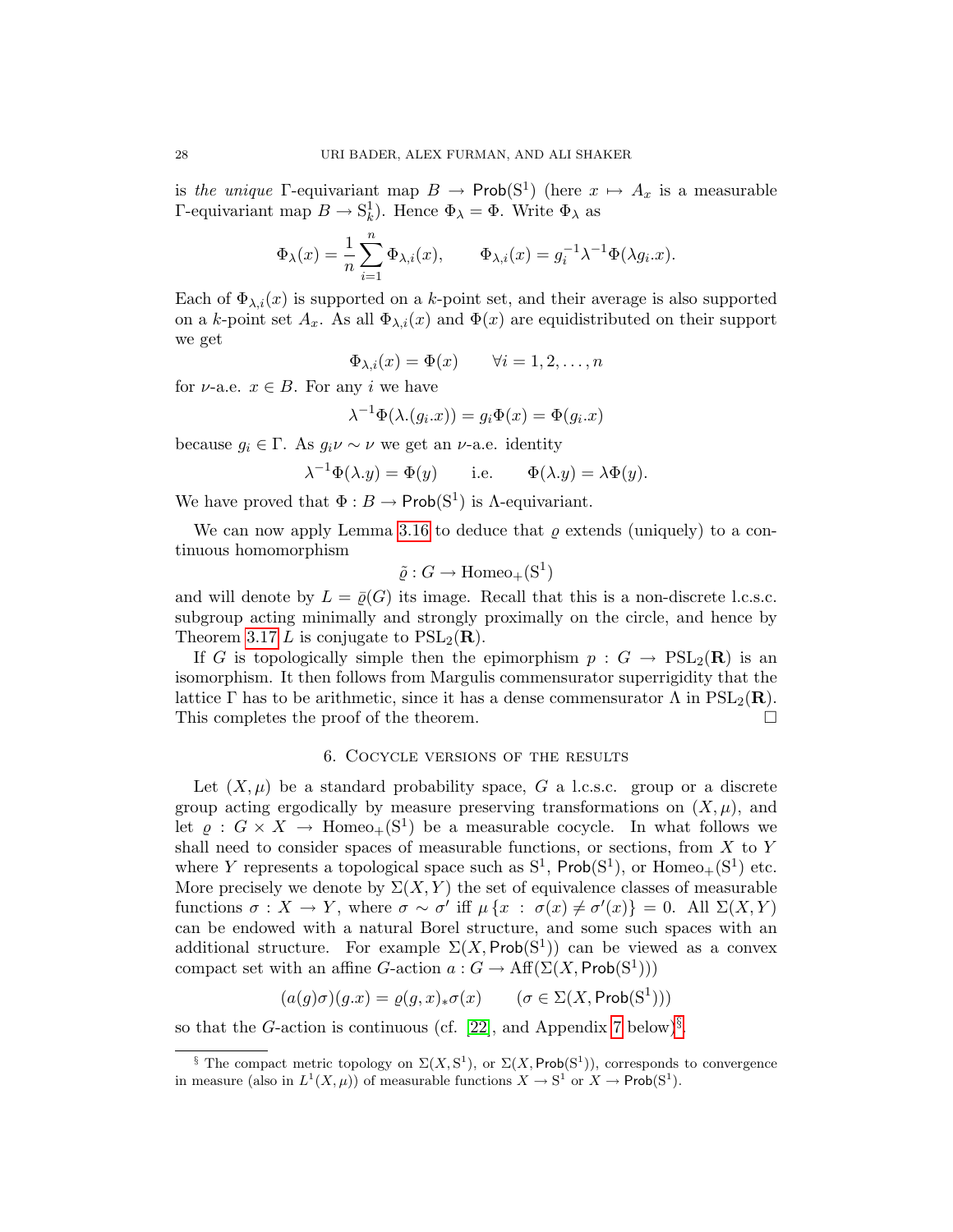**Theorem 6.1** (Cocycle version of Theorem [3.5,](#page-17-0) [3.6\)](#page-17-1). Let  $\varrho$  :  $G \times X \to \text{Homeo}_+(\mathbb{S}^1)$ be a non elementary cocycle. Then  $\rho$  is semi-conjugate to a measurable cocycle  $\varrho': G \times X \to \text{Homeo}_+(\mathbf{S}^1)$  which is minimal and strongly proximal.

The precise definitions of minimality and strong proximality for cocycles and the proof of the above theorem are given in the Appendix below (see Definitions [7.6](#page-33-0) and the discussion afterwards). This result implies the following cocycle analogue of Theorem [3.8;](#page-18-0) the proof of which is a straightforward cocycle adaptation of the proof of Theorem [3.8.](#page-18-0)

<span id="page-28-0"></span>**Theorem 6.2.** Let  $\varrho$ :  $G \times X \to \text{Homeo}_+(\mathbb{S}^1)$  be a minimal and strongly proximal measurable cocycle. Let  $(B, \nu)$  be a G-boundary, and  $\Phi : B \to \Sigma(X, \text{Prob}(S^1))$  a measurable G-equivariant map. Then

- (1) Such  $\Phi$  is unique (as a map defined up to  $\nu$ -null sets).
- (2) For  $\nu \times \mu$ -a.e.  $(b, x)$  the measure  $\Phi(b)(x)$  is atomic, supported and equidistributed on a set  $A_{b,x} \subset \mathbf{S}^1$  of k points.
- (3) For a.e.  $(b_1, b_2, x) \in B \times B \times X$  the two-point sets  $A_{b_1,x}$  and  $A_{b_2,x}$  are "unlinked" that is they belong to complimentary arcs of the circle.
- (4) In fact,  $k = 1$  or  $k = 2$ .

Recall the definitions and the construction of an abstract Weyl group in [2.b](#page-10-2) . In an analogy with Theorem [3.14](#page-21-0) we have the following proposition.

<span id="page-28-1"></span>**Proposition 6.3.** Let  $\varrho: G \times X \to \text{Homeo}_+(\mathbb{S}^1)$  be a minimal and strongly proximal measurable cocycle. Let  $(B, \nu)$  be a G-boundary, and  $\Phi : B \to \Sigma(X, \text{Prob}(S^1))$ be a measurable G-equivariant map. Let W be a finite subgroup of  $W_{G,B}$ , containing w<sub>0</sub>. Then W acts on  $W/S(\Phi)$  through a non-trivial finite cyclic quotient group.

*Proof.* By Theorem [6.2,](#page-28-0) the image of  $\Phi$  is in  $\Sigma(X, S_k^1)$ . Consider the map

$$
\vec{\Psi}: B \times B \longrightarrow \prod_{W/S(\Phi)} \Sigma(X, \mathcal{S}_k^1) \cong \Sigma(X, (\mathcal{S}_k^1)^m)
$$

given by Construction [2.17,](#page-13-0) where we denote  $|W/S(\Phi)| = m$ . The associated composition

$$
B \times B \times X {\longrightarrow} (\mathbf{S}^1_k)^m {\longrightarrow} (\mathbf{S}^1_k)^m / \mathrm{Homeo}_+(\mathbf{S}^1)
$$

must be essentailly constant, by the ergodicity of  $B \times B \times X$  and Lemma [3.12.](#page-21-1) Hence it lies in a single  $\text{Homeo}_+(\mathbf{S}^1)$  orbit  $\mathcal{O} \subset (\mathbf{S}_k^1)^m$ . The corresponding Wequivariant map

$$
B \times B \times X \longrightarrow O
$$

pushes the measure class on  $B \times B \times X$  to a W-invariant measure class on  $\mathcal{O}$ . By Lemma [3.13,](#page-21-2) we get that the action of W on  $\mathcal O$  factors through a finite cyclic quotient. The proof is complete, as the W-action on  $\mathcal O$  is given by a coordinate permutation, obtains from its action on  $W/S(\Phi)$ . We are just left to remark that since  $\rho$  is non-elementary,  $\Phi$  is a non-trivial factor map, hence by Lemma [2.18,](#page-13-1)  $w_0 \notin S(\Phi)$ , so the W action on  $W/S(\Phi)$  is not trivial.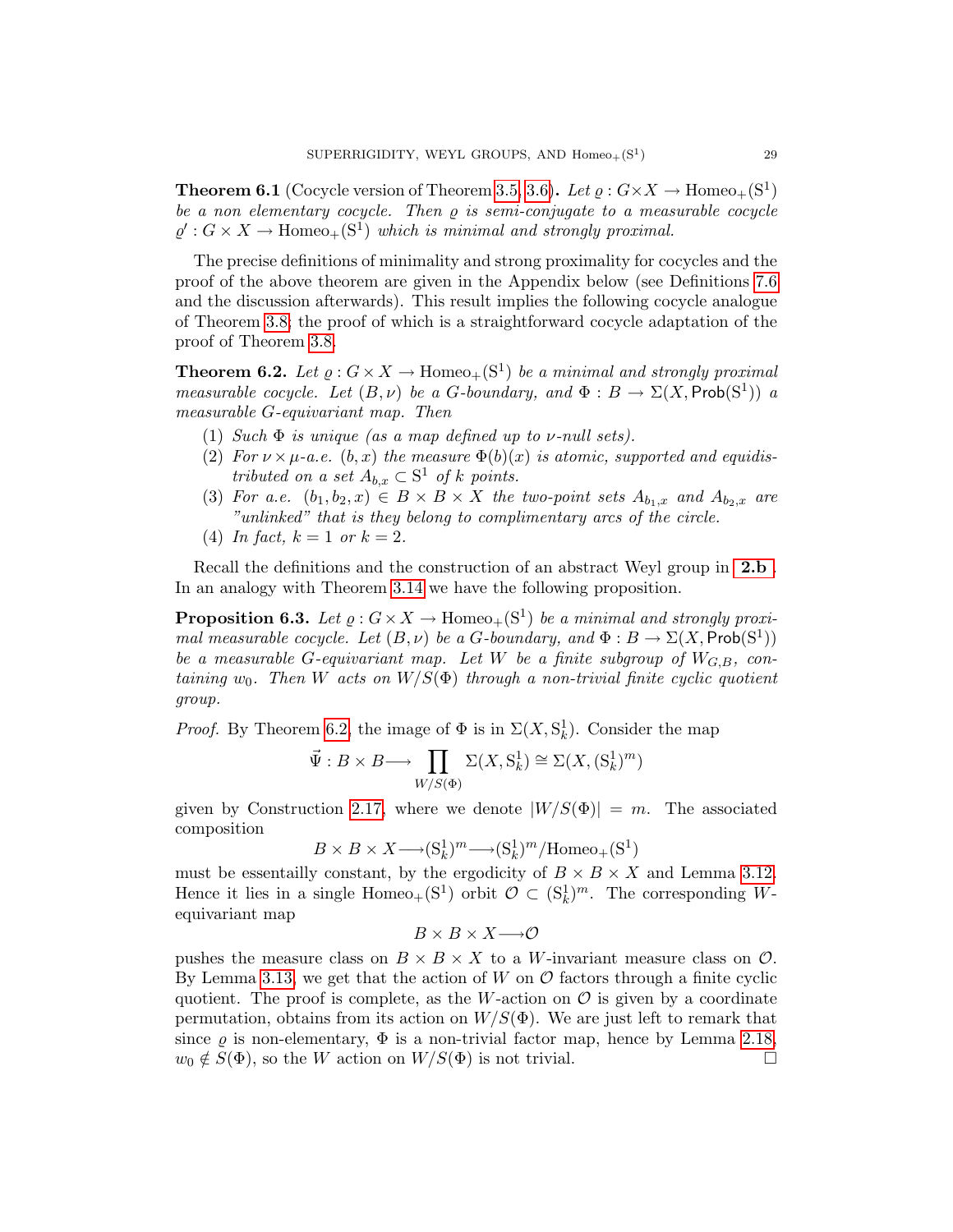6.a . Proofs of Theorems [1.6](#page-5-2) and [F.](#page-5-1) The proofs of these cocycle results differ from those of Theorems [B](#page-3-1) and [D](#page-4-1) only in replacing the results about homomorphisms by their cocycle analogues. More specifically the argument is as follows.

Let G denote a higher rank simple group over a local field, a lattice there or a (discrete)  $\tilde{A}_2$  group, and let  $\varrho: G \times X \to \text{Homeo}_+(\mathbb{S}^1)$  be a measurable cocycle that we assume to be non-elementary. Upon applying a semi-conjugacy we may assume that  $\rho$  is minimal and strongly proximal (Theorem [6.1\)](#page-27-2). Let  $(B, \nu)$ be an appropriate G-boundary: as in Lemma [2.8](#page-9-0) for semi-simple  $G$ , and as in Proposition [2.11](#page-10-1) for the  $\tilde{A}_2$ -groups. Let  $W = W_{G,B}$  be the k-relative Weyl group as in Propositions [2.13,](#page-10-0) or  $W \cong S_3$  as in [2.16,](#page-12-0) respectively. By amenability of the G-action on  $(B, \nu)$  there exists a G-equivariant map  $\Phi : B \to \Sigma(X, \text{Prob}(S^1)).$ Theorem [2.11](#page-10-1) asserts that it can be viewed as  $\Phi : B \to \Sigma(X, S^1_k)$  for  $k = 1$  or  $k = 2$ . In any case let  $S(\Phi) < W$  denote the subgroup corresponding to this quotient of B in the Galois correspondence between  $\mathcal{SG}(W)$  – subgroups of W, and  $\mathcal{Q}(B)$  – the quotients of B. Proposition [6.3](#page-28-1) asserts that the W-action on  $W/S(\Phi)$  factors through a non-trivial cyclic group. Complexity of W precludes this from happening. Indeed for a simple algebraic case, Proposition [2.20](#page-14-0) states that such an action is always faithful, and this leads a contradiction as the krelative Weyl group of a simple k-group **G** with  $rk_k(G) \geq 2$  is never cyclic. In the  $\tilde{A}_2$  case the contradiction is that  $S_3$  is not cyclic, while  $S_3$  acts faithfully on  $W/S(\Phi)$  (Proposition [2.24\)](#page-15-1).

**6.b** . Proof of Theorem [E.](#page-4-0) Let  $G = G_1 \times \cdots \times G_n$  product of some l.c.s.c. groups, acting measurably on a probability space  $(X, \mu)$ , so that each  $G_i$  acts ergodically. Let  $\varrho : G \times X \to \text{Homeo}_+(S^1)$  be a non-elementary measurable cocycle. Note that not all of  $G_i$  are amenable, for otherwise G would be amenable and any cocycle would be elementary. Up to reordering, we may assume that for some  $1 \leq m \leq n$  the factors  $G_1, \ldots, G_m$  are non-amenable while  $G_i$  are amenable for  $m < i \leq n$ .

Let  $B = B_1 \times \cdots \times B_m$  be the product of the non-trivial boundaries as in Proposition [2.7,](#page-8-2) and  $W = (\mathbf{Z}/2\mathbf{Z})^m < W_{G,B}$  be a subgroup of the Weyl group as in [2.15.](#page-11-1) By Theorem [6.1,](#page-27-2) up to a semi-conjugacy  $\rho$  can be assumed to be minimal and strongly proximal. Let  $\Phi : B \to \Sigma(X, \mathsf{Prob}(S^1))$  be the corresponding boundary map, the existence of which is guaranteed by the amenability of B. By Theorem [6.2,](#page-28-0) the image of  $\Phi$  is in  $\Sigma(X, S_k^1)$  for  $k = 1$  or  $k = 2$ . Proposition [6.3](#page-28-1) shows that the action of  $W \cong (\mathbf{Z}/2\mathbf{Z})^m$  on  $W/S(\Phi)$  factors through a non-trivial finite cyclic group. By Lemma [2.19,](#page-13-2)  $S(\Phi) = W_I$  for  $I = \{1, \ldots, m\} - \{i\}$  for some  $i \in \{1, \ldots, m\}$ , and up to reordering we may assume that  $i = 1$ . Hence  $\Phi$  factors through  $\Phi_1: B_1 \to \Sigma(X, \mathcal{S}_k^1)$ . We denote  $H = G_2 \times \cdots \times G_n$ , and observe that H acts trivially on  $B_1$ , but ergodically on  $(X, \mu)$ .

Recall that at a similar stage in the proof of Theorem [A,](#page-2-0) we were able to continuously extend the given action of a dense subgroup in  $G_1$ , namely  $\pi_1(\Gamma)$ , to  $\varrho_0: G_1 \to \text{Homeo}_+(\mathbf{S}^1)$ . The challenge in the present setting is that there is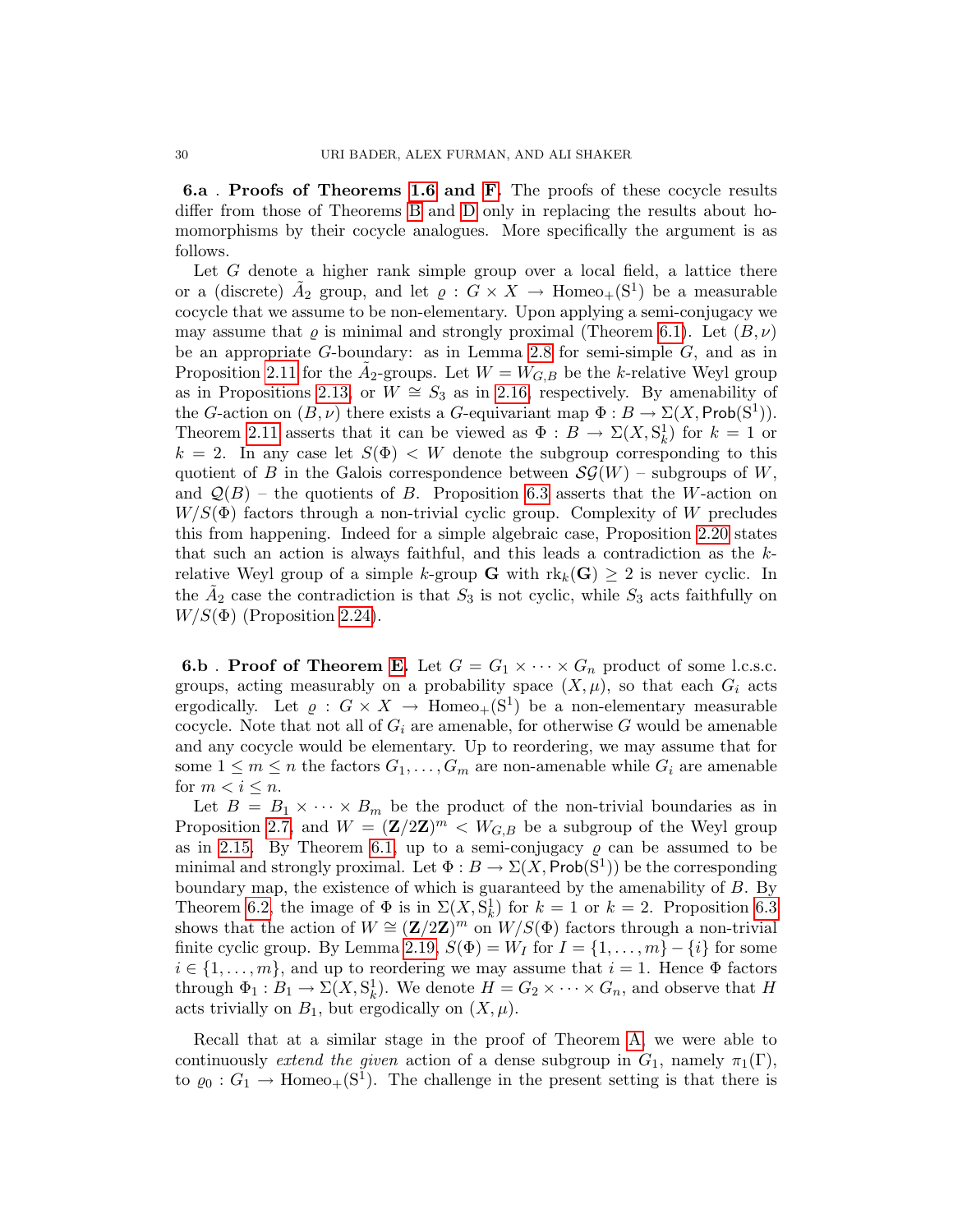no circle action to start with! We shall construct an "abstract" circle and a  $G_1$ action on it, and will prove that the cocycle  $\rho$  is conjugate to this homomorphism. Theorem [E](#page-4-0) will be proved in four steps.

**Step 1:** There exists a probability measure  $\eta$  on the compact metric space  $\Sigma(X, S^1)$  so that

(i) for all  $g \in G$  we have  $a(g)_*\eta \sim \eta$ ,

(ii) for all  $g \in H$  we have  $a(g)(\sigma) = \sigma$  for  $\eta$ -a.e.  $\sigma \in \Sigma(X, S^1)$ .

Recall that we have a measurable map  $\Phi : B \to \Sigma(X, S^1_k)$  for  $k = 1$  or  $k = 2$ , which factors through  $B_1$ :

$$
\Phi: B \longrightarrow B_1 \xrightarrow{\Phi_1} \Sigma(X, S^1_k)
$$

and such that for each  $g \in G$ :  $\Phi(g.b) = \Phi_1(\pi_1(g).b_1) = g.\Phi_1(b_1) = g.\Phi(b)$  for  $\nu$ -a.e.  $b \in B$  and  $\nu_1$ -a.e.  $b_1 \in B_1$ . If  $k = 1$  then the pushforward measure

$$
\eta = \Phi_* \nu = (\Phi_1)_* \nu_1
$$

clearly satisfies (i) and (ii) above.

The case of  $k = 2$  is a little trickier. Instead of  $\Phi : B \to \Sigma(X, \mathbb{S}_2^1)$ , consider the map  $\Psi(b', b'') = (\Phi(b'), \Phi(b''))$ 

$$
\Psi: B \times B \to \Sigma(X, S_2^1 \times S_2^1) \cong \Sigma(X, S_2^1) \times \Sigma(X, S_2^1).
$$

A.e. on  $B \times B \times X$  the two point sets  $A_{b',x} = \Phi(b')(x)$ ,  $A_{b'',x} = \Phi(b'')(x)$  are disjoint and "unlinked" (Theorem [6.2](#page-28-0) (3)). We claim that  $\Psi$ , viewed as a four point bundle over  $B \times B \times X$ , can be "trivialized". More precisely we can define measurable G-equivariant maps  $\Psi_i : B \times B \to \Sigma(X, S^1), i \in \{1, 2, 3, 4\}$ , so that

$$
\Phi(b')(x) = \{\Psi_1(b',b'',x), \Psi_2(b',b'',x)\}, \n\Phi(b'')(x) = \{\Psi_3(b',b'',x), \Psi_4(b',b'',x)\}.
$$

Indeed, a four point set  $P \subset S^1$  with a a given partition  $P = P' \cup P''$  into two "unlinked" pairs  $P'$  and  $P''$  of points, can be written in a unique way as  $P = \{p_1, p_2, p_3, p_4\}$  so that the cyclic order of the points would match the cyclic order  $(1, 2, 3, 4)$  of their indices, while the partition would be into  $P' = \{p_1, p_2\}$ and  $P'' = \{p_3, p_4\}$ . Applying this argument to the four point set  $P_x = A_{b',x}$  $A_{b'',x}$  we obtain the above maps  $\Psi_i(b',b'',x)$  (measurability being clear from the construction). We can now use, say  $\Psi_1$ , to pushforward the measure  $\nu \times \nu$ 

$$
\eta = (\Psi_1)_*(\nu \times \nu).
$$

Step 1 is accomplished.

**Step 2:** The support  $\Sigma = \text{supp}(\eta) \subset \Sigma(X, S^1)$  has a G-invariant dense cyclic order, compatible with  $\mu$ -a.e. evaluation projection  $p_x : \Sigma \to \mathbb{S}^1$ .

Let  $\omega : S^1 \times S^1 \times S^1 \to \{-1,0,1\}$  denote the given orientation on the circle  $(\omega(a, b, c) = 1$  represents  $(a, b, c) = (b, c, a) = (c, a, b), \omega(a, b, c) = -1$  represents the order  $(a, c, b) = (c, b, a) = (b, a, c)$ , and we set  $\omega(a, b, c) = 0$  if not all the points are distinct). An abstract cyclic order on  $\Sigma$  is a map  $\Omega : \Sigma^3 \to \{-1, 0, 1\}$ satisfying some obvious consistency relation (algebraically, the condition is that  $\Omega$ )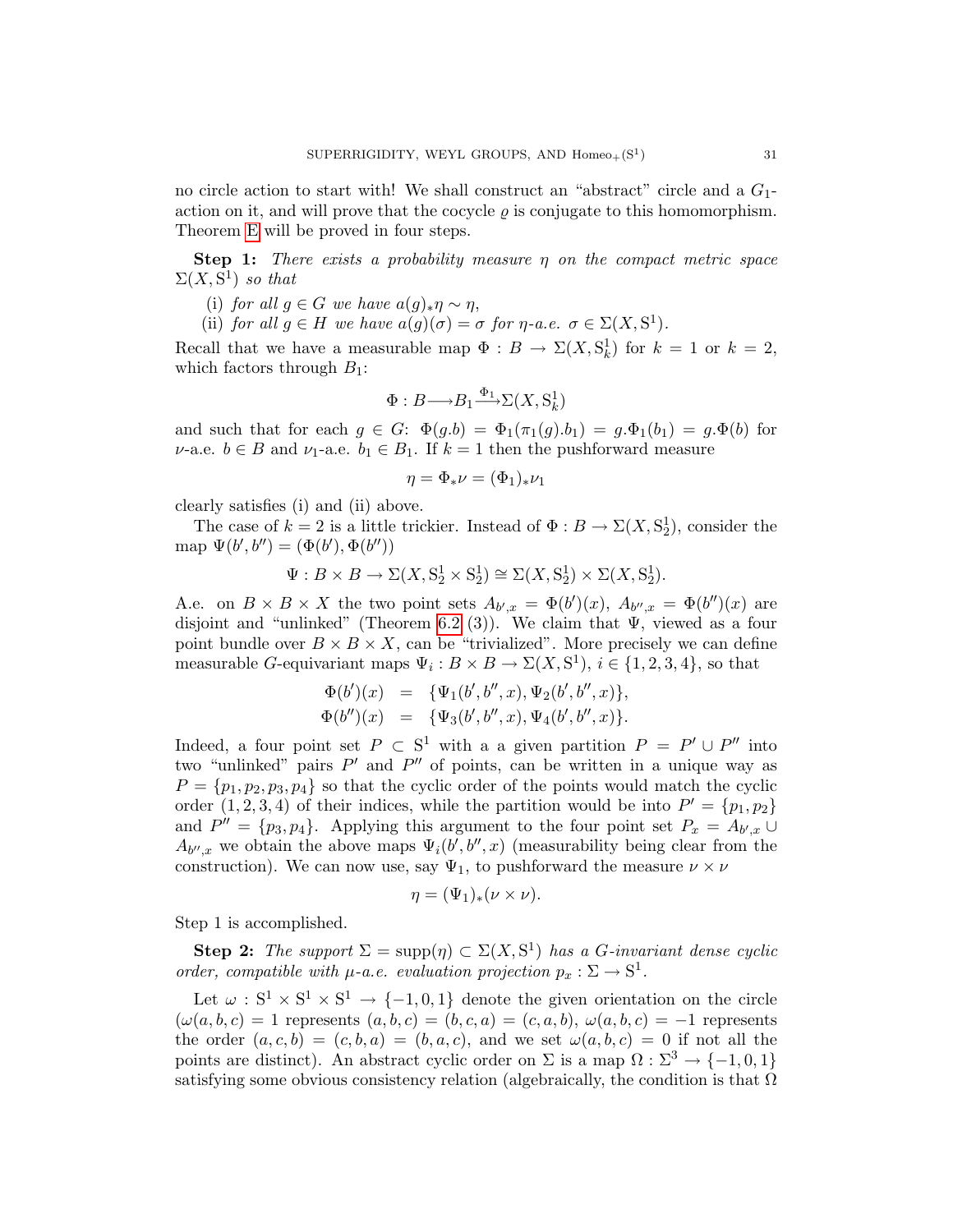is a cocycle:  $\partial\Omega$  vanishes on  $\Sigma^4$ ). We shall define such an order by pulling back  $\omega$ via  $\mu$ -a.e. evaluation projection  $p_x : \Sigma \to \mathbb{S}^1$ .

Observe that since G-act continuously on  $\Sigma(X, S^1)$  preserving the measure class of  $\eta$ , the support  $\Sigma = \text{supp}(\eta)$  is a G-invariant set, on which H acts trivially. Hence for any triple  $\alpha, \beta, \gamma \in \Sigma$  and for any  $g \in G$  we have for  $\mu$ -a.e.  $x \in X^{\P}$ :

$$
\begin{array}{rcl}\n\omega(g\alpha(g.x),g\beta(g.x),g\gamma(g.x)) & = & \omega(\varrho(g,x)\alpha(x),\varrho(g,x)\beta(x),\varrho(g,x)\gamma(x)) \\
& = & \omega(\alpha(x),\beta(x),\gamma(x)).\n\end{array}
$$

In particular, the measurable function  $\omega \circ p_x$  is H-invariant on  $\Sigma^3$ , and hence is  $\mu$ -a.e. constant. This allows to define the cyclic order  $\Omega$  on  $\Sigma$ . The above  $\mu$ -a.e. relation also shows that G preserves  $\Omega$ . It follows from minimality and strong proximality of  $\varrho$  that  $\Omega$  is dense: for any  $\alpha \neq \beta$  and  $\gamma$  in  $\Sigma$  there exists  $g \in G$  so that

$$
E = \{x \in X : \omega(\alpha(x), g\gamma(x), \beta(x)) = 1\}
$$

has  $\mu(E) > 0$  (see Lemma [7.7\)](#page-33-1), and therefore  $\Omega(\alpha, g\gamma, \beta) = 1$  (and  $\mu(E) = 1$ ).

Step 3:  $\Sigma \cong S^1$  which gives a G-action:  $\varrho_0 : G \longrightarrow^{\pi_1} G_1 \longrightarrow \text{Homeo}_+(\mathbb{S}^1)$ .

Indeed, fix some countable subset  $\Sigma_0 \subset \Sigma$  which is topologically dense in  $\Sigma$  and inherits a dense cyclic order, and choose a similar subset  $S_0 \subset S^1$  (for example  $S_0 = \mathbf{Q}/\mathbf{Z} \subset S^1 = \mathbf{R}/\mathbf{Z}$ . Then there exists an order isomorphism  $h_0 : \Sigma_0 \to S_0$ . By topological density of the sets this order isomorphism uniquely extends to a homeomorphism  $h: \Sigma \to \mathbb{S}^1$ . The G-action on  $\Sigma$  then defines the action  $\varrho_0: G \to$  $Homeo_+(S^1)$  by

$$
\varrho_0(g)h(\sigma) = h(g\sigma) \qquad (\sigma \in \Sigma, \ g \in G).
$$

This G-action factors through  $G_1$  because H act trivially on  $\Sigma$ .

Step 4: There exist  $f \in \Sigma(X, \text{Homeo}_+(\mathbf{S}^1))$  s.t.  $\varrho(g.x) = f_{g.x} \circ \varrho_0(g) \circ f_x^{-1}$ .

Note that since  $\Sigma$  is *G*-invariant, while  $\varrho$  is minimal,  $p_x(\Sigma) = S^1$  for  $\mu$ -a.e. x. The set  $\Sigma_0$  is countable, hence there is a full measure set  $X_0 \subset X$  so that  $\Omega$  on  $\Sigma_0$  agrees with  $\omega$  on  $S_x = p_x(\Sigma_0) \subset \mathbf{S}^1$ . The assumption that  $\Sigma_0$  is dense in  $\Sigma$ implies that for any  $\epsilon > 0$ :

 $\mu\left(\left\{x \in X_0 \ : \ S^1 \setminus S_x \text{ contains an } \epsilon\text{-arc}\right\}\right) = 0.$ 

Thus for a subset  $X_1 \subset X_0$  of full measure,  $S_x$  is dense in  $S^1$ , for all  $x \in X_1$ . Let  $f_x: S_0 \to S_x$  be an order preserving bijection; it can be chosen measurably on  $X_1$ . We continue to denote by  $f_x: S^1 \to S^1$  the unique continuous extension of  $f_x: S_0 \to S_x$ . Then  $\{f_x\}_{x \in X_1}$  is a measurable family of homeomorphisms, such that for  $\sigma \in \Sigma$  for  $\mu$ -a.e.  $x \in X$ :  $\sigma(x) = (f_x \circ h)(\sigma)$ . Thus for any  $g \in G$  and any countable set  $\{\sigma_i\}$  in  $\Sigma$ , we have for  $\mu$ -a.e.  $x \in X$ :

$$
\varrho_0(g)(p_i) = (f_{g.x}^{-1} \circ \varrho(g, x) \circ f_x)(p_i), \quad \text{where} \quad p_i = h(\sigma_i).
$$

Choosing the sequence  $\{\sigma_i\}$  to be dense in  $\Sigma$  this gives the identity of homeomorphisms: for every g for  $\mu$ -a.e.  $x \in X$ :  $\varrho_0(g) = f_{g.x}^{-1} \circ \varrho(g,x) \circ f_x$ , where  $\varrho_0: G \longrightarrow^{\pi_1} G_1 \longrightarrow \text{Homeo}_+(\mathbf{S}^1)$ . This complets the proof of Theorem [E.](#page-4-0)

<span id="page-31-0"></span><sup>&</sup>lt;sup>¶</sup>Hereafter we simplify the notation for the G-action on Σ by writing gσ instead of  $a(g)(\sigma)$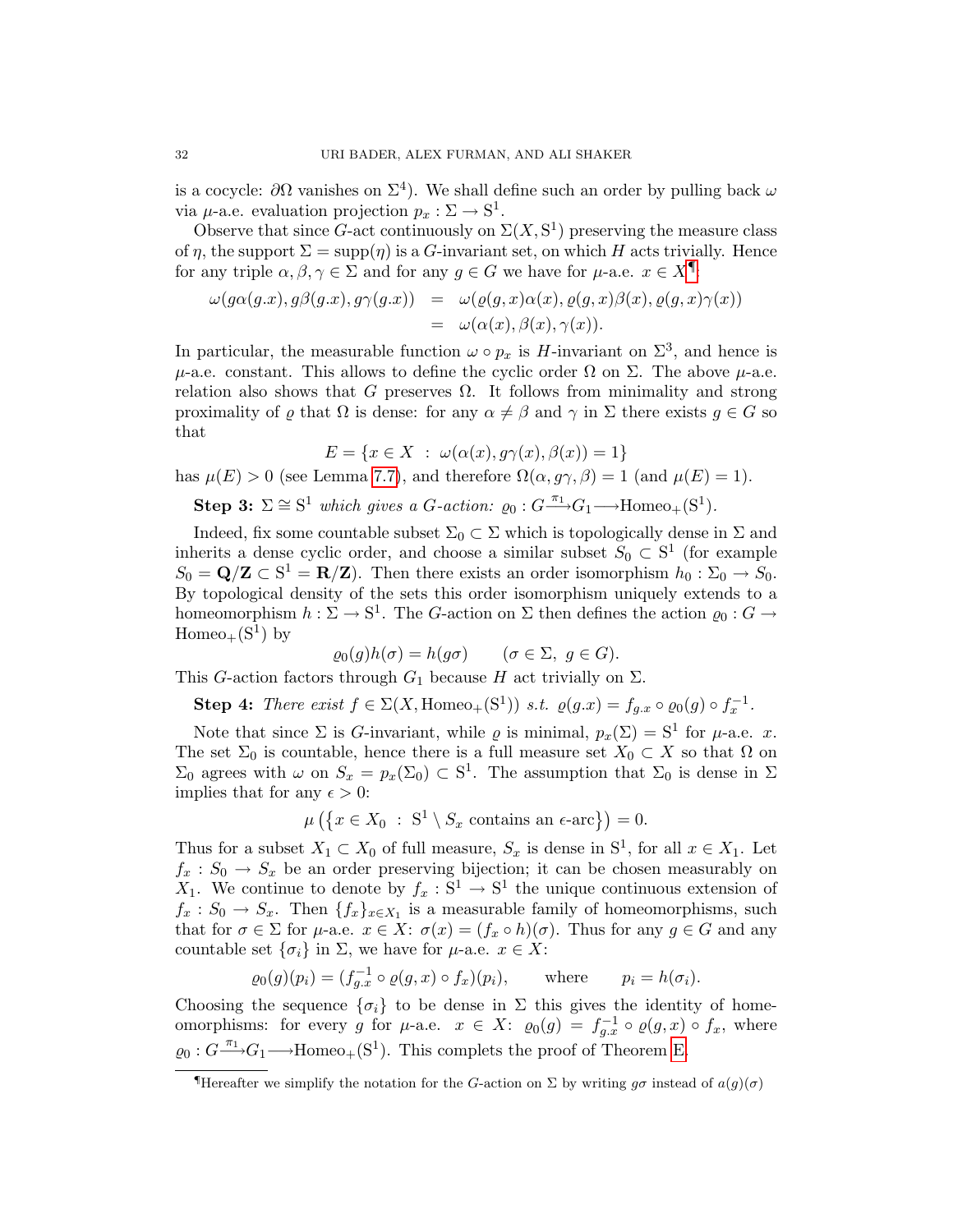#### 7. Appendix

<span id="page-32-0"></span>**7.a** . Generalities on function spaces. Let  $(X, \mu)$  be a Lebesgue probability space and M be a topological space. We denote by  $\Sigma(X, M)$  the space of equivalence classes of measurable functions  $X \to M$ , defined up to measure zero. We endow  $\Sigma(X, M)$  with the weakest topology such that for every  $f \in C_c(M)$ , and  $\lambda \in L^1(X, \mu)$ , the function

<span id="page-32-3"></span>(2) 
$$
\Sigma(X,M) \ni \sigma \mapsto \int_X \lambda(x) \cdot f(\sigma(x)) d\mu
$$

is continuous. The following are straightforward but useful observations:

**Lemma 7.1.** (1)  $\Sigma(X, M)$  is functorial: contravariant in G-actions on X, and covariant in M.

- (2)  $\Sigma(X, M_1) \times \Sigma(X, M_2) \cong \Sigma(X, M_1 \times M_2)$ .
- (3)  $\Sigma(X_1, \Sigma(X_2, M)) \cong \Sigma(X_1 \times X_2, M).$
- (4) If M is a topological group then  $\Sigma(X, M)$  is a topological group (but even if M is locally compact,  $\Sigma(X, M)$  need not be Polish).
- (5) If M is compact (and metrizable) then  $\Sigma(X, M)$  is compact (and metrizable).
- (6) If M is a compact convex subset of a topological vector space then  $\Sigma(X, M)$ can be seen as a compact convex subset of a topological vector space.

Let  $M_1$  be a locally compact, second countable space, and  $M_2$  be a Polish space. The space  $C(M_1, M_2)$ , endowed with the compact-open topology is known to be Polish. Another natural topology on  $C(M_1, M_2)$  is the topology of pointwise convergence. The following lemma is easy.

**Lemma 7.2.** Let  $M_1$  be a locally compact, second countable space, and  $M_2$  be a Polish space. The topology of pointwise convergence and the open compact topology on  $C(M_1, M_2)$  generate the same  $\sigma$ -algebra.

*Remark* 7.3. In our special cases of interest, Homeo<sub>+</sub>( $\mathbf{R}$ ) and Homeo<sub>+</sub>( $S<sup>1</sup>$ ), the two topologies actually coincide (Dini's theorem).

<span id="page-32-2"></span>**Corollary 7.4.** For an almost everywhere defined function  $\sigma: X \to C(M_1, M_2)$ , the following are equivalent.

- (1)  $\sigma \in \Sigma(X, C(M_1, M_2)).$
- (2) For any open  $U \subset M_2$  and  $p \in M_1$ , the set  $\{x \in X \mid \sigma(x)(p) \in U\}$  is measurable in X.
- (3) For every  $p \in M_1$ , the section  $x \mapsto \sigma(x)(p)$  is in  $\Sigma(X, M_2)$ .
- (4) For every  $\tau \in \Sigma(X, M_1)$ , the section  $x \mapsto \sigma(x)(\tau(x))$  is in  $\Sigma(X, M_2)$ .

<span id="page-32-1"></span>**Lemma 7.5.** Let  $E$  be a measurable bundle over  $X$ , with countable fiber, and assume that on (almost) every fiber there is a dense cyclic order, where the order relation is measurable. Then there is a conull set  $X_0 \subset X$  and an isomorphism of bundles over  $X_0$  between E and  $X_0 \times \mathbf{Q}/\mathbf{Z}$ , which is order preserving on almost every fiber.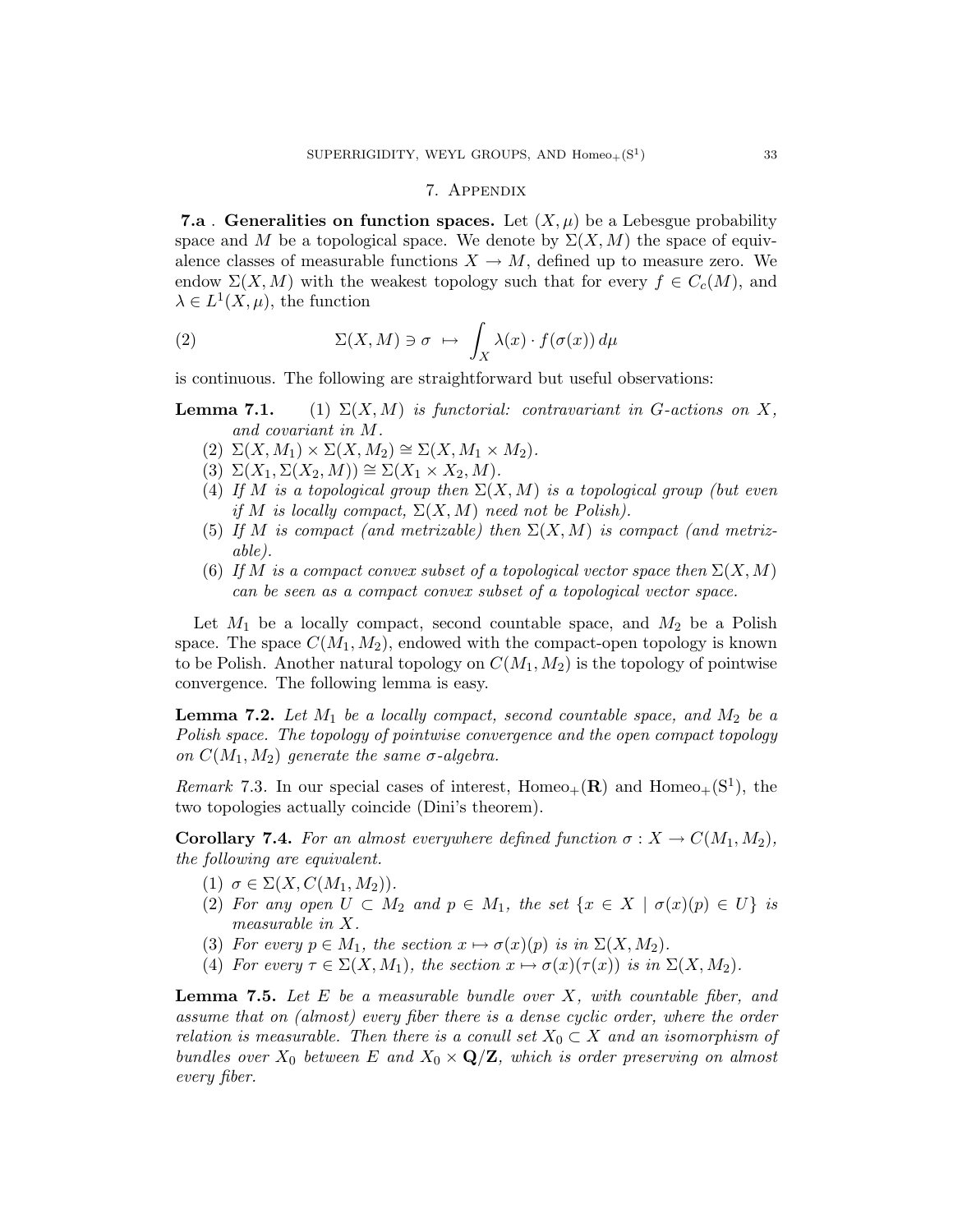Proof. The proof of this statement is a straightforward modification of the standard proof that every countable dense cyclic order is isomorphic to that of  $\mathbf{Q}/\mathbf{Z}$ . One just needs to replace terms as "choose a point such that..." by "chosse a measurable section such that...".  $\Box$ 

7.b . Circle Bundles. The cocycle versions of the notions of minimality and strong proximality were introduced in Furstenberg's [\[22\]](#page-36-24). For circle bundles it is convenient to combine together these terms. Denote by  $2^M$  the compact metric space of all non-empty closed subsets of  $M$  equipped with the Hausdorff metric.

<span id="page-33-0"></span>**Definitions 7.6.** Let  $\varrho$  :  $G \times X \to \text{Homeo}_+(\mathbb{S}^1)$  be a measurable cocycle over an ergodic probability measure preserving G-action on  $(X, \mu)$ . We say that  $\rho$  is:

- elementary if there exists a G-invariant section in  $\Sigma(X, \text{Prob}(S^1));$
- minimal if there are no non-trivial G-invariant sections in  $\Sigma(X, 2^{S^1})$ ;
- minimal and strongly proximal if for any section of proper subsets,  $\sigma \in$  $\Sigma(X, 2^{\mathbb{S}^1})$  and any  $\tau \in \Sigma(X, \mathbb{S}^1)$ , the G-orbit of  $\sigma$  contains  $j(\tau)$  in its closure, where  $j(\tau)(x) = {\tau(x)} \in \Sigma(X, 2^{\mathbb{S}^1})$ .

To clarify the above definitions, here is an alternative and more concrete de-scription, essentially identical to the one in [\[22,](#page-36-24) Lemmas 3.2, 3.3].

<span id="page-33-1"></span>**Lemma 7.7.** Let  $\varrho : G \times X \to \text{Homeo}_+(\mathbb{S}^1)$  be a measurable cocycle over an ergodic probability measure preserving G-action on  $(X, \mu)$ . Then

- (1)  $\varrho$  is minimal iff given any  $\sigma \in \Sigma(X, S^1)$ , a non-empty open  $U \subset S^1$ , and a measurable subset  $E \subset X$  with  $\mu(E) > 0$ , there exists  $g \in G$  and  $x \in E \cap g^{-1}E$  so that  $\varrho(g, x)\sigma(x) \in U$ .
- (2)  $\varrho$  is minimal and strongly proximal iff given any  $K \in \Sigma(X, 2^{S^1} \setminus \{S^1\})$ , a non-empty open  $U \subset S^1$ , and a measurable subset  $E \subset X$  with  $\mu(E) > 0$ , there exists  $g \in G$  and  $x \in E \cap g^{-1}E$  so that  $\varrho(g, x)K(x) \subset U$ .

<span id="page-33-2"></span>**Lemma 7.8** (Reduction to Minimal cocycles). Every non-elementry cocycle  $\varrho$ :  $G \times X \to \text{Homeo}_+(\mathbb{S}^1)$  is semi-conjugate to a non-elementry minimal cocycle.

*Proof.* By Zorn's lemma  $\Sigma(X, 2^{S^1})$  contains a minimal G-invariant element K (cf. [\[22,](#page-36-24) Lemma 3.2]). By the ergodicity of the G-action on  $X$ , the topological type of the closed sets  $K(x) \subset S^1$  is  $\mu$ -a.e. the same. Let  $I(x) \subset K(x)$  denote the set of all the isolated points of  $K(x)$ . Then  $I = \{I_x\}_{x \in X}$  is a G-invariant relatively open subset of K. Hence I is either empty, or  $I = K$ . The latter would imply that  $K(x) = I(x)$  is a finite set with a fixed number of elements. This would contradict the assumption that  $\varrho$  is non-elementary. Hence  $I(x) = \emptyset$ , i.e.  $K(x)$ is a perfect set a.e., which leaves two possibilities: either  $K(x) = S^1$  or  $K(x)$  is a Cantor set for  $\mu$ -a.e.  $x \in X$ . We need to reduce the latter case to the former using a semi-conjugacy.

For a Cantor set  $K(x)$  the compliment  $S^1 \setminus K(x)$  is a countable union of disjoint open intervals, which have a dense cyclic order type. This defines a bundle as in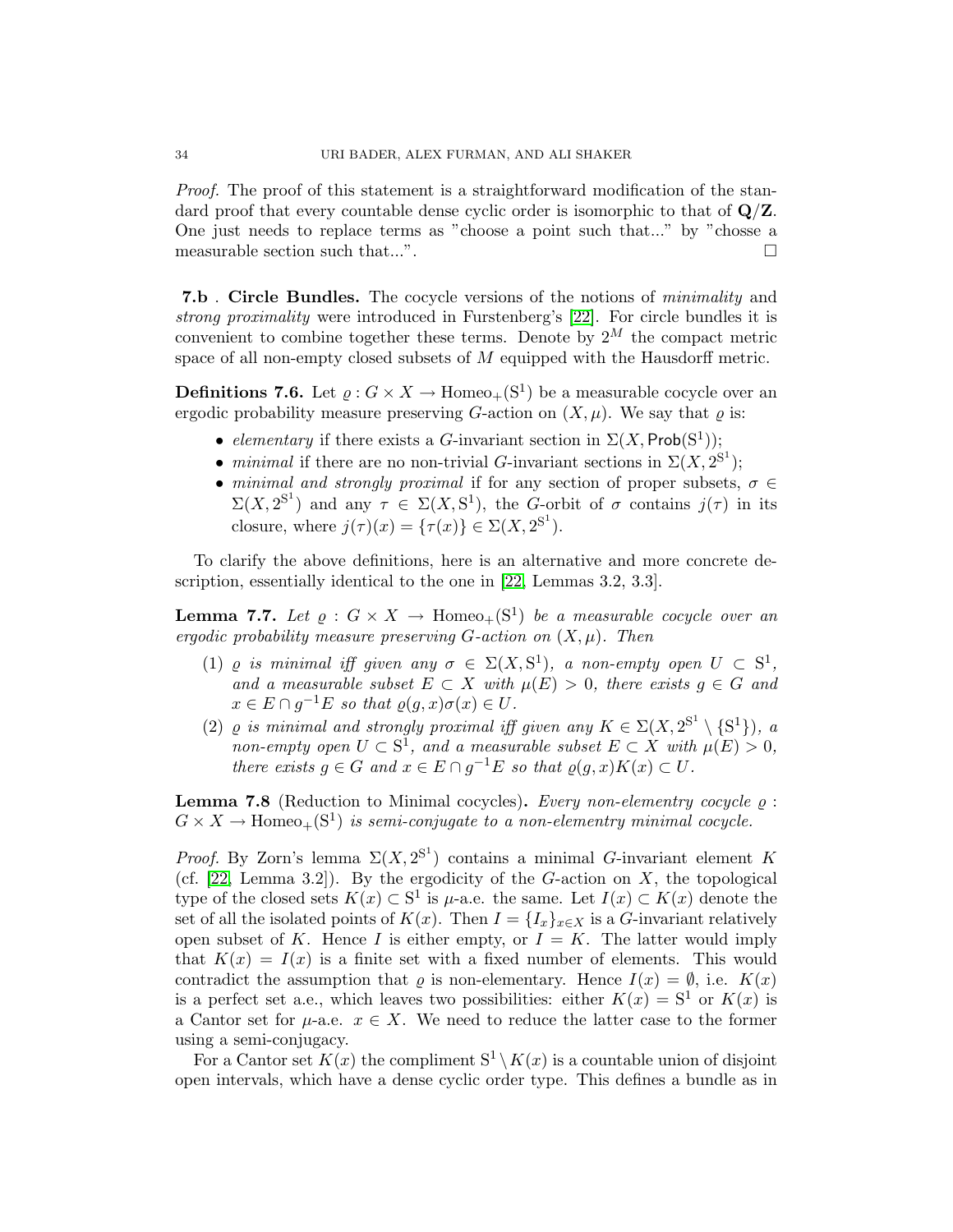Lemma [7.5,](#page-32-1) and up to a null set we can write

$$
S^1 \setminus K(x) = \bigcup_{q \in \mathbf{Q}/\mathbf{Z}} U_q(x)
$$

where  $U_q(x)$  varies measurably in  $x \in X$  for each  $q \in \mathbf{Q}/\mathbf{Z}$ . This defines a measurable family  $f_x: \mathbf{S}^1 \to \mathbf{S}^1$  of order preserving continuous surjections with  $f_x(K(x)) = S^1$  and  $f_x^{-1}(\lbrace q \rbrace) = \overline{U}_q(x)$ . It also defines a G-action on  $\Sigma(X, S^1)$  via a cocycle  $\varrho': G \times X \to \text{Homeo}_+(\mathbf{S}^1)$  which acts minimally on  $X \times \mathbf{S}^1$  and satisfies

$$
\varrho'(g,x)\circ f_x = f_{g.x} \circ \varrho(g.x).
$$

Cocycle  $\varrho'$  is non-elementary, because any  $\varrho'$ -invariant measure projecting to  $\mu$ would have given rise to a  $\rho$ -invariant probability measure.

*Proof of Theorem [6.1.](#page-27-2)* Let  $\varrho$  :  $G \times X \to \text{Homeo}_+(\mathbb{S}^1)$  be a non-elementary cocycle. Up to a semi-conjugacy we may assume  $\rho$  to be minimal (Lemma [7.8\)](#page-33-2). We shall now construct a finite quotient which will give rise to a minimal and strongly proximal cocycle. The main issue here is the construction of an element  $\theta \in$  $\Sigma(X, \text{Homeo}_+(\mathbf{S}^1))$  that commutes with the action of G on  $X \times \mathbf{S}^1$ . Note that while G moves fibers over X according to the ergodic G-action on X,  $\theta$  will leave each circle fiber invariant.

The construction is a fiberwise imitation of the construction in the proof of Theorem [3.5.](#page-17-0) Let  $\pi : \mathbf{R} \to \mathbf{R}/\mathbf{Z} = \mathbf{S}^1$  denote the projection map. For every  $(x, p) \in X \times \mathbf{R}$ , define

$$
\tilde{\theta}(x,p) = \sup\{q \in \mathbf{R} \mid \forall \epsilon > 0 \; \exists g \in G, \text{ s.t. } \lambda(\varrho(g,x)(\pi([p,q])) < \epsilon\}
$$

where  $\lambda$  denotes the length on  $S^1 = \mathbb{R}/\mathbb{Z}$ . As in the proof of Theorem [3.5,](#page-17-0) it is not hard to see that for  $\mu$ -a.e.  $x \in X$ : the map  $\hat{\theta}(x) : \mathbf{R} \to \mathbf{R}$  is a continuous monotonically strictly increasing map, commuting with the Z-translation. The map  $x \to \theta(x, p)$  is measurable for any fixed  $p \in \mathbf{R}$ , so by Corollary [7.4,](#page-32-2)  $\theta$  is in  $\Sigma(X, \text{Homeo} + (\mathbf{R}))$ . Since it commutes with the action of  $\Sigma(X, \mathbf{Z})$ ,  $\tilde{\theta}$  defines an element  $\theta \in \Sigma(X, \text{Homeo}_+(\mathbb{S}^1))$ . By the construction  $\theta$  commutes with the G-action on  $X \times S^1$ .

For  $(x, p) \in X \times \mathbf{R}$  we have  $p \leq \tilde{\theta}(x, p) \leq p + 1$ . The extreme cases  $\tilde{\theta}(x, p) = p$ and  $\tilde{\theta}(x, p) = p + 1$ , either occur for  $\mu$ -a.e.  $x \in X$  and all  $p \in \mathbf{R}$  or for no p. It is also easy to see that the limit  $\tau(x) = \lim_{n \to \infty} \tilde{\theta}^n(x, p)/n$  exists and is independent of p, and  $\tau : X \to [0, 1]$  is a measurable function. Being G-invariant, this function is a.e. constant  $\tau$ . There are several possibilities for the values for  $\tau$ :

**Case**  $\tau = 1$ . This means that  $\theta(x, p) = p + 1$  for a.e.  $x \in X$  and all  $p \in \mathbb{R}$ . Recalling the definition of  $\tilde{\theta}$  this means that  $\rho$  is strongly proximal.

**Case**  $\tau \in (0,1) \cap \mathbf{Q}$ . Suppose that  $\tau = p/q$  with  $gcd(p,q) = 1$ . Then for  $\mu$ -a.e.  $x \in X$  the homeomorphism  $\theta(x)$  has a rotation number  $\tau = p/q$  and so  $\theta^q(x)$  has a fixed point. Let  $F(x) \subset S^1$  denote the fixed point set of  $\theta^q(x)$ . Then  $F \in \Sigma(X, 2^{\mathbb{S}^1})$  is G-invariant, and by minimality  $F(x) = \mathbb{S}^1$ , i.e.  $\theta^q(x)$  is the identity for a.e.  $x \in X$ . In this case the q-to-1 continuous map  $f_x : S^1 \to S^1/\theta(x)$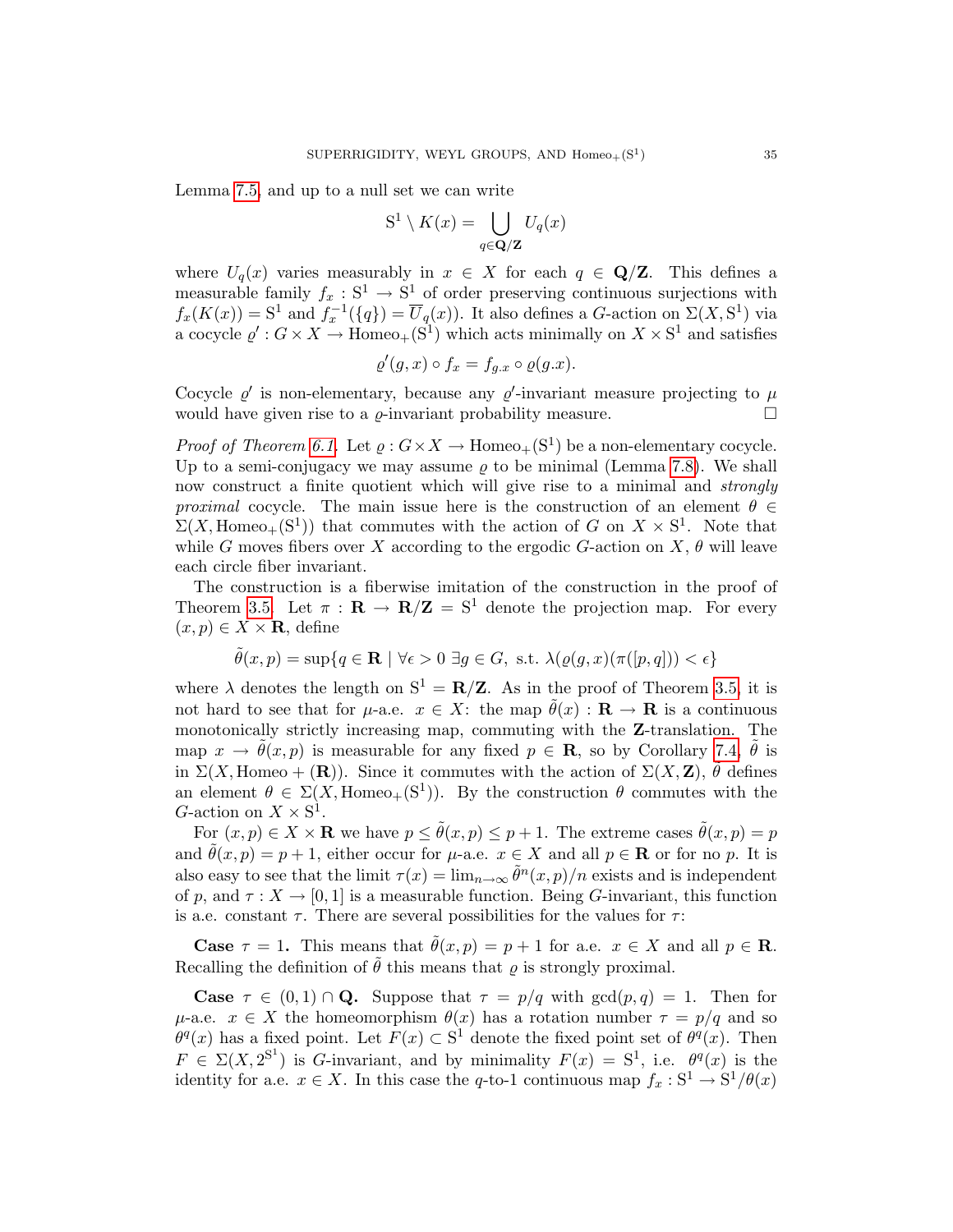provides a semi-conjugacy of  $\varrho$  to a cocycle  $\varrho'$  with  $\tau = 1$ , i.e. to a strongly proximal (and minimal) cocycle, as claimed.

**Case**  $\tau \in (0,1) \setminus \mathbf{Q}$ . In this case,  $\theta(x)$  has an irrational rotation number and therefore is (semi)-conjugate to an irrational rotation using  $\tilde{h}: X \to C(\mathbf{R}, \mathbf{R})$ defined by  $h(x)(p) = \sup{\{\tilde{\theta}(x)^n(p) - n\tau\}}$ , which descends to  $h: X \to C(S^1, S^1)$ In fact, minimality of the G-action implies that  $h(x) \in \text{Homeo}(S^1)$ , so this is a conjugation rather then semi-conjugacy. This leads to a contradiction because the unique  $\theta(x)$ -invariant probability measure would give rise to a G-invariant element in  $\Sigma(X, \text{Prob}(S^1))$ , contrary to the assumption that  $\varrho$  is non-elementary.

**Case**  $\tau = 0$ . Here the argument differs slightly from the one used in Theo-rem [3.5.](#page-17-0) In this case  $\theta$  has a fixed points at almost every fiber. By the minimality of  $\rho$ ,  $\theta$  is trivial. Let  $\delta$  denote some fixed metric on the circle S<sup>1</sup>. Consider the following family of associated pseudo-metrics:

$$
d_x = \inf_{g \in G} \delta \circ \varrho(g, x).
$$

Obviously,  $d_{q,x} = d_x \circ \varrho(g,x)$ . The assumption  $\tau = 0$  means that for  $\mu$ -a.e.  $x \in X$ we have  $\tilde{\theta}(x, p) = p$  for all p, which implies  $d_x(p, q) > 0$  for any  $p \neq q$ . So  $d_x$  is measurable family of actual metrics on  $S^1$ . This allows us to define the "integrated" metric  $D$  on  $\Sigma(X, S^1)$ :

$$
D(\sigma, \tau) = \int_X d_x(\sigma(x), \tau(x)) d\mu(x).
$$

This metric is preserved by the G-action. For  $\mu$ -a.e. x the metric  $d_x$  defines the usual topology on the circle  $S^1$ . Thus D defines the same (compact metrizable) topology on  $\Sigma(X, S^1)$  as the weak topology introduced at the beginning of this section in [\(2\)](#page-32-3); because this topology describes convergence in measure (also in  $L^1(X,\mu)$  of measurable functions  $X \to \mathbb{S}^1$ , a notion which coincides for  $d_x$  and  $\delta$ .

Recall that the group of isometries of a metric compact space is a compact group (follows from Arzela-Ascoli). So the closure  $K$  of  $G$  in the group of isometries Isom( $\Sigma(X, S^1), D$ ) is compact. The pushforward of the Haar measure on K to any K-orbit on  $\Sigma(X, S^1)$  defines a G-invariant probability measure M on  $\Sigma(X, S^1)$ .

Finally, observe that a G-invariant measure  $M \in \mathsf{Prob}(\Sigma(X, S^1))$  defines a Ginvariant  $m \in \Sigma(X, \mathsf{Prob}(S^1)),$  by

$$
m_x = \int_{\Sigma(X,\mathbf{S}^1)} \delta_{\sigma(x)} dM(\sigma)
$$

(Fubini guarantees that this definition is correct). Existence of a G-invariant element  $m \in \Sigma(X, \text{Prob}(S^1))$  contradicts the assumption that  $\varrho$  is non-elementary.  $\Box$ 

#### **REFERENCES**

- <span id="page-35-1"></span>[1] V. A. Antonov, Modeling of processes of cyclic evolution type. Synchronization by a random signal, Vestnik Leningrad. Univ. Mat. Mekh. Astronom. (1984), no. vyp. 2, 67–76.
- <span id="page-35-0"></span>[2] U. Bader, A. Furman, T. Gelander, and N. Monod, Property (T) and rigidity for actions on Banach spaces, 2005, arXiv:math.GR/0506361.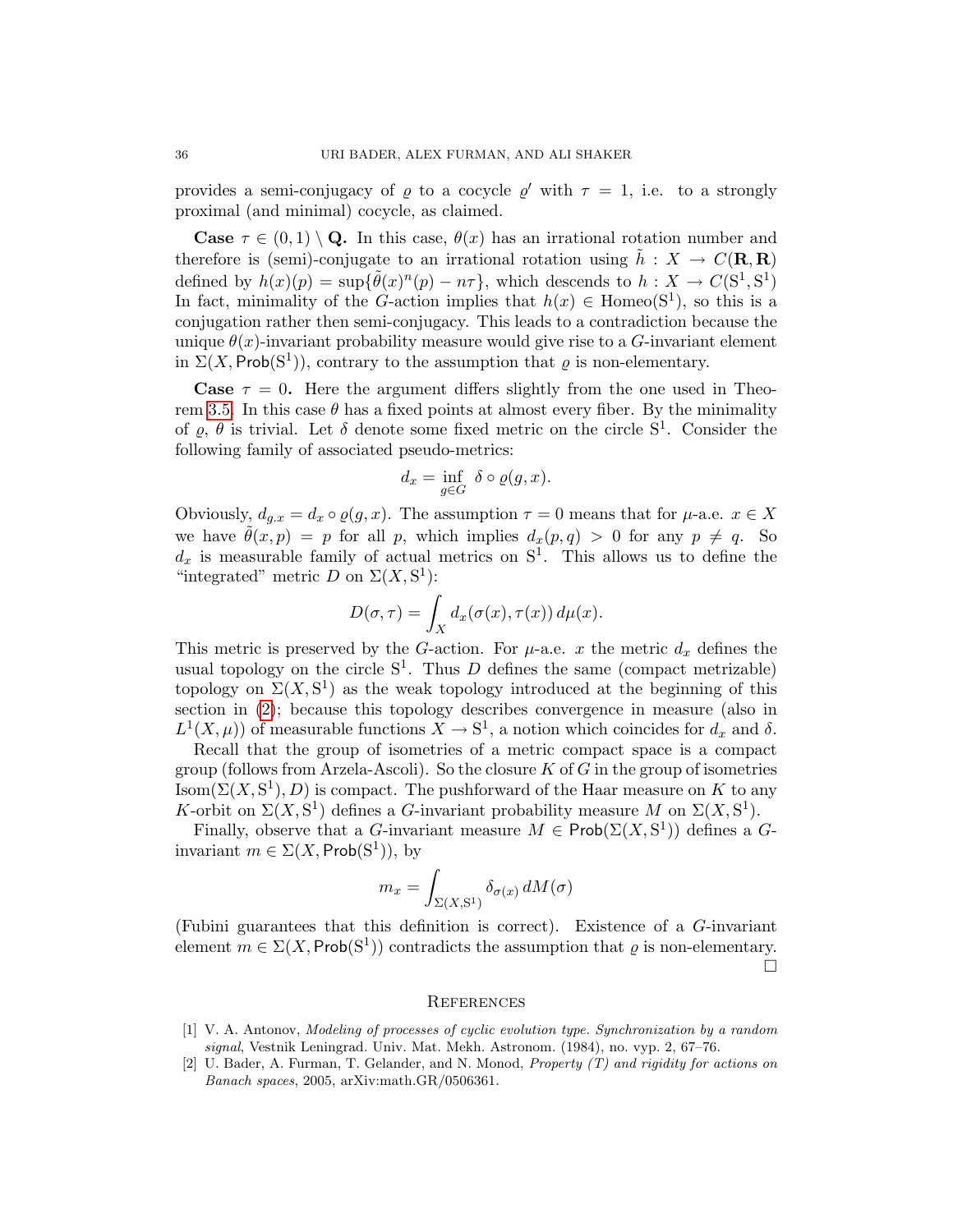- <span id="page-36-9"></span>[3] Uri Bader and Yehuda Shalom, Factor and normal subgroup theorems for lattices in products of groups, Invent. Math. 163 (2006), 415–454.
- <span id="page-36-4"></span>[4] I. N. Bernšteĭn and D. A. Každan, *The one-dimensional cohomology of discrete subgroups*, Funkcional. Anal. i Priložen. 4 (1970), no. 1, 1–5.
- <span id="page-36-20"></span>[5] Armand Borel, Linear algebraic groups, second ed., Graduate Texts in Mathematics, vol. 126, Springer-Verlag, New York, 1991.
- <span id="page-36-15"></span>[6] Armand Borel and Jacques Tits, *Groupes réductifs*, Inst. Hautes Etudes Sci. Publ. Math. (1965), no. 27, 55–150.
- <span id="page-36-16"></span> $[7]$  , Homomorphismes "abstraits" de groupes algébriques simples, Ann. of Math. (2) 97 (1973), 499–571.
- <span id="page-36-1"></span>[8] M. Burger and N. Monod, Bounded cohomology of lattices in higher rank Lie groups, J. Eur. Math. Soc. (JEMS) 1 (1999), no. 2, 199–235.
- <span id="page-36-2"></span> $[9]$  , Continuous bounded cohomology and applications to rigidity theory, Geom. Funct. Anal. 12 (2002), no. 2, 219–280.
- <span id="page-36-7"></span>[10] Marc Burger and Shahar Mozes, Finitely presented simple groups and products of trees, C. R. Acad. Sci. Paris Sér. I Math. **324** (1997), no. 7, 747–752.
- <span id="page-36-6"></span>[11] , Groups acting on trees: from local to global structure, Inst. Hautes Etudes Sci. Publ. Math. (2000), no. 92, 113–150 (2001).
- <span id="page-36-5"></span>[12] , Lattices in product of trees, Inst. Hautes Études Sci. Publ. Math. (2000), no. 92, 151–194 (2001).
- <span id="page-36-8"></span>[13] Marc Burger, Shahar Mozes, and Robert Zimmer, Linear representations and arithmeticity of lattices in product of trees, preprint, 30 pages.
- <span id="page-36-13"></span>[14] D. I. Cartwright, W. Młotkowski, and T. Steger, Property  $(T)$  and  $A_2$  groups, Ann. Inst. Fourier (Grenoble) 44 (1994), no. 1, 213–248.
- <span id="page-36-19"></span>[15] Donald I. Cartwright, *Harmonic functions on buildings of type*  $A_n$ , Random walks and discrete potential theory (Cortona, 1997), Sympos. Math., XXXIX, Cambridge Univ. Press, Cambridge, 1999, pp. 104–138.
- <span id="page-36-11"></span>[16] Donald I. Cartwright, Anna Maria Mantero, Tim Steger, and Anna Zappa, Groups acting simply transitively on the vertices of a building of type  $\tilde{A}_2$ . I, Geom. Dedicata 47 (1993), no. 2, 143–166.
- <span id="page-36-12"></span> $[17]$  , Groups acting simply transitively on the vertices of a building of type  $\tilde{A}_2$ . II. The cases  $q = 2$  and  $q = 3$ , Geom. Dedicate 47 (1993), no. 2, 167–223.
- <span id="page-36-22"></span>[18] Bertrand Deroin, Victor Kleptsyn, and Andres Navas, Sur la dynamique unidimensionnelle en régularité intermédiaire, arXiv:math.DS/0506063.
- <span id="page-36-3"></span>[19] Benson Farb and Peter Shalen, Real-analytic actions of lattices, Invent. Math. 135 (1999), no. 2, 273–296.
- <span id="page-36-23"></span>[20] A. Furman, Mostow-Margulis rigidity with locally compact targets, Geom. Funct. Anal. 11 (2001), no. 1, 30–59.
- <span id="page-36-17"></span>[21] Harry Furstenberg, A Poisson formula for semi-simple Lie groups, Ann. of Math. (2) 77 (1963), 335–386.
- <span id="page-36-24"></span>[22]  $\qquad \qquad$ , Rigidity and cocycles for ergodic actions of semisimple Lie groups (after G. A. Margulis and R. Zimmer), Bourbaki Seminar, Vol. 1979/80, Lecture Notes in Math., vol. 842, Springer, Berlin, 1981, pp. 273–292.
- <span id="page-36-10"></span>[23] Tsachik Gelander, Anders Karlsson, and Gregory Margulis, Superrigidity, generalized harmonic maps and uniformly convex spaces, 2006, preprint.
- <span id="page-36-0"></span> $[24]$  Étienne Ghys, Actions de réseaux sur le cercle, Invent. Math. **137** (1999), no. 1, 199–231.
- <span id="page-36-21"></span>[25] , Groups acting on the circle, Enseign. Math. (2) **47** (2001), no. 3-4, 329–407.
- <span id="page-36-18"></span>[26] Yves Guivarc'h, Lizhen Ji, and J. C. Taylor, Compactifications of symmetric spaces, Progress in Mathematics, vol. 156, Birkhäuser Boston Inc., Boston, MA, 1998.
- <span id="page-36-14"></span>[27] V. A. Kaimanovich, Double ergodicity of the Poisson boundary and applications to bounded cohomology, Geom. Funct. Anal. 13 (2003), no. 4, 852–861.